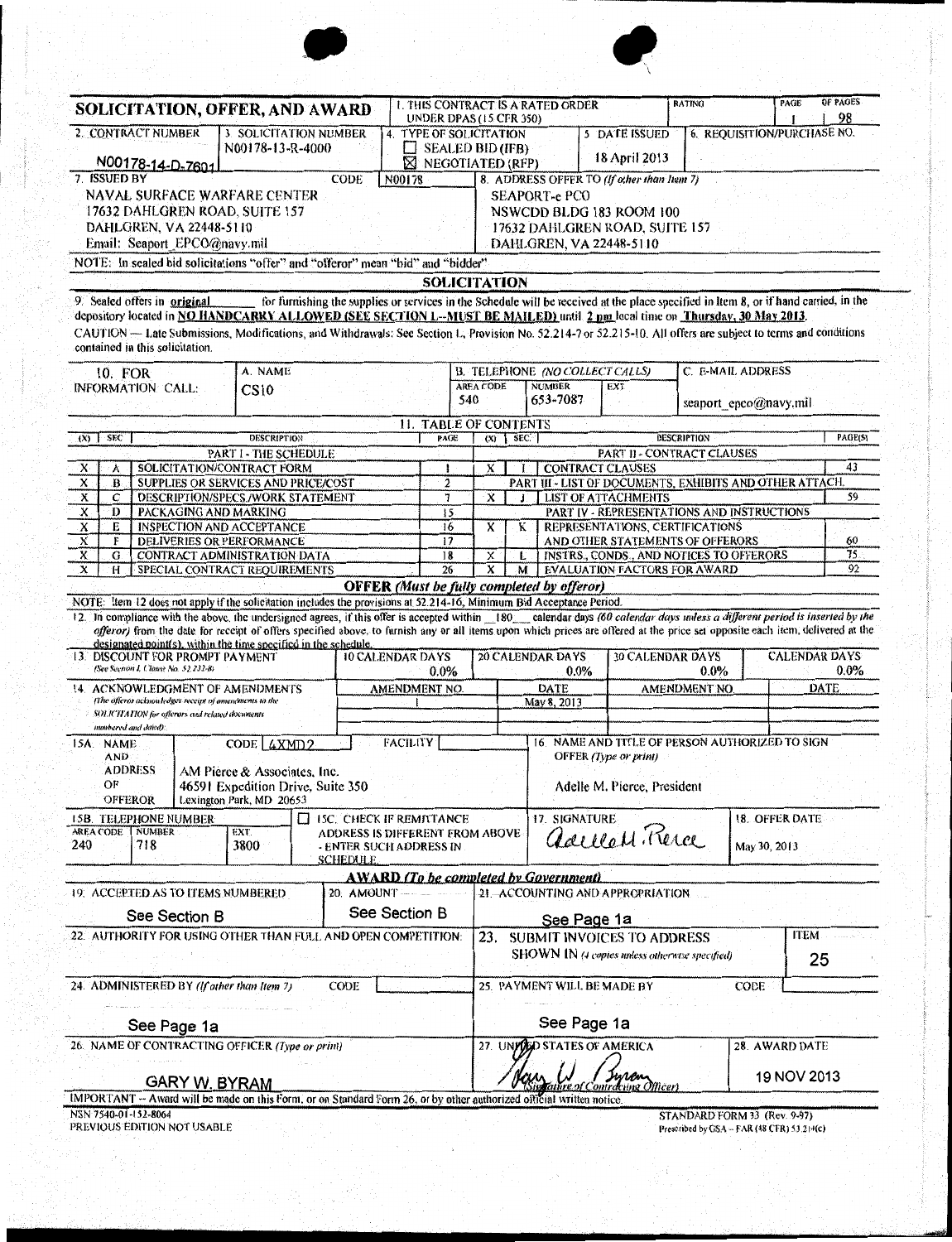Block 21 - Accounting and Appropriation Data

Government Minimum Obligation: \$2,501.00 Account and Appropriation data will be established at the Task Order Level.

Block 24 - Administered By:

**DCMA BALTIMORE**  217 EAST REDWOOD STREET SUITE 1800 BALTIMORE, MD 21202-3375

DODAAC Code S2101A

Block 25 - Payment Made By:

**DFAS COLUMBUS CENTER**  DFAS-CO/SOUTH ENTITLEMENT OPERATIONS P.O. BOX 182264 COLUMBUS, OH 43218-2264

DODAAC Code HQ0338

| Distribution: |  |  |
|---------------|--|--|
| Contractor    |  |  |
| File          |  |  |
| EDA -         |  |  |
| DCMA          |  |  |
| DFAS          |  |  |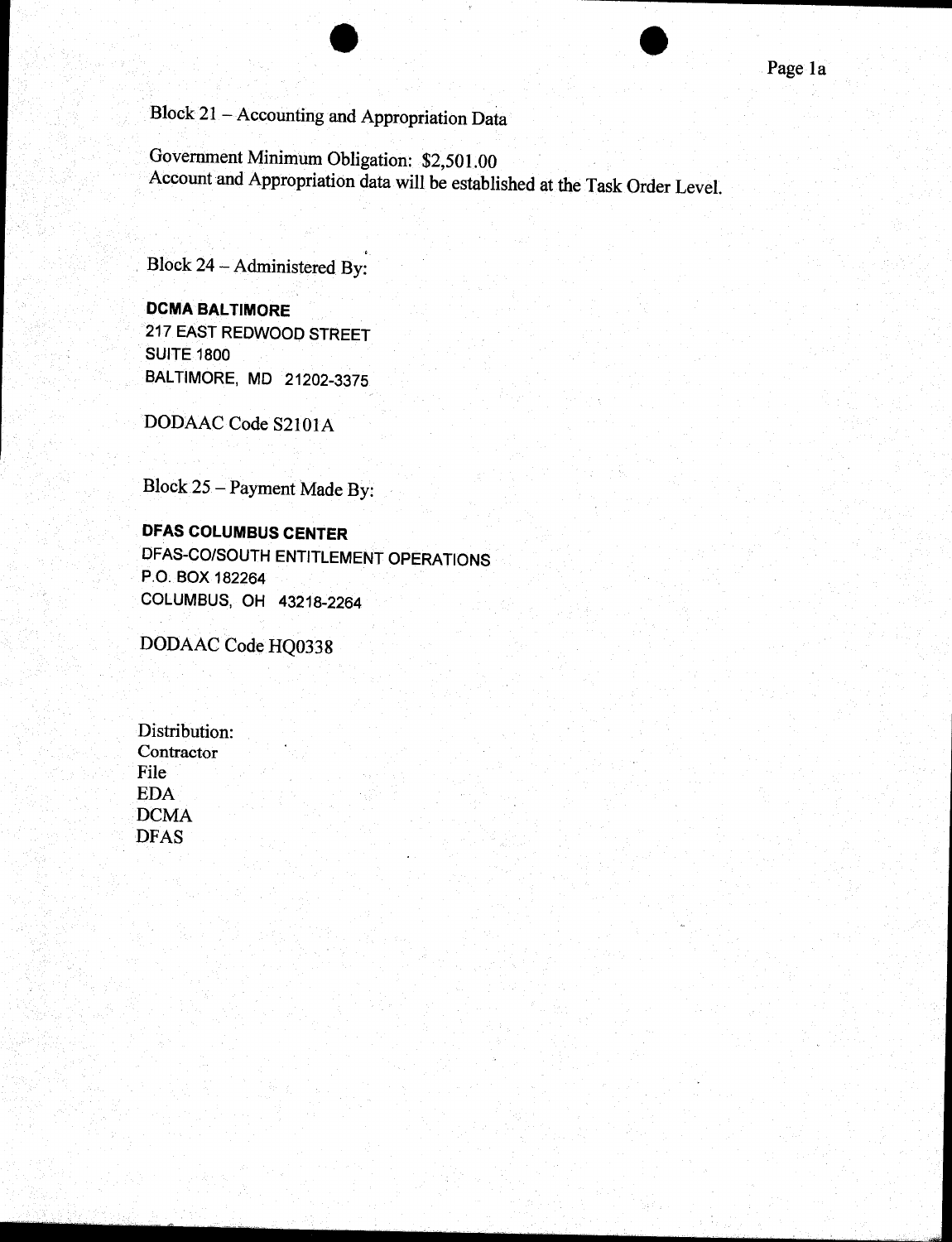# SUMMARY OF FILL INS

| CLIN 4000-4999            | UNIT PRICE \$433.60 |                                                | MAX QUANTITY 1,704,797 HOURS |
|---------------------------|---------------------|------------------------------------------------|------------------------------|
| CLIN 7000-7999            | UNIT PRICE \$448.77 |                                                | MAX QUANTITY 8,235,845 HOURS |
| Applicable Zones          | 1,2,3,4,5,6,7       |                                                |                              |
| Cost Saving (Clause H.10) |                     | 1.5 % Year 2                                   |                              |
|                           |                     | 1.5 $%$ Year 3<br>1.5 % Year 4<br>1.5 % Year 5 |                              |
| Maximum Pass Through      |                     | 8%                                             |                              |
| Maximum Escalation Rate   |                     | $3.5\%$                                        |                              |
| Maximum Fee Rate          |                     | 8%                                             |                              |

............. ~."•r ...... .---------------------~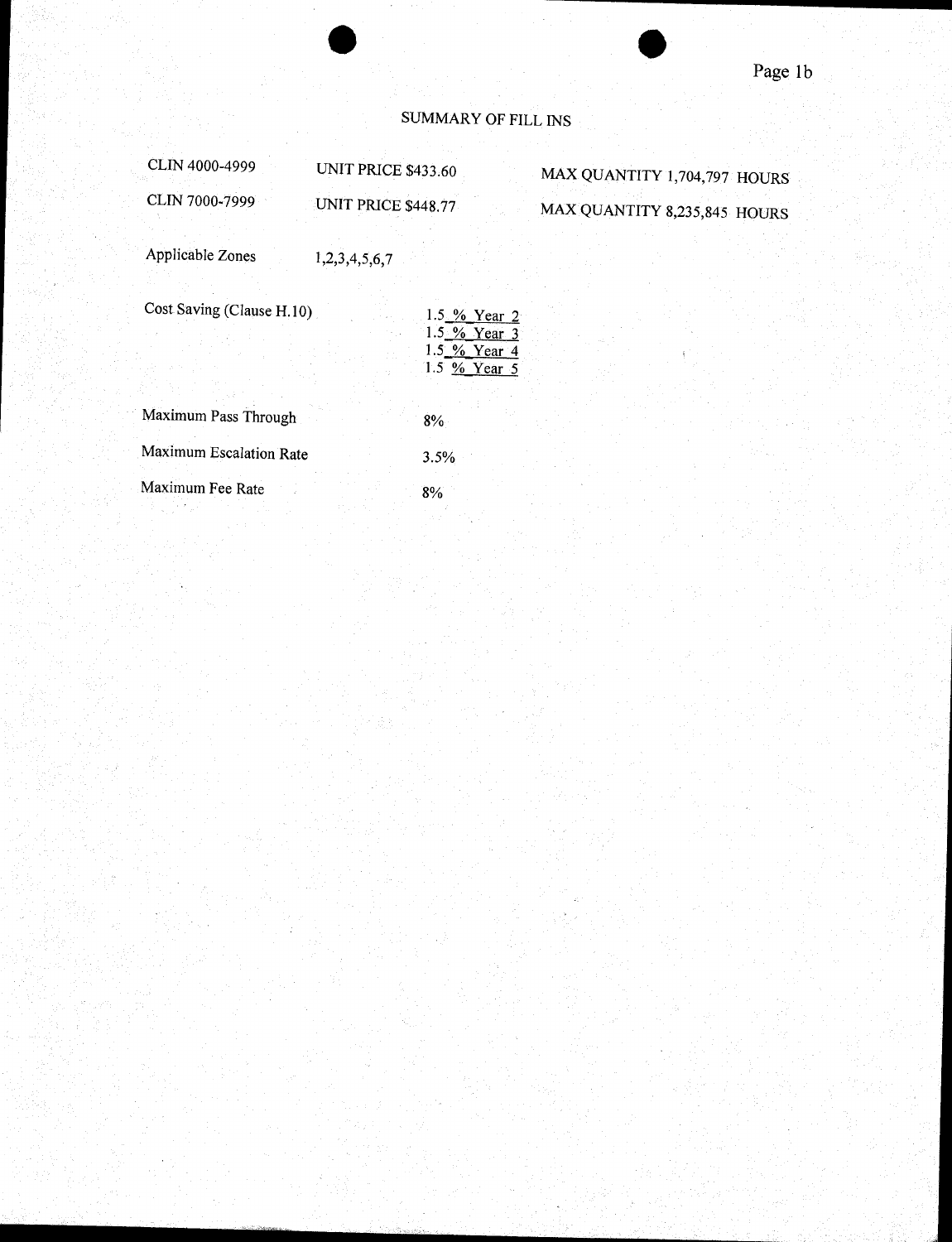**CONTINUATION SHEET** REFERENCE NO. OF DOCUMENT BEING CONTINUED N00178-13-R-4000

NAME OF OFFEROR OR CONTRACTOR

required to perform effort under CLIN 4000-4999

# SECTION B- SUPPLIES OR SERVICES AND PRICES

# THE OFFEROR SHALL INSERT THE PROPOSED AMOUNT OR CONTRACTOR SPECIFIC INFORMATION WHERE AN \* APPEARS.

| <b>ITEM NO</b> | SUPPLIES/SERVICES                                               | MAX<br><b>QUANTITY</b>        | UNIT   | <b>UNIT PRICE</b> | <b>MAX AMOUNT</b> |
|----------------|-----------------------------------------------------------------|-------------------------------|--------|-------------------|-------------------|
| 4000-4999      | Engineering, Technical, and<br>Programmatic Support<br>Services | 1,704,797                     | Hours  | \$433.60          | \$739,200,000.00  |
|                | ALL ORDERS USING ITEMS 4000-4999 WILL BE COST TYPE ORDERS       |                               |        |                   |                   |
|                |                                                                 |                               |        |                   |                   |
| <b>ITEM NO</b> | SUPPLIES/SERVICES                                               | <b>MAX</b><br><b>QUANTITY</b> | UNIT   | <b>UNIT PRICE</b> | <b>MAX AMOUNT</b> |
| 5000-5999      | Engineering, Technical, and<br>Programmatic Support             |                               |        |                   |                   |
|                | Services                                                        | 2,950                         | Orders |                   | \$541,200,000.00  |
|                | ALL ORDERS USING ITEMS 5000-5999 WILL BE FIXED PRICE ORDERS     |                               |        |                   |                   |
|                |                                                                 |                               |        |                   |                   |
| <b>ITEM NO</b> | <b>SUPPLIES/SERVICES</b>                                        | <b>MAX</b><br><b>QUANTITY</b> | UNIT   | UNIT PRICE        | <b>MAX AMOUNT</b> |
| 6000-6999      | <b>Other Direct Costs</b>                                       |                               | Lot    |                   | \$39,600,000.00   |

ALL ORDERS USING ITEMS 6000-6999 WILL BE COST ONLY ORDERS

............. --------------------------~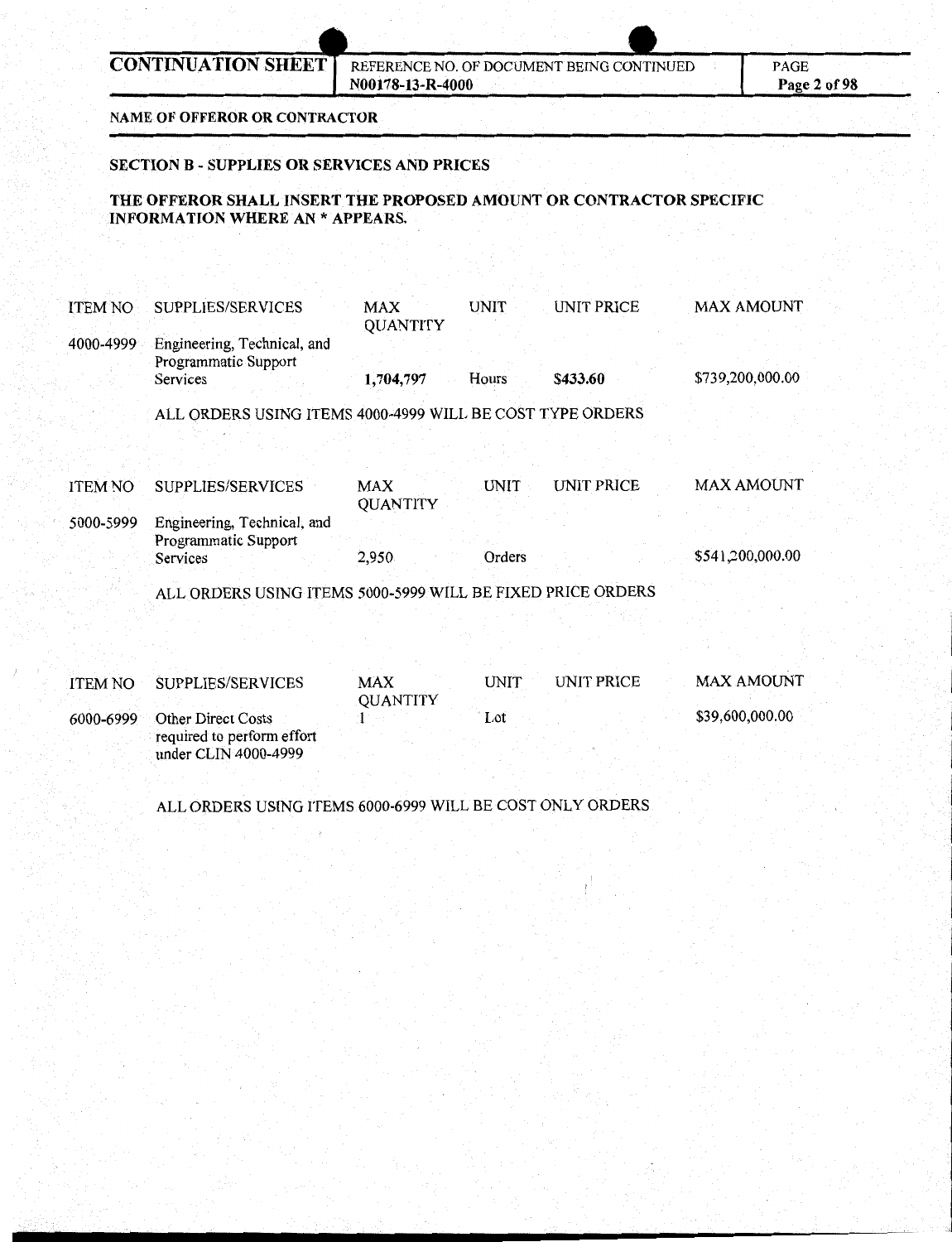# **CONTINUATION SHEET**

REFERENCE NO. OF DOCUMENT BEING CONTINUED **N00178-13-R-4000** 

**NAME OF OFFEROR OR CONTRACTOR** 

| <b>ITEM NO</b><br>7000-7999 | SUPPLIES/SERVICES<br>Engineering, Technical, and                                | <b>MAX</b><br><b>QUANTITY</b> | <b>UNIT</b> | <b>UNIT PRICE</b> | MAX AMOUNT         |
|-----------------------------|---------------------------------------------------------------------------------|-------------------------------|-------------|-------------------|--------------------|
|                             | Programmatic Support<br>Services                                                | 8,235,845                     | Hours       | \$448.77          | \$3,696,000,000.00 |
| <b>OPTION</b>               | ALL ORDERS USING ITEMS 7000-7999 WILL BE COST TYPE ORDERS                       |                               |             |                   |                    |
|                             |                                                                                 |                               |             |                   |                    |
| <b>ITEM NO</b><br>8000-8999 | <b>SUPPLIES/SERVICES</b><br>Engineering, Technical, and                         | <b>MAX</b><br>QUANTITY        | <b>UNIT</b> | UNIT PRICE        | MAX AMOUNT         |
|                             | Programmatic Support<br>Services                                                | 14,750                        | Orders      |                   | \$2,706,000,000.00 |
| <b>OPTION</b>               | ALL ORDERS USING ITEMS 8000-8999 WILL BE FIXED PRICE ORDERS                     |                               |             |                   |                    |
|                             |                                                                                 |                               |             |                   |                    |
|                             |                                                                                 |                               |             |                   |                    |
| <b>ITEM NO</b>              | SUPPLIES/SERVICES                                                               | <b>MAX</b><br><b>QUANTITY</b> | <b>UNIT</b> | UNIT PRICE        | <b>MAX AMOUNT</b>  |
| 9000-9999                   | <b>Other Direct Costs</b><br>required to perform effort<br>under CLIN 7000-7999 |                               | Lot         |                   | \$198,000,000.00   |

**OPTION** ALL ORDERS USING ITEMS 9000-9999 WILL BE WILL BE COST ONLY ORDERS

................ --------------------------

**SEE SECTION H - SPECIAL CONTRACT REQUIREMENTS**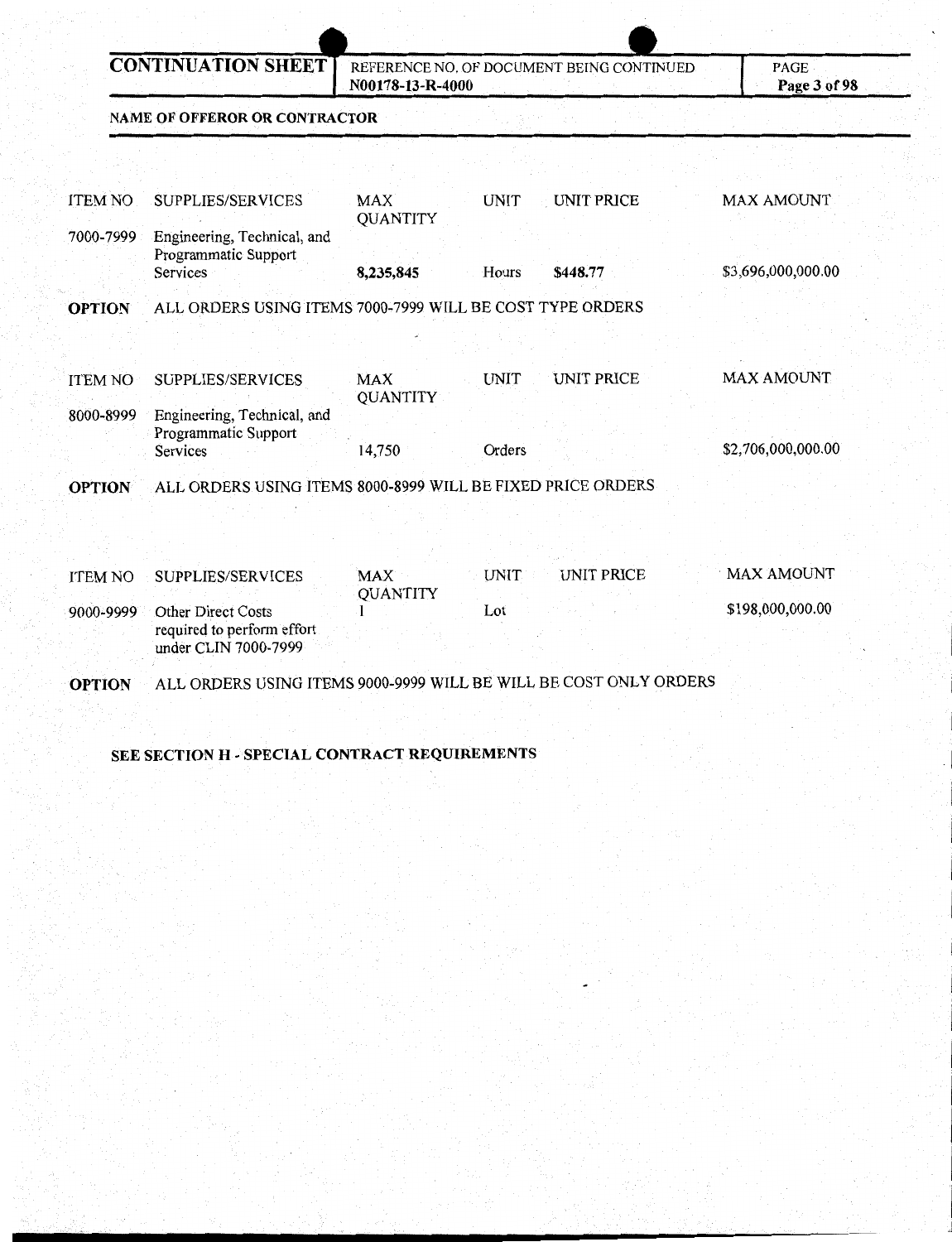# **THE OFFEROR SHALL INDICATE IN THE FOLLOWING TABLE WHICH ZONE(S) ARE BEING PROPOSED**

| Zone 1    | Zone 2           | Zone 3       | Zone 4            | Zone 5  | Zone 6    | Zone $7$  |
|-----------|------------------|--------------|-------------------|---------|-----------|-----------|
| Northeast | National Capital | Mid Atlantic | <b>Gulf Coast</b> | Midwest | Southwest | Northwest |
|           |                  |              |                   |         |           | -         |

#### **CONTRACT MINIMUM/MAXIMUM QUANTITY AND CONTRACT VALUE**

The minimum quantity and contract value for all orders issued against this contract shall not be less than the minimum quantity and contract value stated in the following table. The maximum quantity and contract value for all orders issued against this contract shall not exceed the maximum quantity and contract value stated in the following table.

#### BASE PERIOD

| <b>MINIMUM</b>  |                       | <b>MAXIMUM</b>   |                       |
|-----------------|-----------------------|------------------|-----------------------|
| <b>OUANTITY</b> | <b>MINIMUM AMOUNT</b> | <b>OUANTITY</b>  | <b>MAXIMUM AMOUNT</b> |
|                 |                       | 2.950 orders and |                       |
| N/A             | N/A                   | 1.704.797 Hours  | \$1,320,000,000.00    |

#### OPTION

| <b>MINIMUM</b>  |                       | <b>MAXIMUM</b><br><b>OUANTITY</b> | <b>MAXIMUM AMOUNT</b> |
|-----------------|-----------------------|-----------------------------------|-----------------------|
| <b>OUANTITY</b> | <b>MINIMUM AMOUNT</b> | 14,750 orders and                 |                       |
| N/A             | N/A                   | <b>8.235.845 Hours</b>            | \$6,600,000,000.00    |

#### **CLIN MINIMUM/MAXIMUM QUANTITY AND CLIN VALUE**

The minimum obligation under any awarded contract is \$2,501.00. The maximum quantity(s) and CLIN value(s) for all orders issued against the CLIN(s) on this contract shall not exceed the maximum quantity(s) and CLIN value(s) stated in the following table.

| <b>CLIN</b> | <b>MAXIMUM</b><br><b>OUANTITY</b> | <b>MAXIMUM</b><br><b>AMOUNT</b> |
|-------------|-----------------------------------|---------------------------------|
| 4000        | 1,704,797<br>HOURS                | \$739,200,000.00                |
| 5000        | 2,950<br><b>ORDERS</b>            | 541,200,000.00<br>\$            |
| 6000        | 1 LOT                             | 39,600,000.00<br>\$             |
| 7000        | 8,235,845<br><b>HOURS</b>         | \$3,696,000,000.00              |
| 8000        | 14,750<br><b>ORDERS</b>           | \$2,706,000,000.00              |
| 9000        | 1 LOT                             | 198,000,000.00<br>\$            |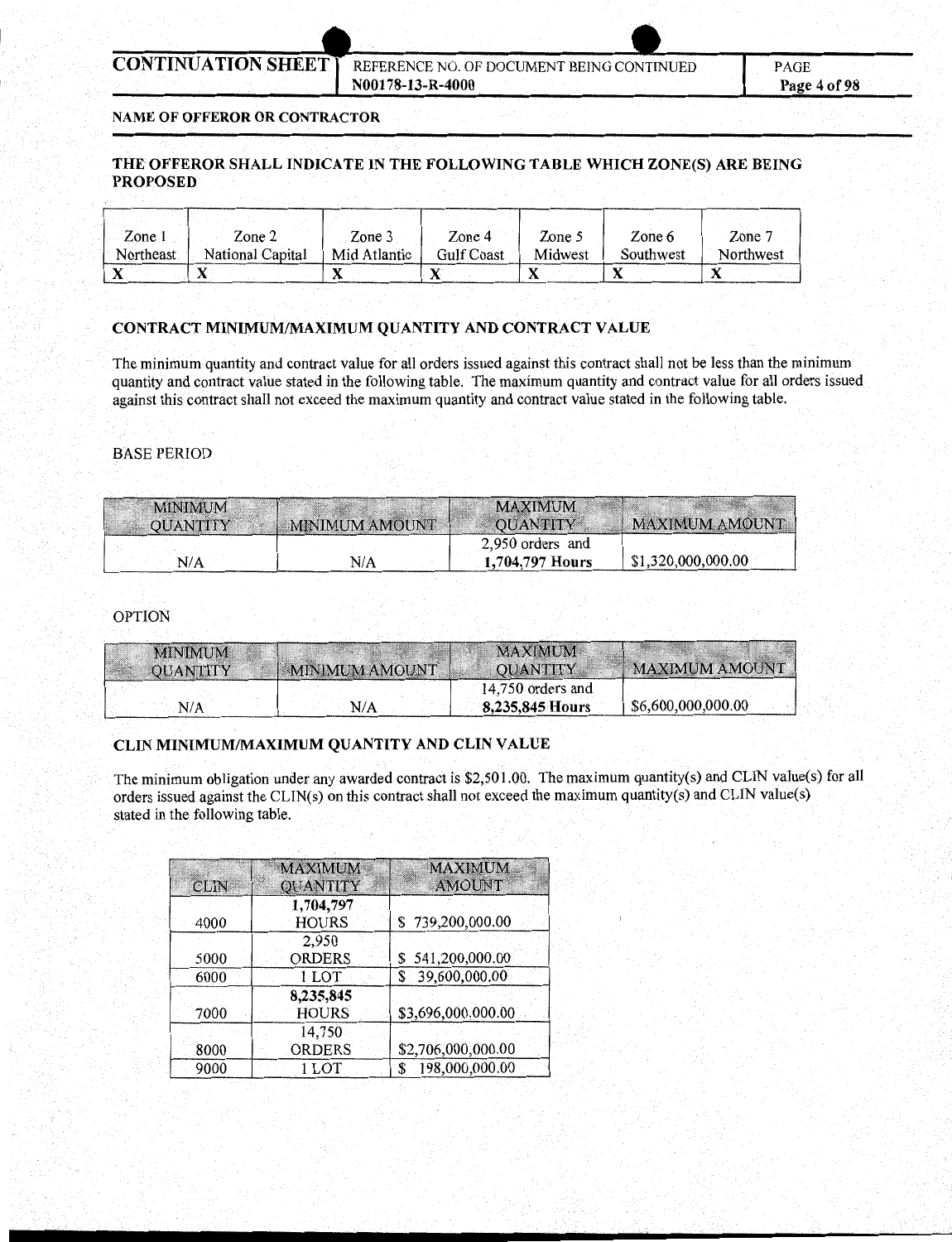### **HQ B-2-0004 EXPEDITING CONTRACT CLOSEOUT (NAVSEA) (DEC 1995) (Applicable at Task Order Level)**

(a) As part of the negotiated fixed price or total estimated amount of this contract, both the Government and the Contractor have agreed to waive any entitlement that otherwise might accrue to either party in any residual dollar amount of \$500 or less at the time of final contract closeout. The term "residual dollar amount" shall include all money that would otherwise be owed to either party at the end of the contract, except that, amounts connected in any way with taxation, allegations of fraud and/or antitrust violations shall be excluded. For purposes of determining residual dollar amounts, offsets of money owed by one party against money that would otherwise be paid by that party may be considered to the extent permitted by law.

(b) This agreement to waive entitlement to residual dollar amounts has been considered by both parties. It is agreed that the administrative costs for either party associated with collecting such small dollar amounts could exceed the amount to be recovered.

# **HQ B-2-0007 LIMITATION OF COST OR LIMITATION OF FUNDS LANGUAGE**

The clause entitled "LIMITATION OF COST" (FAR 52.232-20) or "LIMITATION OF FUNDS" (FAR 52.232-22), as appropriate, shall apply separately and independently to each separately identified estimated cost.

#### **HQ B-2-0014 PAYMENTS OF FEE (S) (COMPLETION) (NAVSEA) (MAY 1993)**

(a) For purposes of this contract, "fee" means "target fee" in cost-plus-incentive-fee type contracts, "base fee" in cost-plusaward-fee type contracts, "fixed fee" in cost-plus-fixed-fee type contracts for completion and phase type contracts. (b) The Government shall make payments to the Contractor, subject to and in accordance with the clause in this contract entitled "FIXED FEE" (FAR 52.216-8) or "INCENTIVE FEE", (FAR 52.216-10), as applicable. Such payments shall be equal to \* percent ( \* ) of the allowable cost of each invoice submitted by and payable to the Contractor pursuant to the clause of this contract entitled "ALLOWABLE COST AND PAYMENT" (FAR 52.216-7), subject to the withholding terms and conditions of the "FIXED FEE" or "INCENTIVE FEE" clause, as applicable (percentage of fee is based on fee dollars divided by estimated cost dollars, including facilities capital cost of money). Total fee(s) paid to the Contractor shall not exceed the fee amount(s) set forth in this contract.

(c) In the event of discontinuance of the work under this contract, or any specified phase of the contract, in accordance with the clause of this contract entitled "LIMITATION OF FUNDS" (FAR 52.232-22) or "LIMITATION OF COST" (FAR 52.232-20), as applicable, the fee shall be equitably adjusted by mutual agreement to reflect the diminution of work. If the adjusted fee is less than the sum of all fee payments made to the Contractor under this contract, the Contractor shall repay the excess amount to the Government. If the adjusted fee exceeds all payments made to the Contractor under this contract, the Contractor shall be paid the additional amount, subject to the availability of funds. In no event shall the Government be required to pay the Contractor any amount in excess of the funds obligated under this contract at the time of the discontinuance of work.

(d) Fee(s) withheld pursuant to the terms and conditions of this contract shall not be paid until the contract has been modified to reduce the fee(s) in accordance with paragraph (c) above, or until the Procuring Contracting Officer has advised the paying office in writing that no fee adjustment is required.

#### **\*To be incorporated and completed at the Task Order level, as appropriate.**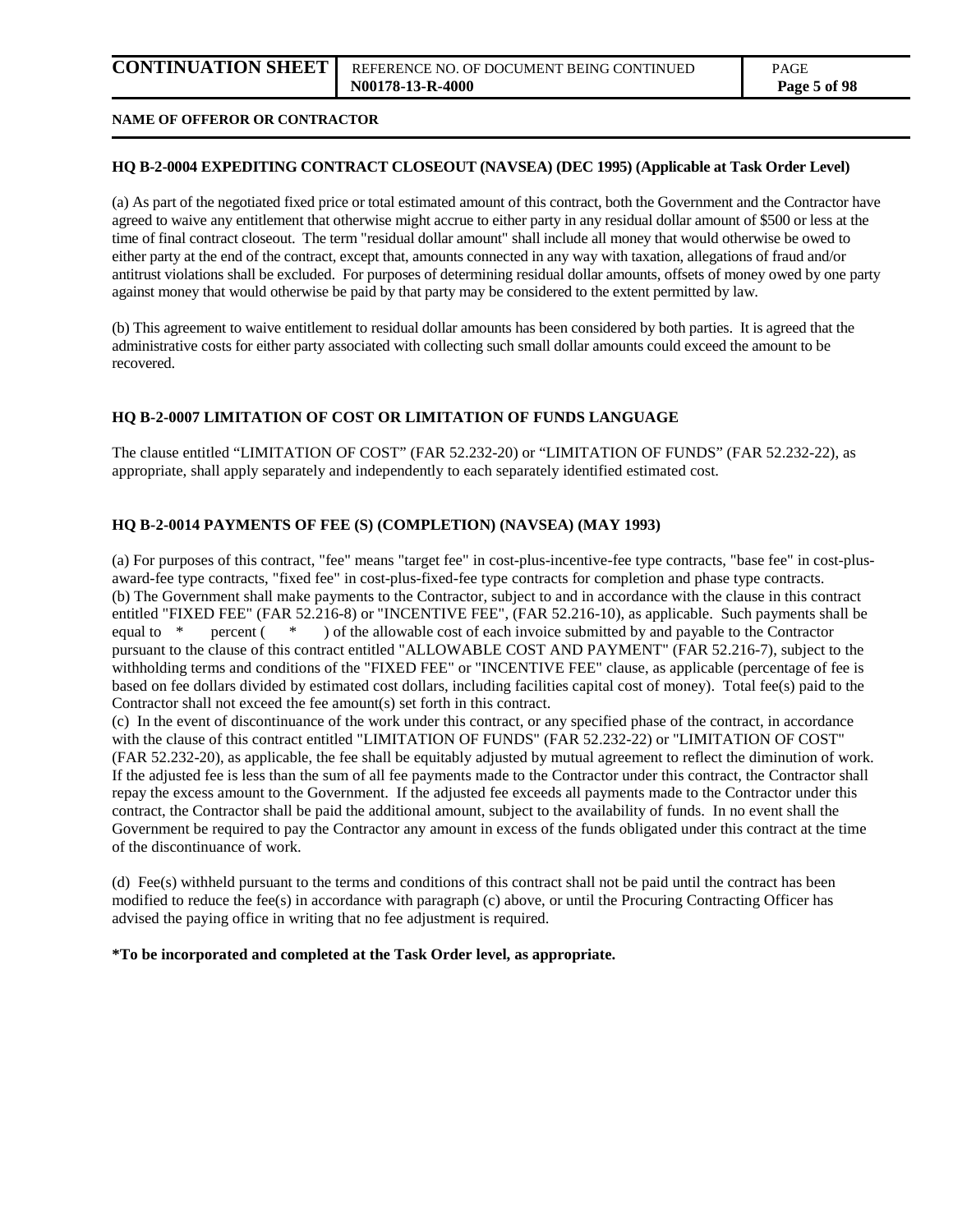#### **HQ B-2-0015 PAYMENTS OF FEE(S) (LEVEL OF EFFORT – ALTERNATE 1) (NAVSEA) (MAY 2010)**

(a) For purposes of this contract, "fee" means "target fee" in cost-plus-incentive-fee type contracts, base fee" in cost-plusaward-fee type contracts, or "fixed fee" in cost-plus-fixed-fee type contracts for level of effort type contracts.

(b) The Government shall make payments to the Contractor, subject to and in accordance with the clause in this contract entitled "FIXED FEE" (FAR 52.216-8) or "INCENTIVE FEE", (FAR 52.216-10), as applicable. Such payments shall be submitted by and payable to the Contractor pursuant to the clause of this contract entitled "ALLOWABLE COST AND PAYMENT" (FAR 52.216-7), subject to the withholding terms and conditions of the "FIXED FEE" or "INCENTIVE FEE" clause, as applicable, and shall be paid fee at the hourly rate(s) specified above per man-hour performed and invoiced. Total fee(s) paid to the Contractor shall not exceed the fee amount(s) set forth in this contract. In no event shall the Government be required to pay the Contractor any amount in excess of the funds obligated under this contract.

#### **(End of Text)**

#### *NOTES*

 $\Rightarrow$  Fee paid is based on total fee dollars divided by total man-hours to be provided.

#### **\*To be incorporated and completed at the Task Order level, as appropriate.**

#### **HQ B-2-0020 TRAVEL COSTS – ALTERNATE I (NAVSEA) (DEC 2005)**

(a) Except as otherwise provided herein, the Contractor shall be reimbursed for its' reasonable actual travel costs in accordance with FAR 31.205-46. The costs to be reimbursed shall be those costs accepted by the cognizant DCAA.

(b) Reimbursable travel costs include only that travel performed from the Contractor's facility to the worksite, in and around the worksite, and from the worksite to the Contractor's facility.

(c) Relocation costs and travel costs incident to relocation are allowable to the extent provided in FAR 31.205-35; however, Contracting Officer approval shall be required prior to incurring relocation expenses and travel costs incident to relocation.

(d) The Contractor shall not be reimbursed for the following daily local travel costs:

- (i) travel at U.S. Military Installations where Government transportation is available,
- (ii) travel performed for personal convenience/errands, including commuting to and from work, and

(iii) travel costs incurred in the replacement of personnel when such replacement is accomplished for the Contractor's or employee's convenience

#### **(End of Text)**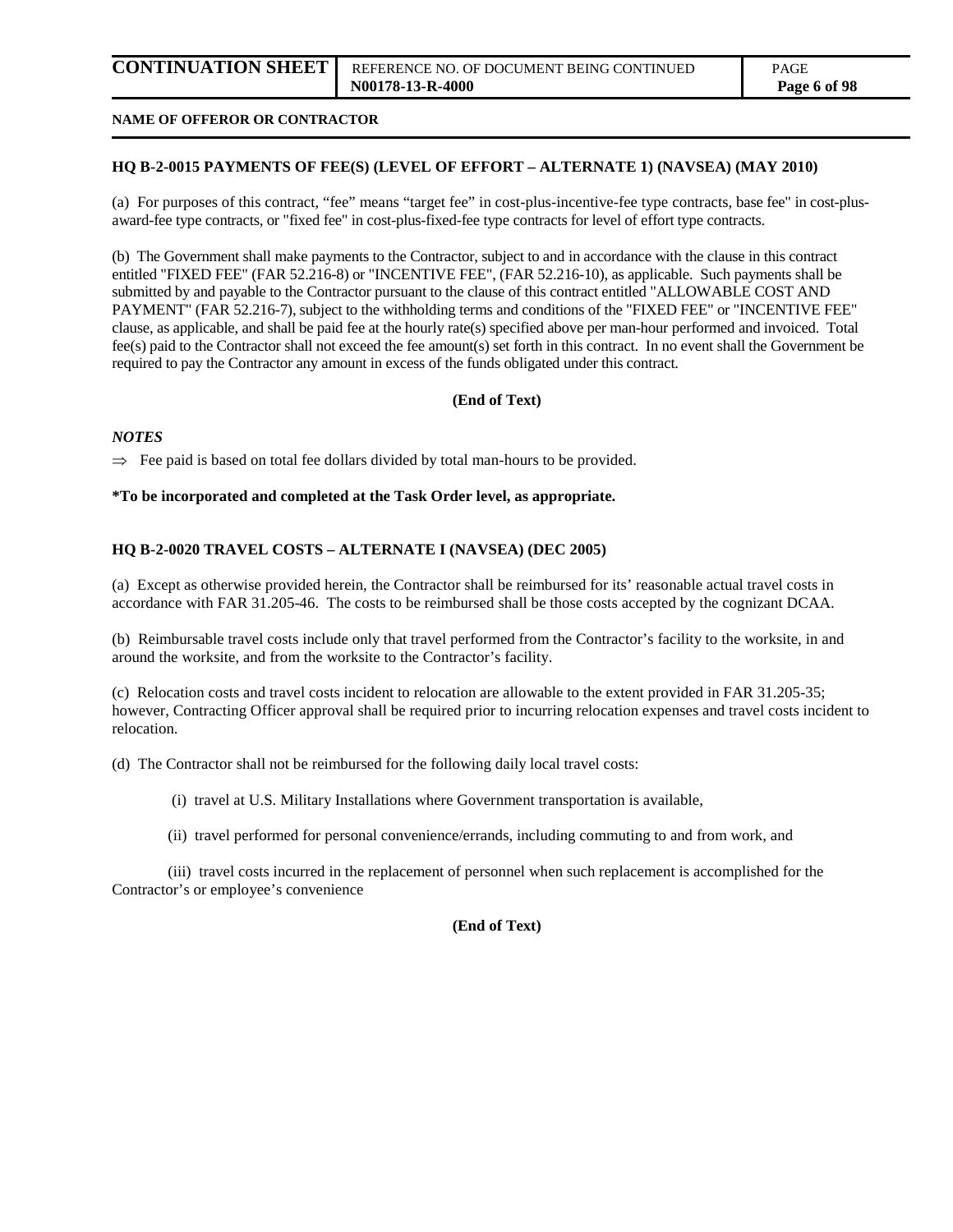#### **SECTION C - DESCRIPTIONS AND SPECIFICATIONS**

#### **STATEMENT OF WORK**

**SCOPE**

#### *1.1 - Background*

In 2002, the Chief of Naval Operations (CNO) promulgated Seapower 21. Seapower 21 provides a framework to align, organize and integrate the U.S. Navy to meet the wide variety of challenges that lie ahead. The CNO called upon the entire Navy to find ways to become more efficient and effective. To meet Seapower 21 objectives and to increase efficiency, the NAVSEA Warfare Centers established the Seaport Enhanced (Seaport-e) Multiple Award Contract (MAC) vehicle, using a web-based, e-business procurement Portal, to facilitate performance-based service acquisition, leverage buying power, improve business intelligence and reduce cycle time. In October 2004, the Virtual SYSCOM Commanders formalized an agreement to expand the ordering community of Seaport-e to include all Virtual SYSCOM activities and to leverage the success of SeaPort-e in achieving the aforementioned objectives across the Virtual SYSCOM. Additionally, other activities, including the Military Sealift Command, Strategic Systems Programs, Office of Naval Research, and the United States Marine Corps have chosen to use SeaPort Enhanced.

#### *1.2- Scope of Contract*

The Contractor shall, in response to task orders issued under this contract by the Naval Sea Systems Command, Naval Air Systems Command, Space and Naval Warfare Systems Command, Naval Supply Systems Command, Military Sealift Command, Naval Facilities Command, Strategic Systems Programs, Office of Naval Research, and the United States Marine Corps, provide services that potentially span the entire spectrum of mission areas supported by the activities and technical capabilities that comprise the various ordering offices, as well as provide professional support services to the overall Navy, and Marine Corps organizations. Services within the functional areas identified below, may be performed under this contract for new product areas, programs, or missions, which are assigned to these activities during the life of the contract. Additionally, activities may provide limited support under this contract to other Department of Defense (DoD), non-DoD, or Joint agencies for work that is integrally related to product areas and mission.

Services to be provided under this contract are categorized into 22 functional services areas as follows, and are further defined in Paragraph 3 below:

- 1. Research and Development Support
- 2. Engineering, System Engineering and Process Engineering Support
- 3. Modeling, Simulation, Stimulation, and Analysis Support
- 4. Prototyping, Pre-Production, Model-Making, and Fabrication Support
- 5. System Design Documentation and Technical Data Support
- 6. Software Engineering, Development, Programming, and Network Support
- 7. Reliability, Maintainability, and Availability (RM&A) Support
- 8. Human Factors, Performance, and Usability Engineering Support
- 9. System Safety Engineering Support
- 10. Configuration Management (CM) Support
- 11. Quality Assurance (QA) Support
- 12. Information System (IS) Development, Information Assurance (IA), and Information Technology (IT) Support
- 13. Inactivation and Disposal Support
- 14. Interoperability, Test and Evaluation, Trials Support
- 15. Measurement Facilities, Range, and Instrumentation Support
- 16. Logistics Support
- 17. Supply and Provisioning Support
- 18. Training Support
- 19. In-Service Engineering, Fleet Introduction, Installation and Checkout Support
- 20. Program Support
- 21. Functional and Administrative Support
- 22. Public Affairs and Multimedia Support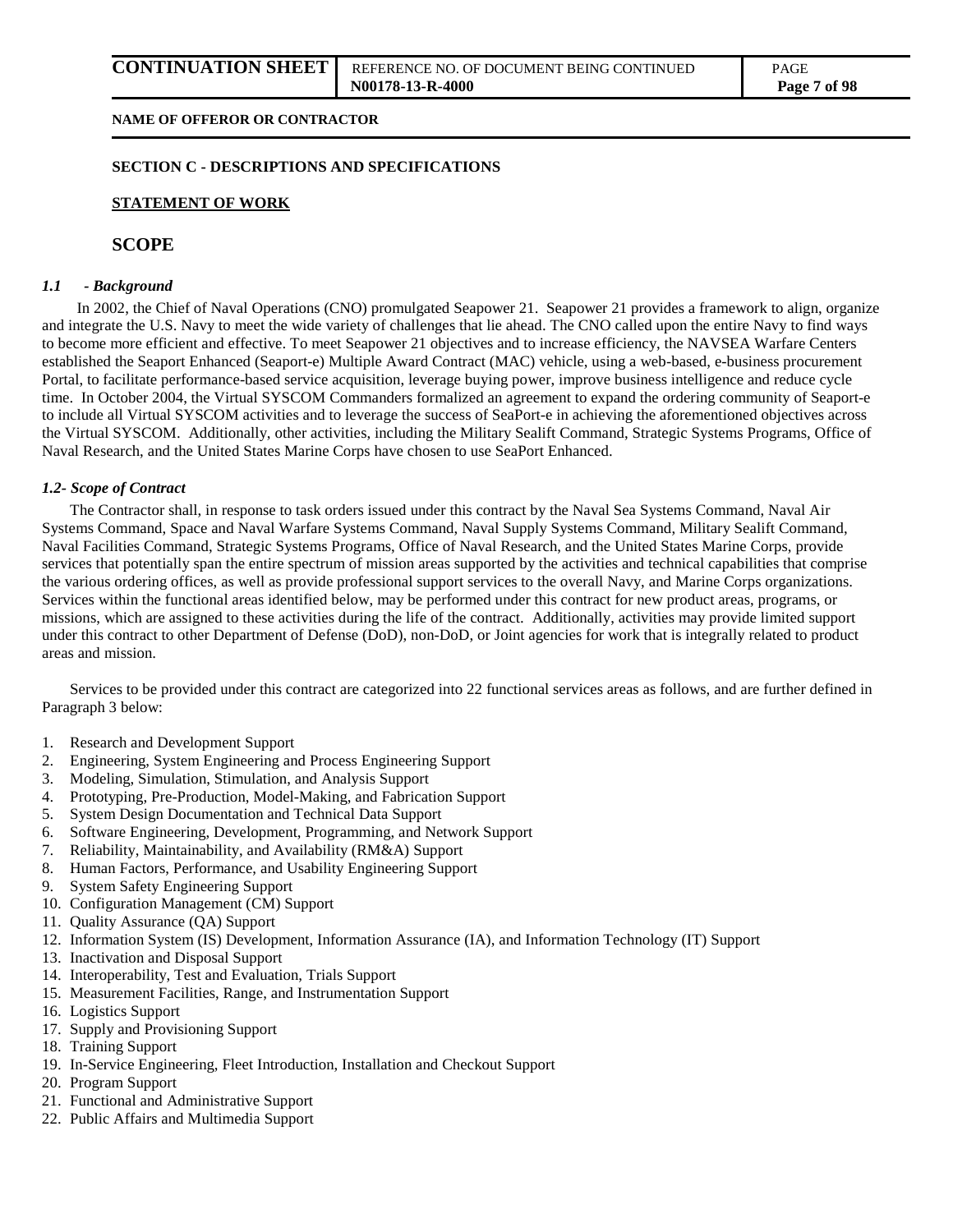#### **2. APPLICABLE DOCUMENTS**

 Applicable military specifications and standards that are listed in the issue of the Department of Defense Index of Specifications and Standards (DODISS), and current on the date of contract award, plus applicable industry standards, or any other program documents may be specified within the individual task orders that will be issued for performing specific tasks under this indefinite quantity contract.

# **3. REQUIREMENTS**

 The Contractor shall provide qualified personnel, materials, facilities, equipment, test instrumentation, data collection and analysis, hardware and software, and other services that will support the Navy and Marine Corps in the execution of their overall organizational functions and the specific missions of the individual activities and ordering offices. Functional areas to be supported under this contract are described in the sections below.

#### **3.1 - Research and Development Support**

This functional area consists of supporting the development and application of scientific and analytical disciplines to conduct fundamental research; scientific study and experimentation directed toward advancing the state-of-the-art or increasing knowledge or understanding; concept formulation; assessment of system and subsystem requirements; development, analysis and evaluation of concepts, technologies, systems and subsystems; and development of operational concepts and tactics with the end goal being the application of results to developing new or improving existing warfighting capabilities. This effort may include manning, operating, and maintaining test support craft and experimental vessels in the open ocean or restricted waters to support tests.

# **3.2 - Engineering, System Engineering and Process Engineering Support**

This functional area consists of supporting the application of engineering disciplines to technically support development of new and existing Naval capabilities and systems, technically support development of significant alterations to existing systems, support integration and interface of existing equipment or software into different applications or platforms to support the warfighter, and support evaluation of foreign or non-developmental systems, equipments, and technologies. This functional area also includes all support required within the area of environmental engineering of U. S. Navy weapon systems and base related infrastructure.

#### **3.3 - Modeling, Simulation, Stimulation, and Analysis Support**

This functional area consists of the application of a standardized, rigorous, structured methodology to create and validate a physical, mathematical, or otherwise logical representation of a system, entity, phenomenon, or process. The functional area involves the use of models, including emulators, prototypes, simulators, and stimulators, either statically or over time, to develop data as a basis for making managerial, technical, strategic, or tactical decisions.

# **3.4 - Prototyping, Pre-Production, Model-Making, and Fabrication Support**

This functional area consists of the building, fabrication, testing, evaluating and operating reduced and full scale models, mockups, prototypes, pre-production units and research and development (R&D) test tools of electronic and electro-mechanical systems and system elements. Fabrication and machining of replacement parts or equipments for fielded systems or platforms is included. Includes the use of traditional materials as well as new composite materials.

#### **3.5 - System Design Documentation and Technical Data Support**

This functional area involves the engineering effort required to prepare and assure that the detailed technical data documentation that is necessary to support system development reflects the latest design, configuration, integration, and installation concepts. Technical documentation may be in the form of paper, electronic (digital) or interactive computer systems.

#### **3.6 - Software Engineering, Development, Programming, and Network Support**

This functional area consists of applying the engineering and scientific disciplines to perform technical analysis of, technically support development of or selection of hardware and computer software, or modification to existing hardware and software for systems, test facilities, or training facilities. This also consists of software engineering efforts and programming support required to technically support software implementation in systems, sub-systems, and components utilizing computers, electronics, and software. Planning, designing, coding, testing, integrating, supporting, and delivering algorithms, software (source code and executables), computer programs are the inherent activities of this functional area. Commercial Off-The-Shelf (COTS) solutions and product modifications (e.g., software tools, licensing, and associated hardware) which are incidental to the overall support service efforts are considered within the scope of this functional area. Generally, the software development processes used for software development under this contract shall be, as a minimum, assessed at Software Engineering Institute (SEI) Capability Maturity Model (CMM) Level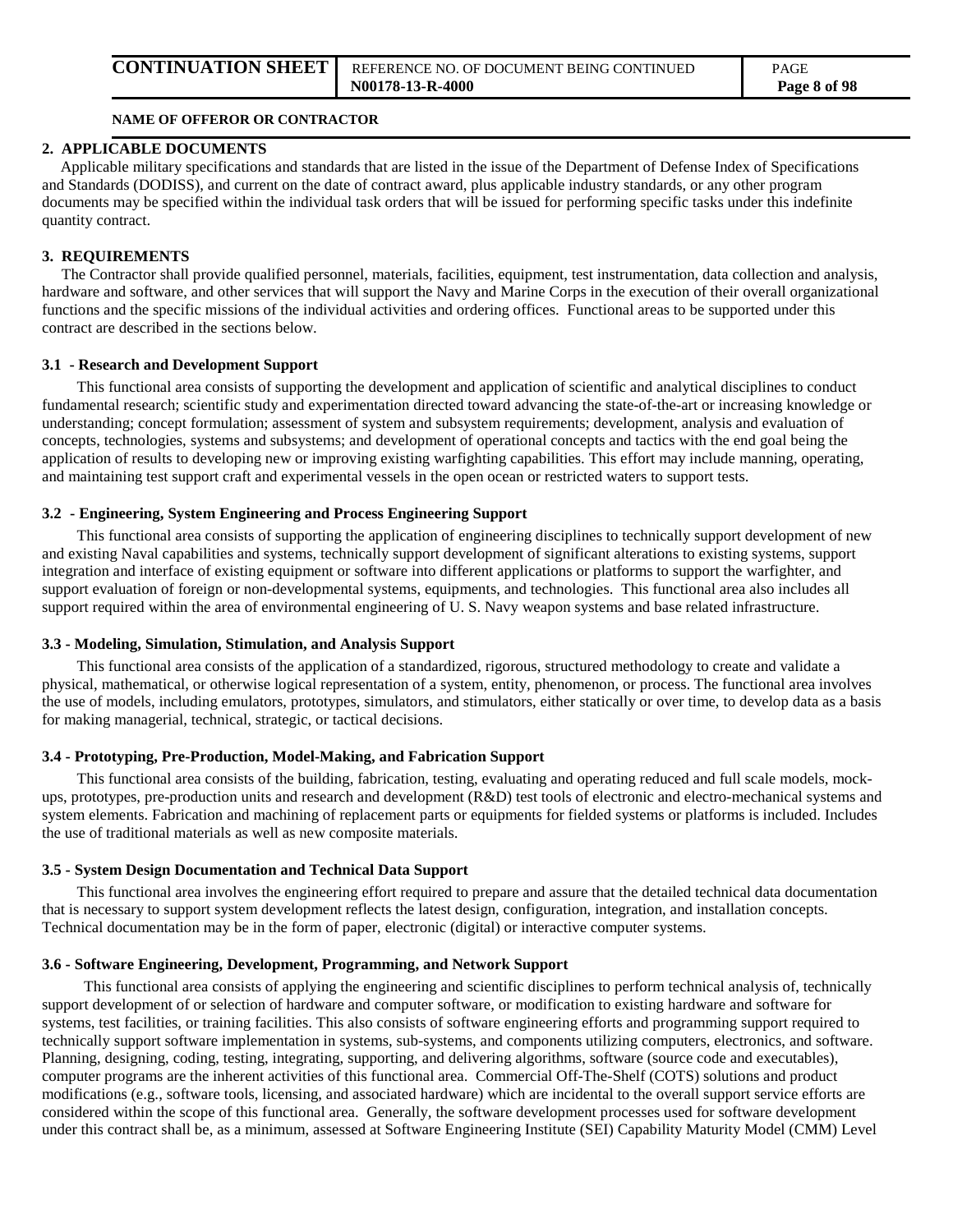# **CONTINUATION SHEET** REFERENCE NO. OF DOCUMENT BEING CONTINUED PAGE

#### **NAME OF OFFEROR OR CONTRACTOR**

3 or equivalent, however the Government may specify other (either lower or higher) standards in individual task orders issued under the contract.

#### **3.7 - Reliability, Maintainability, and Availability (RM&A) Support**

This functional area consists of applying engineering, scientific, and analytical disciplines to ensure that systems and platforms RM&A requirements are integrated with the system design, development and life cycle sustainment resulting in warfighting capabilities that function effectively when required and that detection and correction of design deficiencies, weak parts, and workmanship defects that affect functionality are implemented.

#### **3.8 - Human Factors, Performance, and Usability Engineering Support**

This functional area consists of applying engineering, scientific, and analytical disciplines to ensure that design of interactive systems are safer, more secure and easier to use thereby reducing accidents due to human error, increasing system integrity and enabling more efficient process operations. This functional area also includes applying engineering, scientific, and analytical disciplines to ensure that the number, type, mix, knowledge, skills, and abilities (KSAs), aptitudes and physical characteristics of operators, maintainers and support personnel have been defined and documented early in the system design phase.

#### **3.9 - System Safety Engineering Support**

This functional area consists of applying engineering and analytical disciplines to ensure that safety is considered in all aspects of design, development, operation, maintenance, and modification of systems and platforms.

### **3.10 - Configuration Management (CM) Support**

This functional area consists of applying engineering and analytical disciplines to identify, document, and verify the functional, performance, and physical characteristics of systems, to control changes and non-conformance, and to track actual configurations of systems and platforms.

# **3.11 - Quality Assurance (QA) Support**

 This functional area consists of applying engineering and analytical disciplines to ensure that the processes and products used in the design, development, fabrication, manufacture and installation result in quality products.

#### **3.12 - Information System (IS) Development, Information Assurance (IA), and Information Technology (IT) Support**

This functional area consists of providing information system software analysis, requirements definition, design, development, test, modification, installation, implementation, quality assurance, training, and documentation to meet the evolving data storage and reporting needs of programs and management. Analyze existing IT and IS databases, web sites, and IT applications and recommend new or improved interfaces and improved management tools that meet new management requirements, or improve management effectiveness and efficiency. Perform maintenance and technical support for Local Area Networks (LAN) and Wide Area Networks (WAN) that are outside the cognizance of the Navy Marine Corps Intranet (NMCI). Modify, implement and maintain web based information systems and links. Develop web-site structure, prepare documentation for population, implement and maintain web sites. Provide systems engineering and technical support for establishment, test, upgrade, and operational support of systems, networks, workstations and support equipment hardware and software that are outside the cognizance of NMCI. Conduct IA analyses, develop, recommend, and implement, monitor, update, and maintain, IA practices, procedures, equipments, algorithms, and hardware that are outside the cognizance of NMCI.

#### **3.13 - Inactivation and Disposal Support**

 This functional area consists of technically supporting submarine, aircraft, weapons system and ship inactivation and disposal efforts to ensure that critical equipment removed is safeguarded and destroyed in accordance with the appropriate Navy instructions and directives. Provide direct liaison with the Shipyard or depot and the Navy to insure that critical technology is not inadvertently transferred to foreign nationals or governments. Ensure proper documentation exists for the sale of excess materials from inactivated platforms prior to sale by the Defense Reutilization and Marketing Service (DRMS). Technically support the demilitarization process for shipboard equipment using the Expanded Work Breakdown Structure (EWBS), Trade Security Controls (TSC), and Munitions List Items (MLI) all of which are used to determine the disposition of excess, not-ready-for-issue (non-RFI) equipment. Technically support the security classification requirements and guidelines for data and equipment necessary to assist in making decisions on sales issues.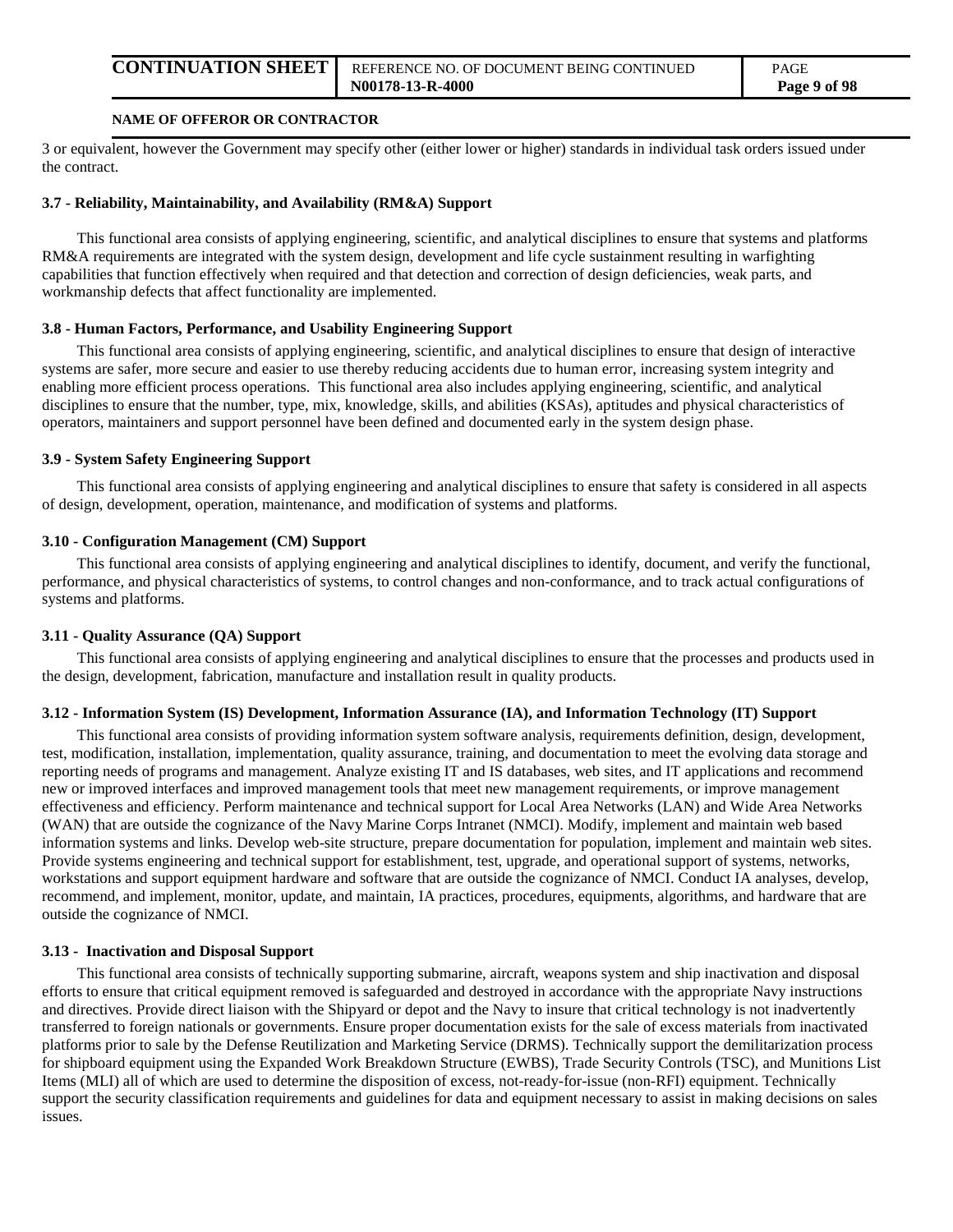## **3.14 - Interoperability, Test and Evaluation, Trials Support**

 This functional area consists of the application of engineering, scientific, and analytical disciplines necessary to ensure that developed platforms, systems, and warfighting capabilities have been properly tested and that joint interoperability requirements have been fully met at all levels of their life cycle.

# **3.15 - Measurement Facilities, Range, and Instrumentation Support**

This functional area consists of applying engineering, analytical, and technician disciplines in the operation and support of measurement facilities, ranges and instrumentation used for testing, evaluating, experimenting, and exercising platforms and systems.

# **3.16 - Logistics Support**

This functional area consists of applying the engineering and analytical disciplines required to implement acquisition logistics as a multi-functional technical management discipline associated with the design, development, test, production, fielding, sustainment, and improvement modifications of cost effective systems that achieve the warfighters' peacetime and wartime readiness requirements. The principal objectives of acquisition logistics are to ensure that support considerations are an integral part of the system's design requirements, that the system can be cost effectively supported through its life-cycle, and that the infrastructure elements necessary to the initial fielding, operation and maintenance support of the system are identified and developed and acquired.

# **3.17 - Supply and Provisioning Support**

This functional area consists of applying the analytical and technical disciplines required to ensure that fielded warfighting capabilities are materially sustained. The principal objectives of this functional area are to ensure that material for operation and maintenance of warfighter systems is available when required, that materials are properly stored and transported, and inventories are managed in a cost effective manner to sustain supported systems.

# **3.18 - Training Support**

# **3.18.1 Technical Training Support**

This functional area consists of applying the engineering and analytical disciplines required to ensure that the warfighter and technical support community is provided with adequate instruction including applied exercises resulting in the attainment and retention of knowledge, skills, and attitudes regarding the platforms, systems, and warfighting capabilities they operate and maintain.

# **3.18.2 Professional Development and Training Support**

This functional area includes organizational development and process improvement training activities. This functional area consists of information dissemination, as well as the development and facilitation of training for the Navy and Marine Corps workforce related to organizational development and process improvement initiatives. This includes efforts such as implementation of LEAN practices, implementation of National Security Personnel System (NSPS), Competency Alignment initiatives, and other workforce training efforts related to organizational development initiatives, process improvement initiatives and Human Capital Strategies.

# **3.19 - In-Service Engineering, Fleet Introduction, Installation and Checkout Support**

This functional area consists of the application of engineering, analytical, and technical disciplines and skills to establish and maintain long-term engineering, operation, and maintenance support for in-service warfighting capabilities as well as the capability to modernize or introduce transformational technologies into those capabilities.

# **3.20 - Program Support**

This functional area consists of applying the business, financial management, and technical disciplines required to support planning, organizing, staffing, controlling, and leading team efforts in managing acquisition programs such that the result places a capable and supportable system in the hands of the warfighter when and where it is needed, and does so at an affordable price. This functional area represents an integration of a complex system of differing but related functional disciplines that must work together to achieve program goals through development, production, deployment, operations, support, and disposal.

# **3.21 - Functional and Administrative Support**

# **3.21.1 Clerical and Administrative Support**

This functional area consists of clerical and administrative support required for seamless operation of offices and support functions. This area also includes support of personal property management functions.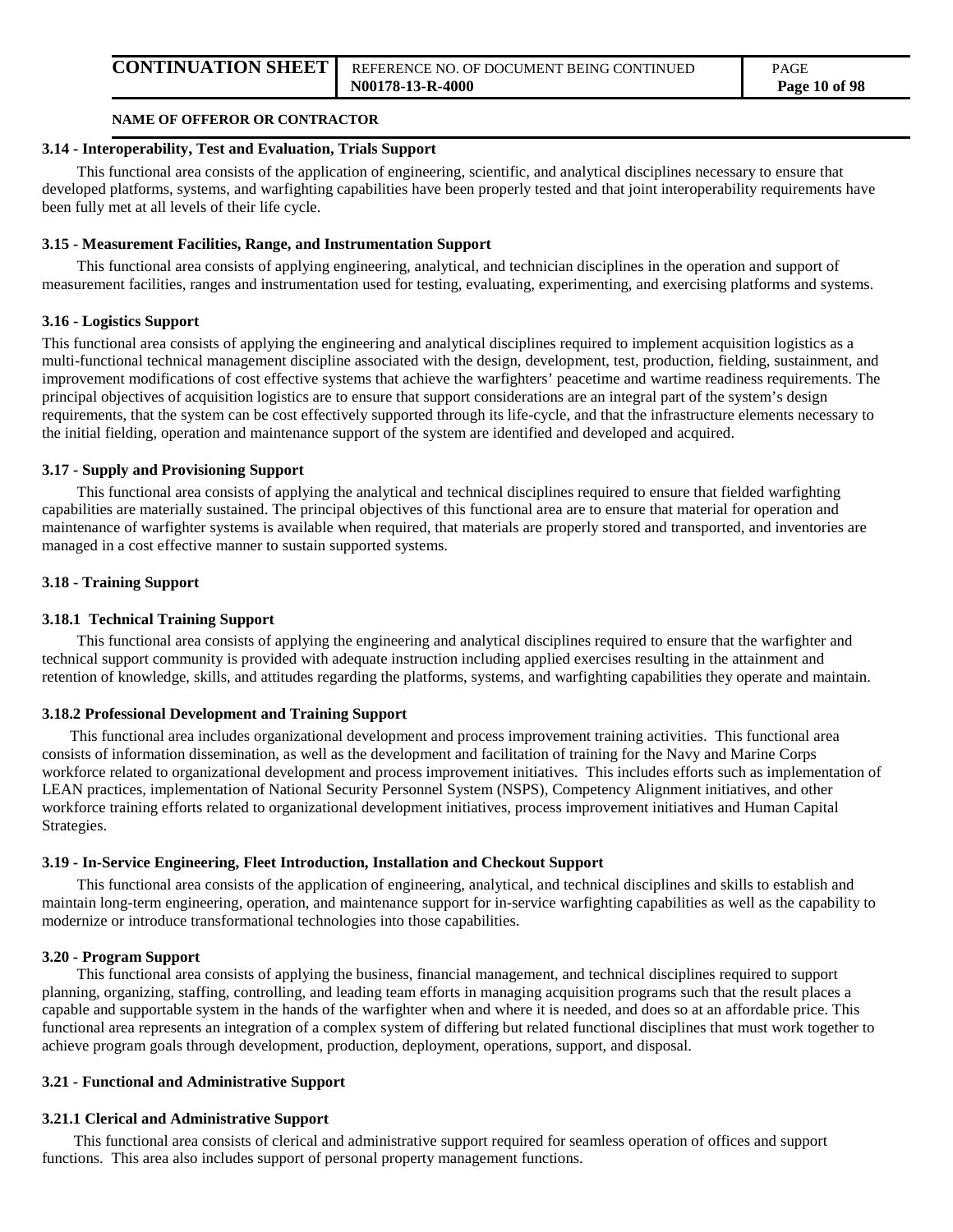# **3.21.2 Analytical and Organizational Assessment Support**

This functional area consists of analytical and organizational assessment support functions, Human Capital Strategy processes and programs, organizational development efforts and organizational process improvement efforts.

# **3.21.3 Most Efficient Organization (MEO) Teaming Support Services (executed in compliance with Circular No. A-76 dated 29 May 2003)**

This functional area consists of organizational assessment, infrastructure assessment, financial management, process engineering, business as well as technical and non-technical disciplines to support development and implementation of the MEO. This functional area includes offering recommendations for technology infusion, capital investments, organizational structures, staffing and lean performance execution processes and metrics. In the event of an MEO selection/decision, this functional area includes providing accepted technology solutions, capital investments and staffing in accordance with the MEO through a follow-on contract action or option. This functional area will include conflict of interest clauses.

### **3.22 - Public Affairs and Multimedia Support**

This functional area consists of supporting Public Affairs organizations as it relates to strategic counsel, planning and execution of communication as a function of command goals and requirements for informing, and promoting the successes of the organization both to external and internal media. Public Affairs organizations oversee the development, implementation and execution of the command communication strategy, planning and tactics for enterprise and national-level initiatives across all target audiences. To accomplish this Public affairs organizations require specific contractor public affairs support including; speechwriting, multimedia documentation, development of strategic communication plans, support of the command exhibit program, exhibit planning/services/leasing of exhibit, photography support, design/layout of command publication to provide critical assistance in development of communication messages for the Navy. This area also includes support in the development of multimedia documentation to support Command communication goals; support for development of strategic communication plans to include metrics, technical writing services, message/brand development, visual media to include still, video and multimedia, and other public affairs services.

### **4. GOVERNMENT-FURNISHED PROPERTY**

All Government furnished information, material, and equipment will be specified in the individual task orders. All government furnished information is the property of the U.S. Government and shall not be transferred to any individual or agency public or private without the express written approval of the Task Order Contracting Officer, except as required for the specific performance of tasks under this contract.

# **5. SECURITY REQUIREMENTS**

The work to be performed under this contract may involve access to, handling of, and generation of classified material. The Contractor shall appoint a Security Officer, who shall (1) be responsible for all security aspects of the work performed under this contract, (2) assure compliance with all DoD and U.S. Navy specific regulations regarding security, and (3) assure compliance with any written instructions from the Security Officers of the activity issuing task orders under this contract. Specific security requirements applicable to the work to be performed under each task order will be identified in the individual task orders. When applicable, a DD Form 254 will be prepared by the ordering activity and issued with the task order. If the work being performed under the task order would require access to Government Information Technology Systems, then an applicable clause will be included at the task order level.

# **6. DATA DELIVERABLES**

Specific technical data will be included in individual Task Orders issued under the contract, either as CDRL's or specified in the Statement of Work. It is anticipated that data items ordered under individual orders will be required to be prepared using standardized Data Item Descriptions (DIDs) listed in the DoD Acquisition Management System and Data Requirements Control List (AMSDL) current at the time of order issuance. It is anticipated that all deliverables prepared under this contract may be required to be delivered as either hardcopy and on electronic media or both as specified in the individual task orders.

# **7. ENTERPRISE-WIDE CONTRACTOR MANPOWER REPORTING APPLICATION (ECMRA)**

Reporting requirements of the Enterprise-Wide Contractor Manpower Reporting Application (ECMRA) shall be specified in Section C at the individual Task Order level.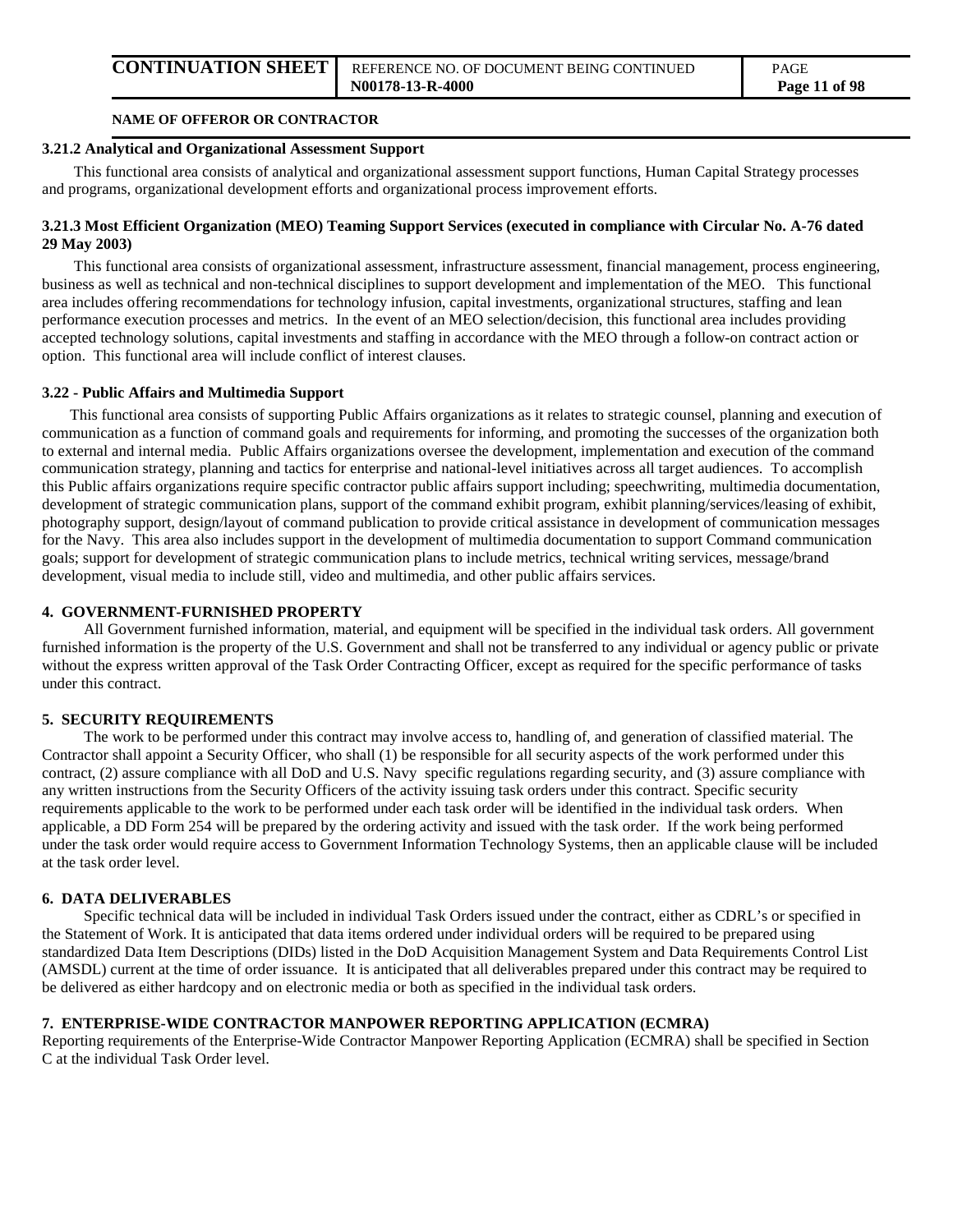# **HQ C-2-0002 ACCESS TO PROPRIETARY DATA OR COMPUTER SOFTWARE (NAVSEA) (JUN 1994)**

(a) Performance under this contract may require that the Contractor have access to technical data, computer software, or other sensitive data of another party who asserts that such data or software is proprietary. If access to such data or software is required or to be provided, the Contractor shall enter into a written agreement with such party prior to gaining access to such data or software. The agreement shall address, at a minimum, (1) access to, and use of, the proprietary data or software exclusively for the purposes of performance of the work required by this contract, and (2) safeguards to protect such data or software from unauthorized use or disclosure for so long as the data or software remains proprietary. In addition, the agreement shall not impose any limitation upon the Government or its employees with respect to such data or software. A copy of the executed agreement shall be provided to the Task Order Contracting Officer. The Government may unilaterally modify the contract to list those third parties with which the Contractor has agreement(s).

(b) The Contractor agrees to: (1) indoctrinate its personnel who will have access to the data or software as to the restrictions under which access is granted; (2) not disclose the data or software to another party or other Contractor personnel except as authorized by the Task Order Contracting Officer; (3) not engage in any other action, venture, or employment wherein this information will be used, other than under this contract, in any manner inconsistent with the spirit and intent of this requirement; (4) not disclose the data or software to any other party, including, but not limited to, joint venturer, affiliate, successor, or assign of the Contractor; and (5) reproduce the restrictive stamp, marking, or legend on each use of the data or software whether in whole or in part.

(c) The restrictions on use and disclosure of the data and software described above also apply to such information received from the Government through any means to which the Contractor has access in the performance of this contract that contains proprietary or other restrictive markings.

(d) The Contractor agrees that it will promptly notify the Task Order Contracting Officer of any attempt by an individual, company, or Government representative not directly involved in the effort to be performed under this contract to gain access to such proprietary information. Such notification shall include the name and organization of the individual, company, or Government representative seeking access to such information.

(e) The Contractor shall include this requirement in subcontracts of any tier which involve access to information covered by paragraph (a), substituting "subcontractor" for "Contractor" where appropriate.

(f) Compliance with this requirement is a material requirement of this contract.

#### **HQ C-2-0011 COMPUTER SOFTWARE AND/OR COMPUTER DATABASE(S) DELIVERED TO AND/OR RECEIVED FROM THE GOVERNMENT (NAVSEA) (APR 2004)**

(a) The Contractor agrees to test for viruses all computer software and/or computer databases, as defined in the clause entitled "RIGHTS IN NONCOMMERCIAL COMPUTER SOFTWARE AND NONCOMMERCIAL COMPUTER SOFTWARE DOCUMENTATION" (DFARS 252.227-7014), before delivery of that computer software or computer database in whatever media and on whatever system the software is delivered. The Contractor warrants that any such computer software and/or computer database will be free of viruses when delivered.

(b) The Contractor agrees to test any computer software and/or computer database(s) received from the Government for viruses prior to use under this contract.

(c) Unless otherwise agreed in writing, any license agreement governing the use of any computer software to be delivered as a result of this contract must be paid-up and perpetual, or so nearly perpetual as to allow the use of the computer software or computer data base with the equipment for which it is obtained, or any replacement equipment, for so long as such equipment is used. Otherwise the computer software or computer database does not meet the minimum functional requirements of this contract. In the event that there is any routine to disable the computer software or computer database after the software is developed for or delivered to the Government, that routine shall not disable the computer software or computer database until at least twenty-five calendar years after the delivery date of the affected computer software or computer database to the Government.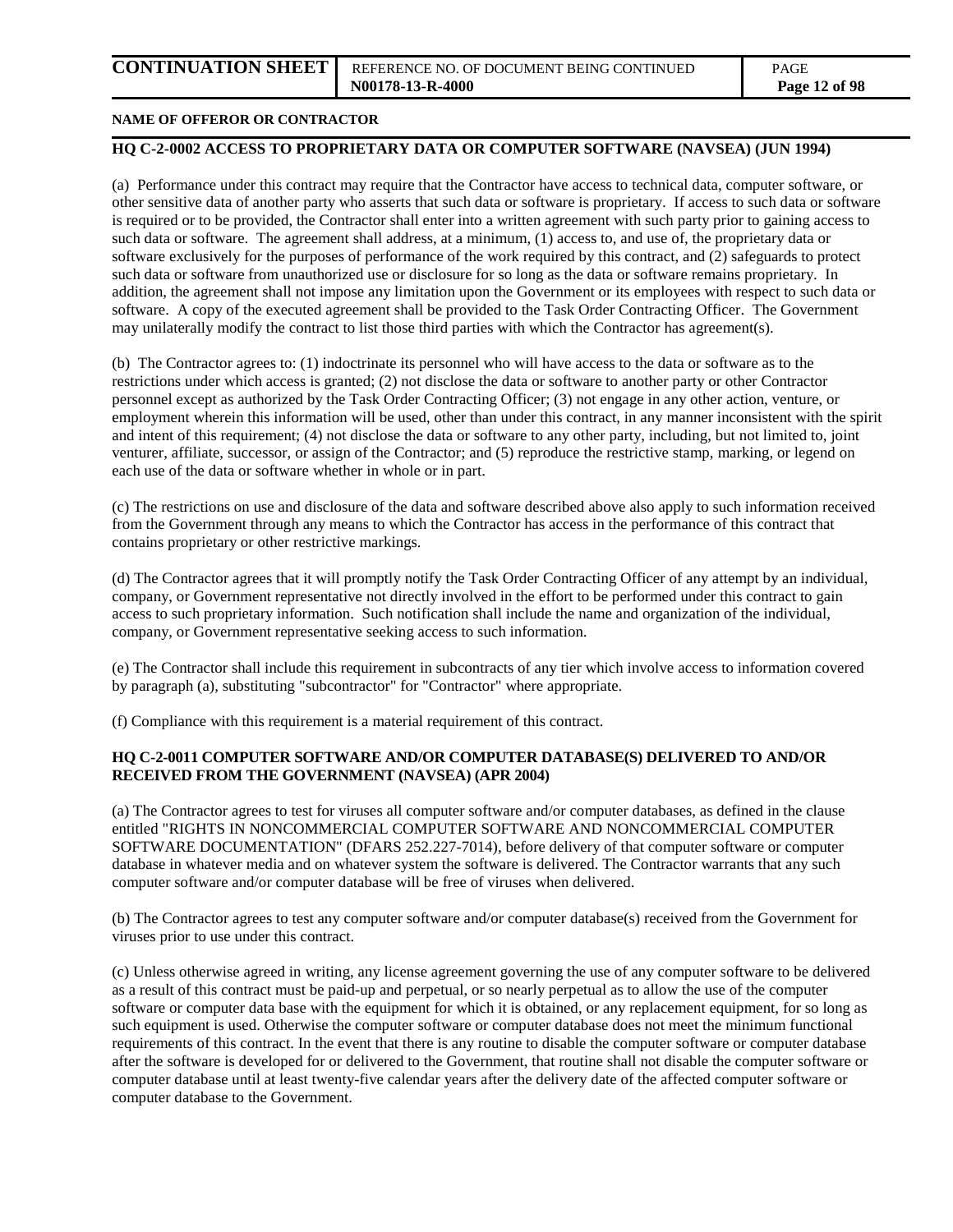(d) No copy protection devices or systems shall be used in any computer software or computer database delivered under this contract to restrict or limit the Government from making copies. This does not prohibit license agreements from specifying the maximum amount of copies that can be made.

(e) Delivery by the Contractor to the Government of certain technical data and other data is now frequently required in digital form rather than as hard copy. Such delivery may cause confusion between data rights and computer software rights. It is agreed that, to the extent that any such data is computer software by virtue of its delivery in digital form, the Government will be licensed to use that digital-form data with exactly the same rights and limitations as if the data had been delivered as hard copy.

(f) Any limited rights legends or other allowed legends placed by a Contractor on technical data or other data delivered in digital form shall be digitally included on the same media as the digital-form data and must be associated with the corresponding digital-form technical data to which the legends apply to the extent possible. Such legends shall also be placed in human-readable form on a visible surface of the media carrying the digital-form data as delivered, to the extent possible.

# **(End of Text)**

# **HQ C-2-0037 ORGANIZATIONAL CONFLICT OF INTEREST (NAVSEA) (JUL 2000)**

NOTE: THIS CLAUSE WILL BE INVOKED IN DIFFERENT VARIATIONS AT THE TASK ORDER LEVEL, notwithstanding other language in this contract that gives this contract precedence when it conflicts with task orders, the task order version of organizational conflict of interest clause, if any, shall take precedence.

(a) (1) "Organizational Conflict of Interest" means that because of other activities or relationships with other persons, a person is unable or potentially unable to render impartial assistance or advice to the Government, or the person's objectivity in performing the contract work is or might be otherwise impaired, or a person has an unfair competitive advantage. "Person" as used herein includes Corporations, Partnerships, Joint Ventures, and other business enterprises.

 (2) "Contractor" as used in this clause includes any affiliate, subcontractor, consultant or employee of the Contractor, as well as any joint venture involving the Contractor, any entity into or with which it may subsequently merge or affiliate, or any other successor or assignee of the Contractor. All references to the "Contractor" as contained in this clause shall apply with equal force to all of these included.

(3) "Contract" and "task order" shall be used as applicable to the level at which this clause is being invoked.

(b) The Contractor warrants that to the best of its knowledge and belief, and except as otherwise set forth in the contract, the Contractor does not have any organizational conflict of interest(s) as defined in paragraph (a).

(c) It is recognized that the effort to be performed by the Contractor under this task order may create a potential organizational conflict of interest on the instant contract or on a present or future acquisition. In order to avoid this potential conflict of interest, and at the same time to avoid prejudicing the best interest of the Government, the right of the Contractor to participate in future procurement of equipment and/or services that are the subject of any work under this contract shall be limited as described below and in accordance with the requirements of FAR 9.5.

(d) (1) The Contractor agrees that it shall not release, disclose, or use in any way that would permit or result in disclosure to any party outside the Government any information provided to the Contractor by the Government during or as a result of performance of this task order. Such information includes, but is not limited to, information submitted to the Government on a confidential basis by other persons. Further, the prohibition against release of Government provided information extends to cover such information whether or not in its original form, e.g., where the information has been included in Contractor generated work or where it is discernible from materials incorporating or based upon such information. This prohibition shall not expire after a given period of time.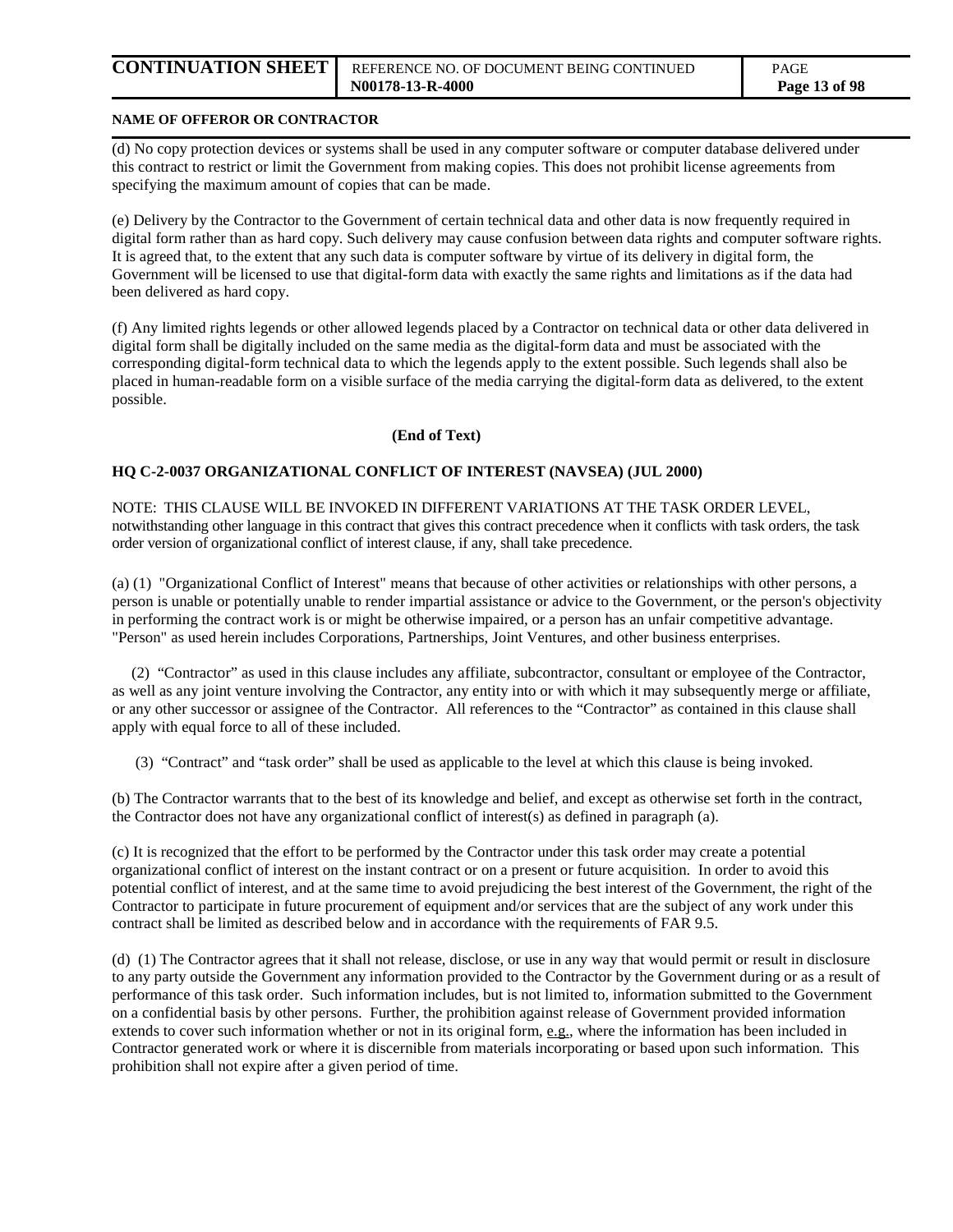(2) The Contractor agrees that it shall not release, disclose, or use in any way that would permit or result in disclosure to any party outside the Government any information generated or derived during or as a result of performance of this task order. This prohibition shall not expire after a given period of time.

(e) (1) The Contractor further agrees that, during the performance of this task order and for a period of three years after completion of performance of this task order, the Contractor, any affiliate of the Contractor, any subcontractor, consultant, or employee of the Contractor, any joint venture involving the Contractor, any entity into or with which it may subsequently merge or affiliate, or any other successor or assign of the Contractor, shall not furnish to the United States Government, either as a prime contractor or as a subcontractor, or as a consultant to a prime contractor or subcontractor, any equipment or services that is the subject of the work to be performed under this task order.

(2) This exclusion does not apply to any recompetition for equipment or services furnished pursuant to this task order.

 (3) As provided in FAR 9.505-2, notwithstanding the three-year bar set provided for in paragraph (e)(1), if the Government uses, as a basis for the procurement of any equipment or services work statements or other acquisition related documents growing out of the effort performed under this task order from a source other than the contractor, subcontractor, affiliate, or assign of either, during the course of performance of this task order or before the three- year period following completion of this task order has lapsed, the Contractor may, with the authorization of the Contracting Officer, participate in a subsequent procurement for the same system, component, or service. In other words, the Contractor may be authorized to compete for procurement(s) for equipment or services subsequent to an intervening procurement.

(f) The Contractor agrees that, if after award, it discovers an actual or potential organizational conflict of interest, it shall make immediate and full disclosure in writing to the SeaPort/Task Order Contracting Officer. The notification shall include a description of the actual or potential organizational conflict of interest, a description of the action that the Contractor has taken or proposes to take to avoid, mitigate, or neutralize the conflict, and any other relevant information that would assist the SeaPort/Task Order Contracting Officer in making a determination on this matter. This notification requirement shall also apply to any release of information in contravention of paragraph (d). Notwithstanding this notification, the Government may terminate the contract/Task Orders for the convenience of the Government if determined to be in the best interest of the Government.

(g) Notwithstanding paragraph (f) above, if the Contractor was aware, or should have been aware, of an organizational conflict of interest prior to the award of this contract or becomes, or should become, aware of an organizational conflict of interest after award of this contract and does not make an immediate and full disclosure in writing to the SeaPort/Task Order Contracting Officer, the Government may terminate this contract/task orders for default.

(h) If the Contractor takes any action prohibited by this requirement or fails to take action required by this requirement, the Government may terminate this contract for default.

(i) The SeaPort/Task Order's Contracting Officer's decision as to the existence or nonexistence of an actual or potential organizational conflict of interest shall be final.

(j) Nothing in this requirement is intended to prohibit or preclude the Contractor from marketing or selling to other program offices, PEO's or Government agencies its equipment or services if the requirement of the other program office, PEO or agency for the equipment or services is unrelated to any work performed under this contract/task order. Additionally, this requirement shall not preclude a Contractor involved in preparing a statement of work pursuant to its development and design work on a piece of equipment from participating in a procurement for that equipment.

(k) The Contractor shall promptly notify the Contracting Officer, in writing, if it has been tasked to evaluate or advise the Government concerning its own products or activities or those of a competitor in order to ensure proper safeguards exist to guarantee objectivity and to protect the Government's interest.

(l) The Contractor shall include this requirement in subcontracts of any tier which involve access to information or situations/conditions covered by the preceding paragraphs, substituting "subcontractor" for "contractor" where appropriate.

(m) The rights and remedies described herein shall not be exclusive and are in addition to other rights and remedies provided by law, including those set forth at FAR Part 9.5, or elsewhere included in this contract.

(n) Compliance with this requirement is a material requirement of this contract.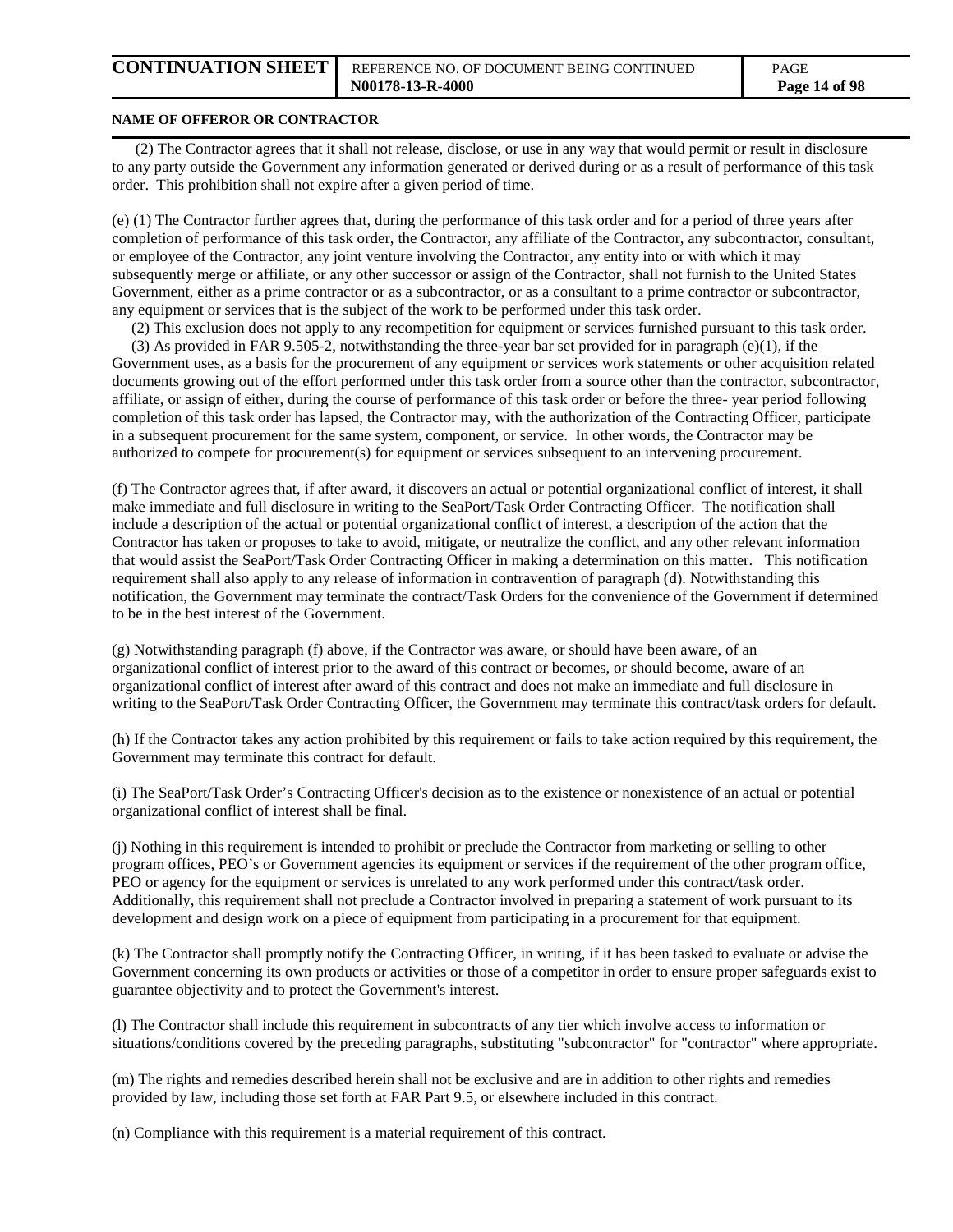#### **SECTION D - PACKAGING AND MARKING**

**ITEMS 4000 THROUGH 6000 AND OPTION ITEMS 7000 THROUGH 9000** – There are no packaging or marking requirements for the services to be ordered under the task orders. All requirements for packaging and marking of supplies or documents associated with the services shall be packaged, packed and marked in accordance with the provisions set forth below unless otherwise indicated in individual task orders.

#### **HQ D-1-0001 DATA PACKAGING LANGUAGE**

Data to be delivered by Integrated Digital Environment (IDE) or other electronic media shall be as specified in the contract.

All unclassified data shall be prepared for shipment in accordance with best commercial practice.

Classified reports, data, and documentation shall be prepared for shipment in accordance with National Industrial Security Program Operating Manual (NISPOM), DOD 5220.22-M dated 28 February 2006.

#### **HQ D-2-0008 MARKING OF REPORTS (NAVSEA) (SEP 1990)**

All reports delivered by the Contractor to the Government under this contract shall prominently show on the cover of the report: \*

(1) name and business address of the Contractor

- (2) contract number
- (3) task order number
- $(4)$  sponsor:

(Name of Individual Sponsor)

 \_\_\_\_\_\_\_\_\_\_\_\_\_\_\_\_\_\_\_\_\_\_\_\_\_\_\_\_\_\_\_\_\_\_\_\_\_ (Name of Requiring Activity)

 $\_$ 

(City and State)

**\* To be completed at the Task Order level, when applicable.**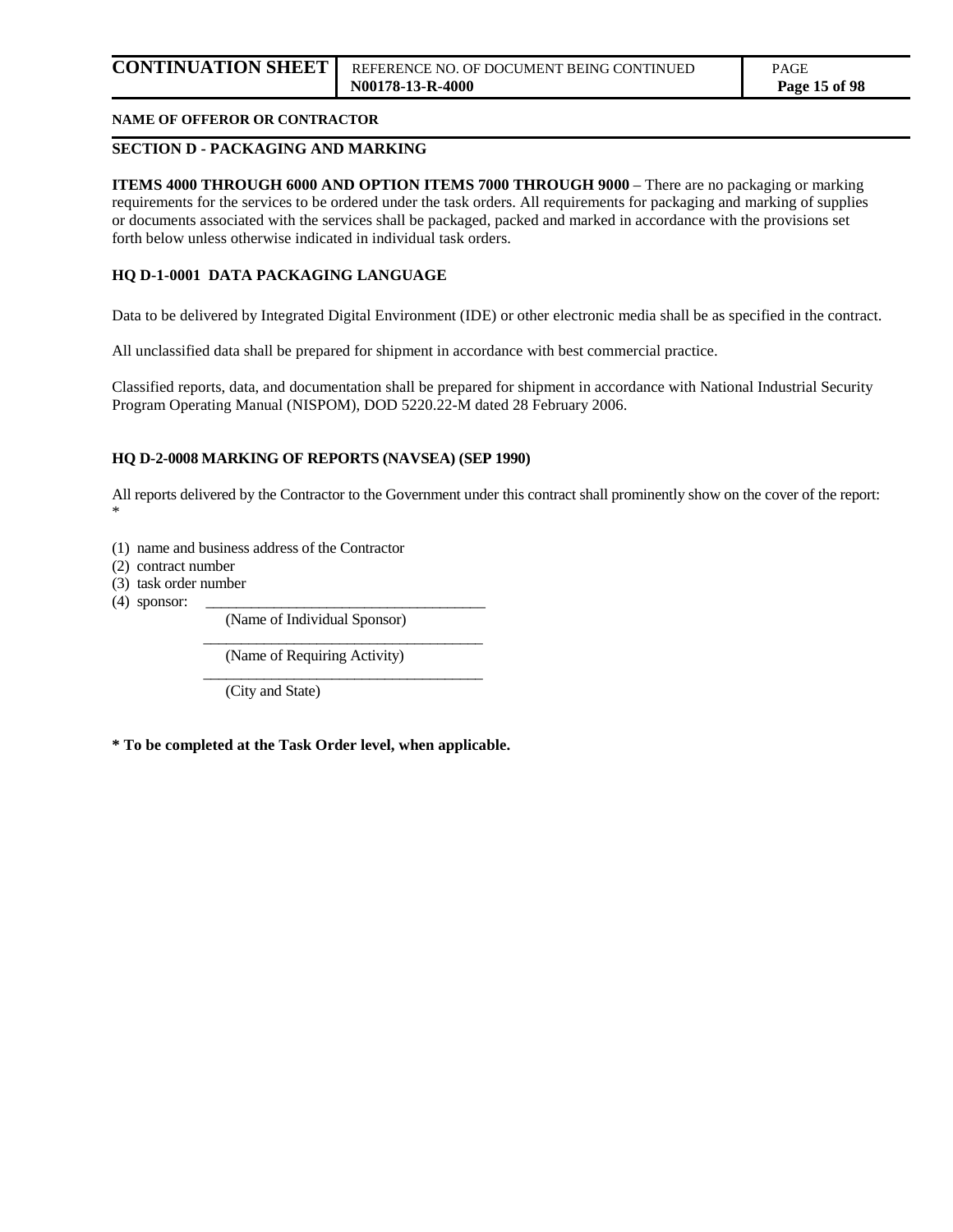# **SECTION E - INSPECTION AND ACCEPTANCE**

# **INSPECTION AND ACCEPTANCE TERMS**

Supplies/services will be inspected/accepted at:

| <b>CLIN</b> | <b>INSPECT AT</b> | <b>INSPECT BY</b> | <b>ACCEPT AT</b> | <b>ACCEPT BY</b> |
|-------------|-------------------|-------------------|------------------|------------------|
| 4000-4999   | Destination       | Government        | Destination      | Government       |
| 5000-5999   | Destination       | Government        | Destination      | Government       |
| 6000-6999   | Destination       | Government        | Destination      | Government       |
| 7000-7999   | Destination       | Government        | Destination      | Government       |
| 8000-8999   | Destination       | Government        | Destination      | Government       |
| 9000-9999   | Destination       | Government        | Destination      | Government       |

\* These terms shall be incorporated at the Task Order level for any ordered Items

# **CLAUSES INCORPORATED BY REFERENCE**

| 52.246-2     | Inspection Of Supplies--Fixed Price              | AUG 1996        |
|--------------|--------------------------------------------------|-----------------|
| 52.246-3     | Inspection Of Supplies Cost-Reimbursement        | <b>MAY 2001</b> |
| 52.246-4     | Inspection Of Services--Fixed Price              | AUG 1996        |
| 52.246-5     | <b>Inspection Of Services Cost-Reimbursement</b> | APR 1984        |
| 252.246-7000 | Material Inspection And Receiving Report         | <b>MAR 2008</b> |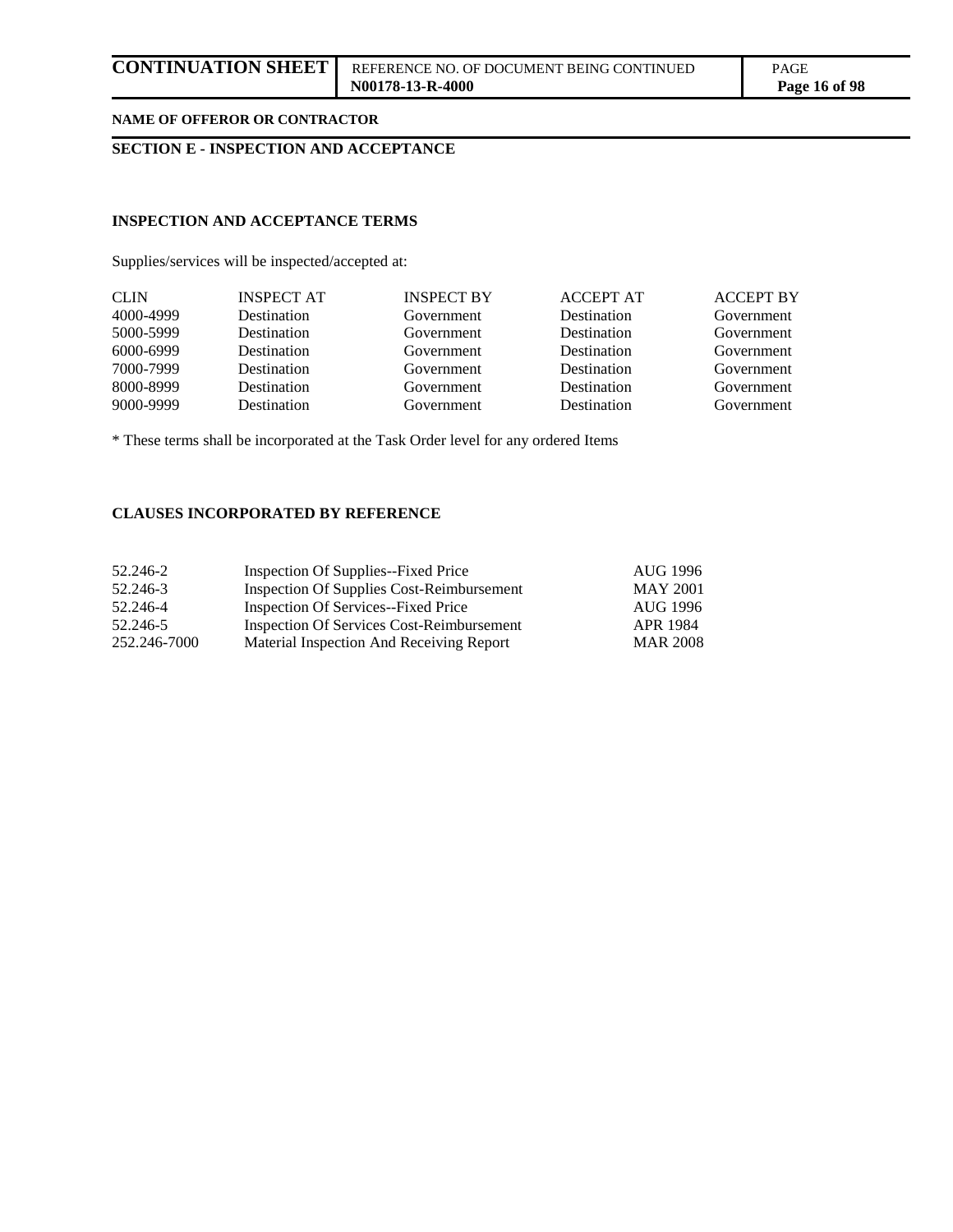# **SECTION F - DELIVERIES OR PERFORMANCE**

# **DELIVERY INFORMATION**

The below table represents the Ordering Periods associated with each Item.

| Items            | PERIOD OF<br><b>PERFORMANCE</b>                         | <b>UNIT OF</b><br><b>ISSUE</b> | <b>QUANTITY</b> | <b>FOB</b> | <b>SHIP TO</b><br><b>ADDRESS</b>          |
|------------------|---------------------------------------------------------|--------------------------------|-----------------|------------|-------------------------------------------|
| $4000 -$<br>4999 | Contract award to<br>$04-APR-2014$                      | <b>Hours</b>                   | <b>TBD</b>      | <b>TBD</b> | <b>TO BE INCLUDED</b><br><b>IN ORDERS</b> |
| 5000-<br>5999    | Contract award to<br>$04 - APR - 2014$                  | Orders                         | 2,950           | <b>TBD</b> | <b>TO BE INCLUDED</b><br><b>IN ORDERS</b> |
| $6000 -$<br>6999 | Contract award to<br>$04-APR-2014$                      | Lot                            |                 | <b>TBD</b> | <b>TO BE INCLUDED</b><br><b>IN ORDERS</b> |
| 7000-<br>7999    | <b>OPTION</b><br>$05-APR-2014$ to<br>$04$ -APR-2019*    | <b>Hours</b>                   | <b>TBD</b>      | <b>TBD</b> | <b>TO BE INCLUDED</b><br><b>IN ORDERS</b> |
| $8000 -$<br>8999 | <b>OPTION</b><br>$05-APR-2014$ to<br>$04$ -APR-2019*    | Orders                         | 14,750          | <b>TBD</b> | <b>TO BE INCLUDED</b><br><b>IN ORDERS</b> |
| $9000 -$<br>9999 | <b>OPTION</b><br>$05-APR-2014$ to<br>$04 - APR - 2019*$ | Lot                            |                 | <b>TBD</b> | <b>TO BE INCLUDED</b><br><b>IN ORDERS</b> |

\*The Ordering Period of Option Items 7000-7999, 8000-8999, and 9000-9999, are contingent upon the option being exercised.

QUANTITY FOR CLINS 4000 AND 7000 WILL BE COMPLETED BY THE GOVERNMENT AT TIME OF CONTRACT AWARD

# **CLAUSES INCORPORATED BY REFERENCE**

| 52.242-15       | Stop-Work Order                          | AUG 1989 |
|-----------------|------------------------------------------|----------|
| 52.242-15 Alt I | Stop-Work Order (Aug 1989) - Alternate I | APR 1984 |
| 52.247-34       | F.O.B. Destination                       | NOV 1991 |

# **Ddl-F40 CONTRACTOR NOTICE REGARDING LATE DELIVERY**

In the event the contractor anticipates or encounters difficulty in complying with the contract delivery schedule or date, he/she shall immediately notify, in writing, the Task Order Contracting Officer and the cognizant Contract Administration Services Office, if assigned. The notice shall give the pertinent details; however such notice shall not be construed as a waiver by the Government of any contract delivery schedule, or of any rights or remedies provided by law or under this contract.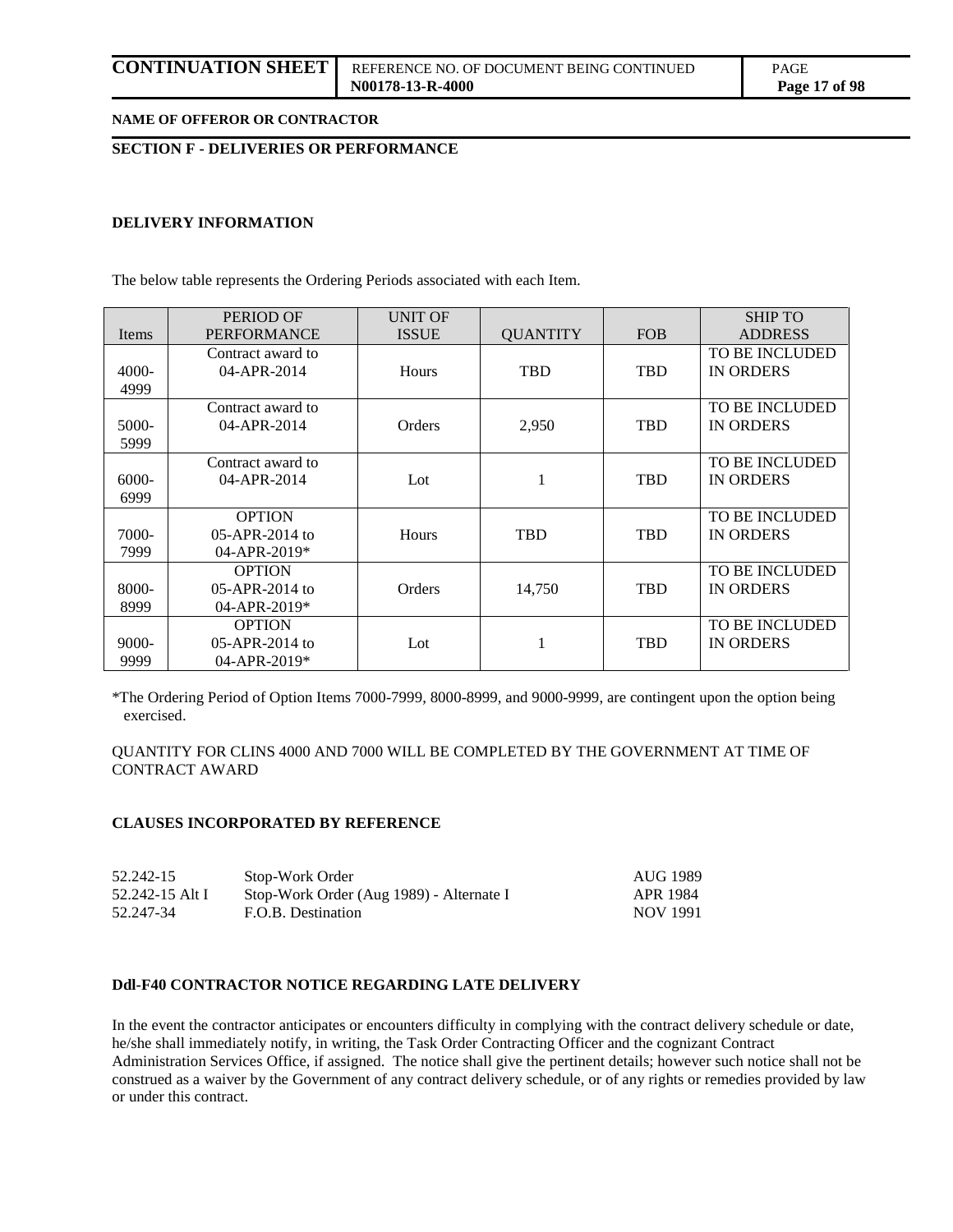## **SECTION G - CONTRACT ADMINISTRATION DATA**

**SYSTEM FOR AWARD MANAGEMENT (SAM) –** The contractor must be registered in the System for Award Management (SAM) in order to be eligible for award. The Contractor must maintain registration throughout the ordering period. PAYMENT will not be made to the contractor if the Contractor's registration lapses.

**PAYMENT** — Performance-based payments or progress payments are authorized for interim payments for any task orders, where the contractor so requests and has been granted approval.

**POINTS OF CONTACT**- The Government points of contact for this contract are as follows:

#### **SeaPort Enhanced Contracting Officer:**

 SeaPort-e PCO NSWC Dahlgren Division 17632 Dahlgren Road, Suite 157 Dahlgren, VA 22448-5110 (540) 653-7087 SEAPORT\_EPCO@navy.mil

#### **Ombudsman:**

While the individual Task Order Contracting Officer should be the first point of contact for industry seeking resolution of issues, each ordering activity has an established Ombudsman. The Ombudsman represents an impartial party. An overarching Ombudsman exists at the Naval Sea Systems Command Headquarters for the resolution of issues involving one or more ordering offices or if resolution from an ordering office Ombudsman is not sufficient.

#### **Contracting Officer's Representative (COR):**

To be identified in each Task Order.

The Government reserves the right to change the Contracting Officer, the Ombudsman, or COR at any time, unilaterally.

A list of Ombudsmen will be maintained on the Vendor Portal to authorized users.

#### **Ddl-G20 ORDERING (INDEFINITE DELIVERY TYPE CONTRACTS)**

(a) Ordering: All Warranted Contracting Officers of the Naval Sea Systems Command, Naval Air Systems Command, Space and Naval Warfare Command, Naval Supply Systems Command, Military Sealift Command, Strategic Systems Programs, Naval Facilities Engineering Command, Office of Naval Research, and the United States Marine Corps are authorized ordering offices. Supplies or services to be furnished under this contract shall be furnished at such times as ordered by the issuance of Orders by the Task Order Contracting Officer. All orders are subject to the terms and conditions of this contract. This contract shall control in the event of conflict with any order.

(b) Ordering Procedures:

(1) Orders issued shall include, but not be limited to the following information (when applicable):

- (i) Date of order.
- (ii) Contract and order number.
- (iii) Type of Order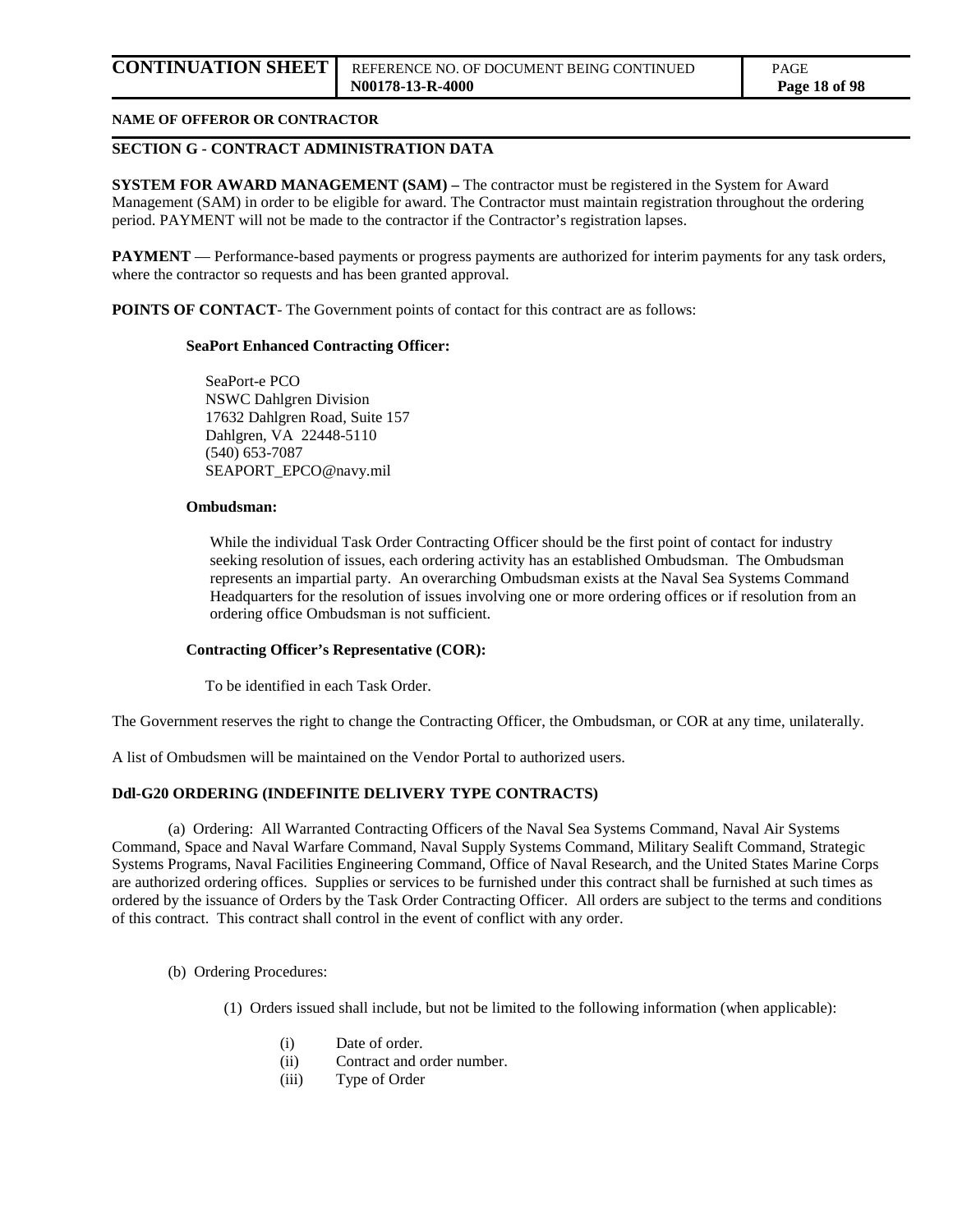- (iv) Appropriation and accounting data.
- (v) Description of the services to be performed.
- (vi) Description of end item(s) to be delivered.
- (vii) DD Form 254 (Contract Security Classification Specification)
- (viii) DD Form 1423 (Contract Data Requirements List)
- (ix) The individual responsible for inspection/acceptance.
- (x) Period of performance/delivery date.
- (xi) Estimated number of labor hours for each applicable labor category.
- (xii) The estimated cost plus fixed fee or ceiling price for the order.
- (xiii) List of Government furnished equipment, material, and information.

(c) Modifications of Orders: Orders may be modified only by the cognizant Task Order Contracting Officer.

(d) The Cost Plus Fixed Fee or Ceiling Price for each Order may not be changed except when authorized by a modification to the Task Order.

(e) Unilateral Orders. Task Orders under this contract will ordinarily be issued after both parties agree on all terms. If the parties fail to agree, the Task Order Contracting Officer may require the contractor to perform and any disagreement shall be deemed a dispute within the meaning of the "Disputes" clause.

### **Ddl-G21 TYPES OF ORDERS UNDER INDEFINITE DELIVERY TYPE CONTRACTS**

(a) The decision on whether or not the Order will be Cost-Plus-Fixed-Fee (Completion), Cost-Plus-Fixed-Fee (Term), Cost Plus Incentive Fee, Cost Plus Award Fee, Firm Fixed Price, or Fixed Price Incentive will be made dependent on the amount of detail the specification/statement of work provides. Each Request for Proposal sent to the Contractor shall state the type of order deemed appropriate by the Government.

(b) The completion form describes the scope of work by stating a definite goal or target and specifying an end product. This form of contract normally requires the contractor to complete and deliver the specified end product (e.g. a final report of research accomplishing the goal or target) within the estimated cost as a condition for payment of the entire fixed fee. In the event the work cannot be completed within the estimated cost, the Government may require more effort without increase in fee, provided the Government increases the estimated cost.

(c) The term form describes the scope of work in general terms and obligates the contractor to devote a specified level of effort for a stated time period. Under this form, if the performance is considered satisfactory by the Government, the fixed fee is payable at the expiration of the agreed-upon period and upon contractor certification that the level of effort specified in the order has been expended in performing the contract work.

(d) A firm fixed price order provides for a price that is not subject to any adjustment on the basis of the contractor's cost experience in performing the Order.

For all CPFF orders, whether completion or term, payments are made in accordance with the FAR clause 52.216-8 Fixed Fee. For Completion type orders, the "PAYMENT OF FEE(S) (COMPLETION)" clause should be included at the Task Order level. For Level of Effort (LOE) type orders, the "PAYMENT OF FEE(S) (LEVEL OF EFFORT)" clause should be included.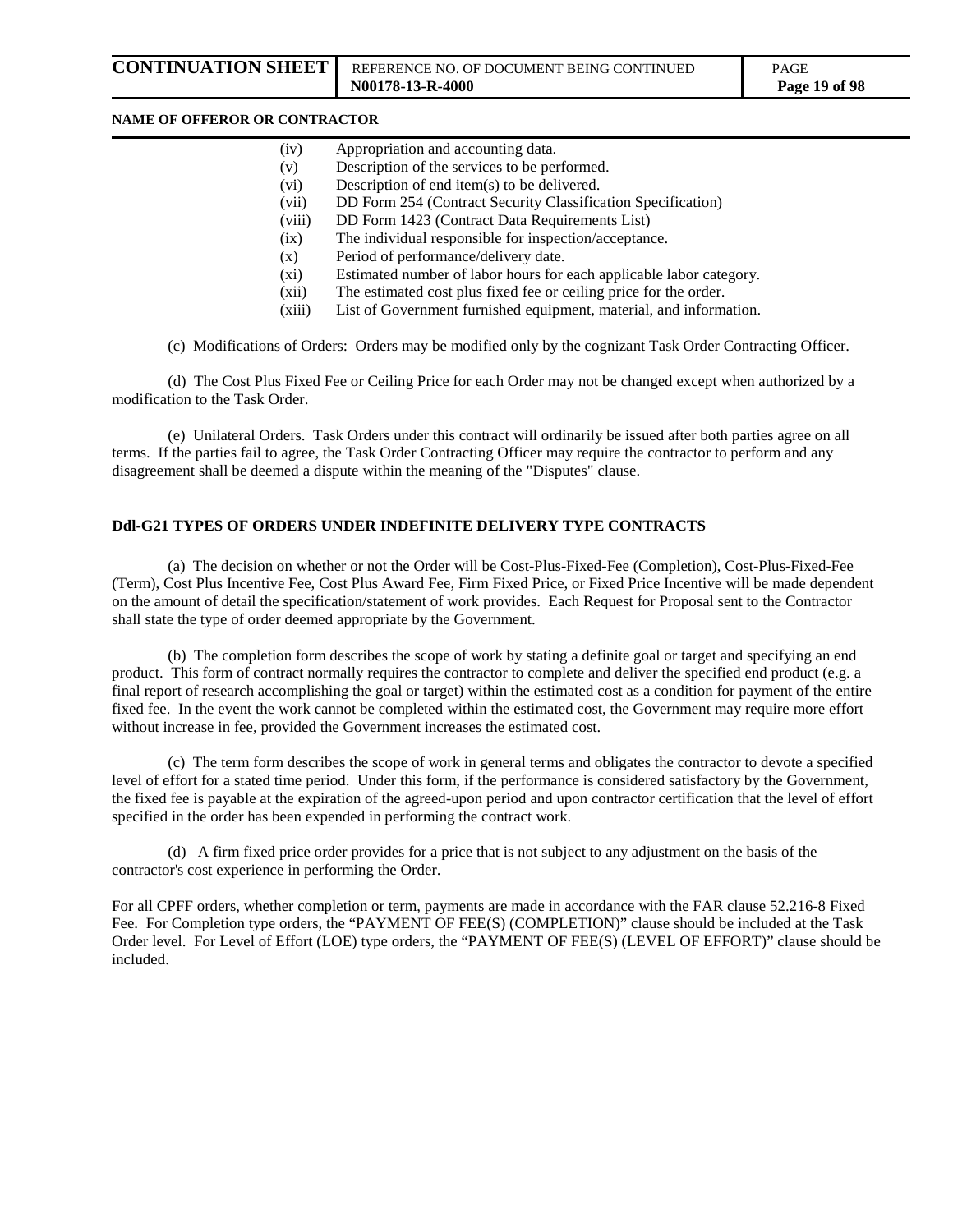**In order to be in compliance with DFARS 252-232-7003 "Electronic Submission of Payment Requests", a clause similar to the following will be included at the Task Order Level:**

#### **252.232-7006 WIDE AREA WORKFLOW PAYMENT INSTRUCTIONS (JUN 2012)**

(a) *Definitions.* As used in this clause—

"Department of Defense Activity Address Code (DoDAAC)" is a six position code that uniquely identifies a unit, activity, or organization.

"Document type" means the type of payment request or receiving report available for creation in Wide Area WorkFlow (WAWF).

"Local processing office (LPO)" is the office responsible for payment certification when payment certification is done external to the entitlement system.

(b) *Electronic invoicing*. The WAWF system is the method to electronically process vendor payment requests and receiving reports, as authorized by DFARS [252.232-7003,](http://www.acq.osd.mil/dpap/dars/dfars/html/current/252232.htm) Electronic Submission of Payment Requests and Receiving Reports.

(c) *WAWF access*. To access WAWF, the Contractor shall—

(1) Have a designated electronic business point of contact in the Central Contractor Registration at [https://www.acquisition.gov;](https://www.acquisition.gov/) and

(2) Be registered to use WAWF a[t https://wawf.eb.mil/](https://wawf.eb.mil/) following the step-by-step procedures for self-registration available at this web site.

(d) *WAWF training*. The Contractor should follow the training instructions of the WAWF Web-Based Training Course and use the Practice Training Site before submitting payment requests through WAWF. Both can be accessed by selecting the "Web Based Training" link on the WAWF home page at<https://wawf.eb.mil/>

(e) *WAWF methods of document submission*. Document submissions may be via web entry, Electronic Data Interchange, or File Transfer Protocol.

(f) *WAWF payment instructions*. The Contractor must use the following information when submitting payment requests and receiving reports in WAWF for this contract/order:

(1) *Document type*. The Contractor shall use the following document type(s).

**\***\_\_\_\_\_\_\_\_\_\_\_\_\_\_\_\_\_\_\_\_\_\_\_\_\_\_\_\_\_\_\_\_\_\_\_\_\_\_\_\_\_\_\_\_\_\_\_\_\_\_\_\_\_\_\_\_\_\_\_\_

**\***\_\_\_\_\_\_\_\_\_\_\_\_\_\_\_\_\_\_\_\_\_\_\_\_\_\_\_\_\_\_\_\_\_\_\_\_\_\_\_\_\_\_\_\_\_\_\_\_\_\_\_\_\_\_\_\_\_\_\_

(2) *Inspection/acceptance location*. The Contractor shall select the following inspection/acceptance location(s) in WAWF, as specified by the contracting officer.

(3) *Document routing*. The Contractor shall use the information in the Routing Data Table below only to fill in applicable fields in WAWF when creating payment requests and receiving reports in the system.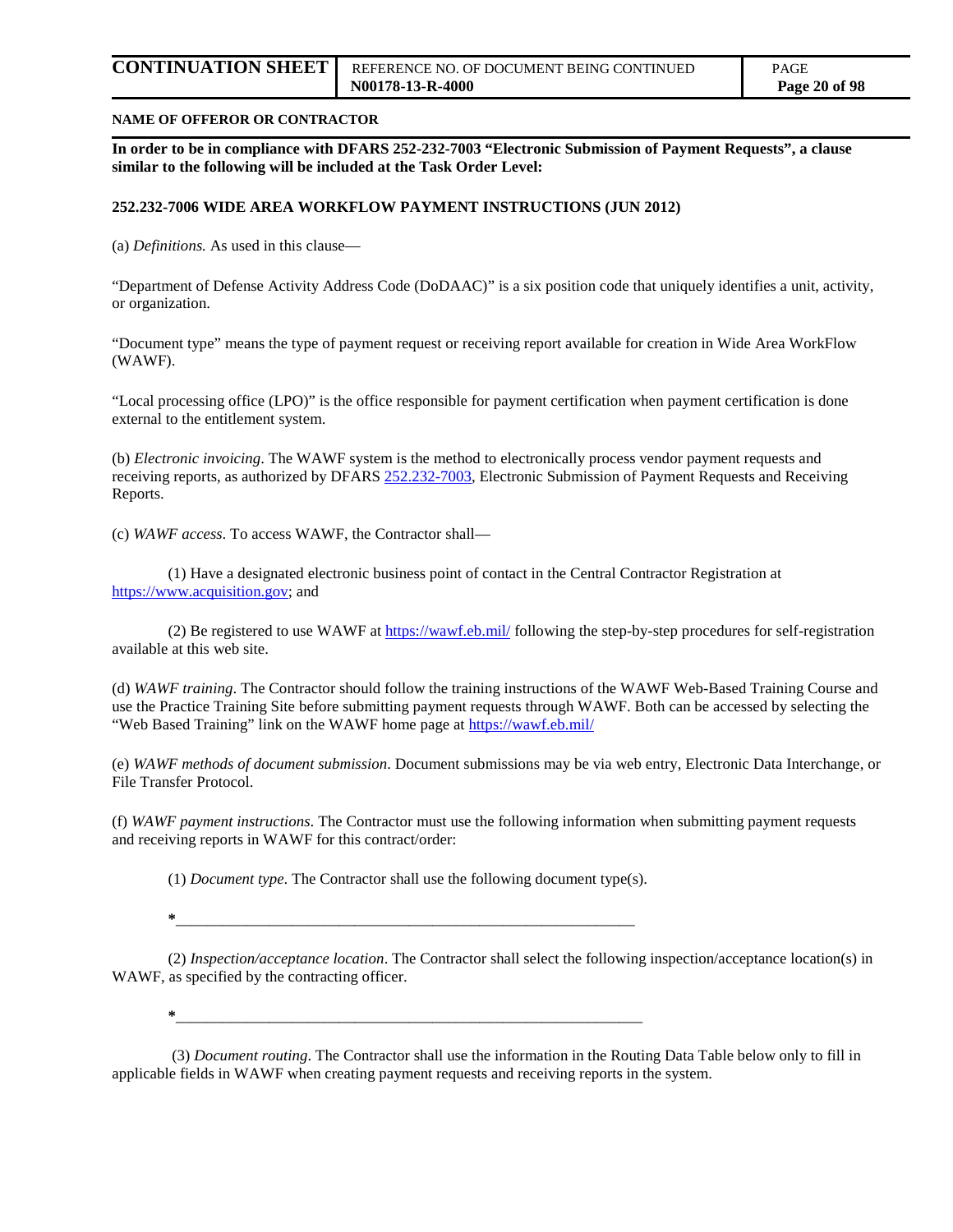Routing Data Table\*

| Field Name in WAWF        | Data to be entered in $WAWF$ |
|---------------------------|------------------------------|
| Pay Official DoDAAC       |                              |
| <b>Issue By DoDAAC</b>    |                              |
| Admin DoDAAC              |                              |
| Inspect By DoDAAC         |                              |
| Ship To Code              |                              |
| Ship From Code            |                              |
| Mark For Code             |                              |
| Service Approver (DoDAAC) |                              |
| Service Acceptor (DoDAAC) |                              |
| Accept at Other DoDAAC    |                              |
| LPO DoDAAC                |                              |
| DCAA Auditor DoDAAC       |                              |
| Other $DoDAAC(s)$         |                              |

(4) *Payment request and supporting documentation.* The Contractor shall ensure a payment request includes appropriate contract line item and subline item descriptions of the work performed or supplies delivered, unit price/cost per unit, fee (if applicable), and all relevant back-up documentation, as defined in DFARS Appendix F, (*e.g*. timesheets) in support of each payment request.

(5) *WAWF email notifications*. The Contractor shall enter the e-mail address identified below in the "Send Additional Email Notifications" field of WAWF once a document is submitted in the system.

**\***\_\_\_\_\_\_\_\_\_\_\_\_\_\_\_\_\_\_\_\_\_\_\_\_\_\_\_\_\_\_\_\_\_\_\_\_\_\_\_\_\_\_\_\_\_\_\_\_\_\_\_\_\_\_\_\_\_\_\_\_\_\_\_\_ **\***\_\_\_\_\_\_\_\_\_\_\_\_\_\_\_\_\_\_\_\_\_\_\_\_\_\_\_\_\_\_\_\_\_\_\_\_\_\_\_\_\_\_\_\_\_\_\_\_\_\_\_\_\_\_\_\_\_\_\_\_\_\_\_\_

(g) *WAWF point of contact.*

(1) The Contractor may obtain clarification regarding invoicing in WAWF from the following contracting activity's WAWF point of contact.

(2) For technical WAWF help, contact the WAWF helpdesk at 866-618-5988.

(End of clause)

**\* TO BE COMPLETED AT TASK ORDER LEVEL**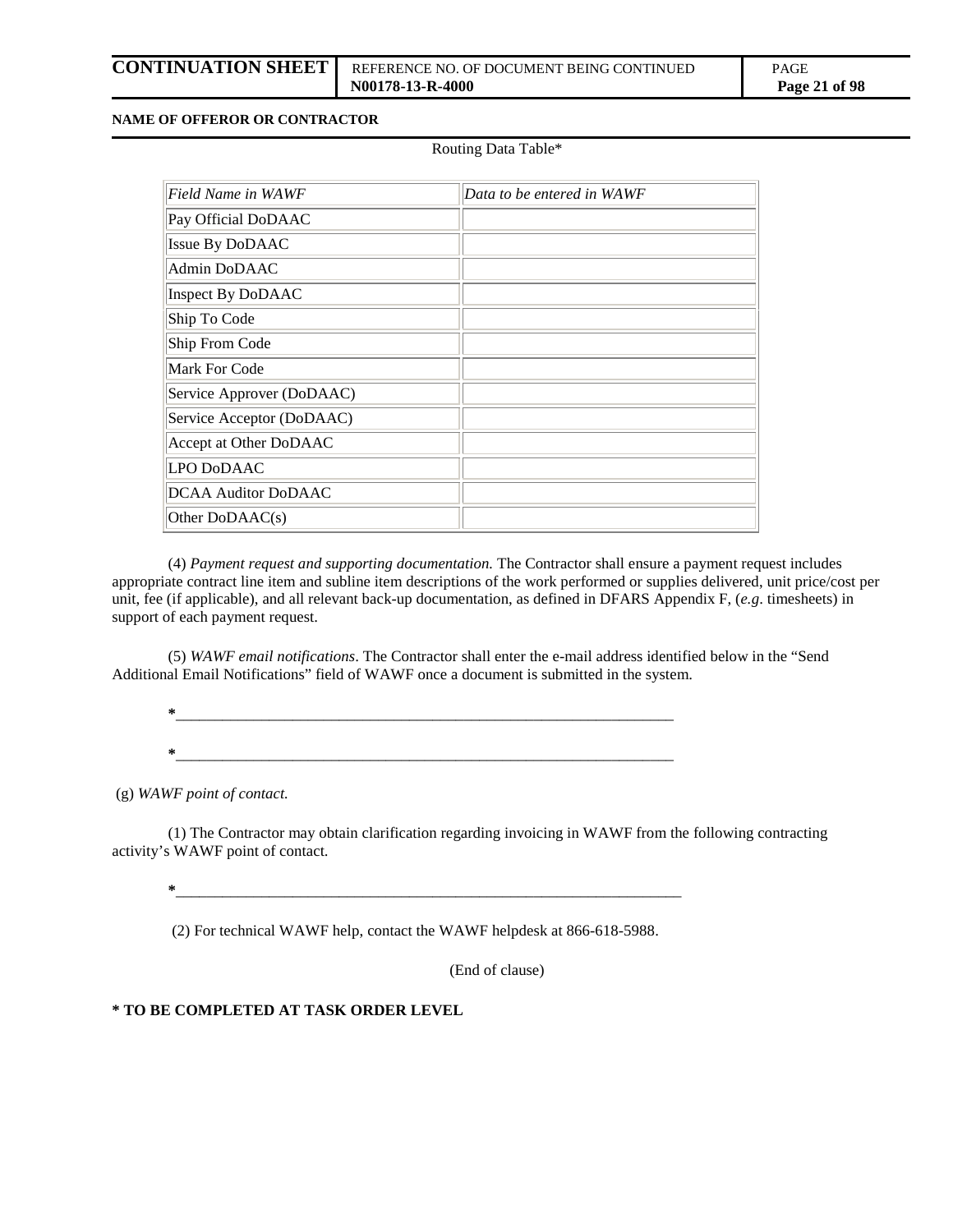# **HQ G-2-0009 SUPPLEMENTAL INSTRUCTIONS REGARDING ELECTRONIC INVOICING (NAVSEA) (SEP 2012)**

(a) The Contractor agrees to segregate costs incurred under this contract/task order (TO), as applicable, at the lowest level of performance, either at the technical instruction (TI), sub line item number (SLIN), or contract line item number (CLIN) level, rather than on a total contract/TO basis, and to submit invoices reflecting costs incurred at that level. Supporting documentation in Wide Area Workflow (WAWF) for invoices shall include summaries of work charged during the period covered as well as overall cumulative summaries by individual labor categories, rates, and hours (both straight time and overtime) invoiced; as well as, a cost breakdown of other direct costs (ODCs), materials, and travel, by TI, SLIN, or CLIN level. For other than firm fixed price subcontractors, subcontractors are also required to provide labor categories, rates, and hours (both straight time and overtime) invoiced; as well as, a cost breakdown of ODCs, materials, and travel invoiced. Supporting documentation may be encrypted before submission to the prime contractor for WAWF invoice submittal. Subcontractors may email encryption code information directly to the Contracting Officer (CO) and Contracting Officer Representative (COR). Should the subcontractor lack encryption capability, the subcontractor may also email detailed supporting cost information directly to the CO and COR; or other method as agreed to by the CO.

(b) Contractors submitting payment requests and receiving reports to WAWF using either Electronic Data Interchange (EDI) or Secure File Transfer Protocol (SFTP) shall separately send an email notification to the COR and CO on the same date they submit the invoice in WAWF. No payments shall be due if the contractor does not provide the COR and CO email notification as required herein.

#### (End of Text)

**Defense Federal Acquisition Regulation Supplement's (DFARS) Procedures, Guidance, and Instructions (PGI) 204.7018 Payment Instructions in Contract Writing Systems requires standardized special payment instructions (SPIs) clauses for contracts containing multi-funded line items; cost-reimbursement line items; time-and-materials/labor-hour line items; and authorizations for financing payments.** 

#### **PGI 204.7108 PAYMENT INSTRUCTIONS.**

(a) *Scope*. This section applies to contracts and any separately priced orders that--

(1) Include contract line items that are funded by multiple accounting classification citations for which a contract line item or items are not broken out into separately identifiable subline items (informational subline items are not separately identifiable subline items);

- (2) Contain cost-reimbursement or time-and-materials/labor-hour line items; or
- (3) Authorize financing payments.

(b) For contracts and orders covered by this subpart, the contracting officer shall insert numbered instructions in Section G (Contract Administration Data), to permit the paying office to charge the accounting classification citations assigned to that contract line item (see DFARS 204.7104-1(a)) in a manner that reflects the performance of work on the contract. When incorporating clauses by reference in Section G, cite the clause number, title, and date. If additional accounting classification citations are subsequently added, the payment instructions must be modified to include the additional accounting classification citations. Also, contracting officers shall not issue modifications that would create retroactive changes to payment instructions. All payment instruction changes shall be effective as of the date of the modification. When some, but not all, of the fixed price line items in a contract are subject to contract financing payments, the contracting officer shall clearly identify to which line items the payment clause(s) included in Section I apply.

(c) Payment instructions—

(1) Shall provide a methodology for the payment office to assign payments to the appropriate accounting classification citation(s), based on anticipated contract work performance;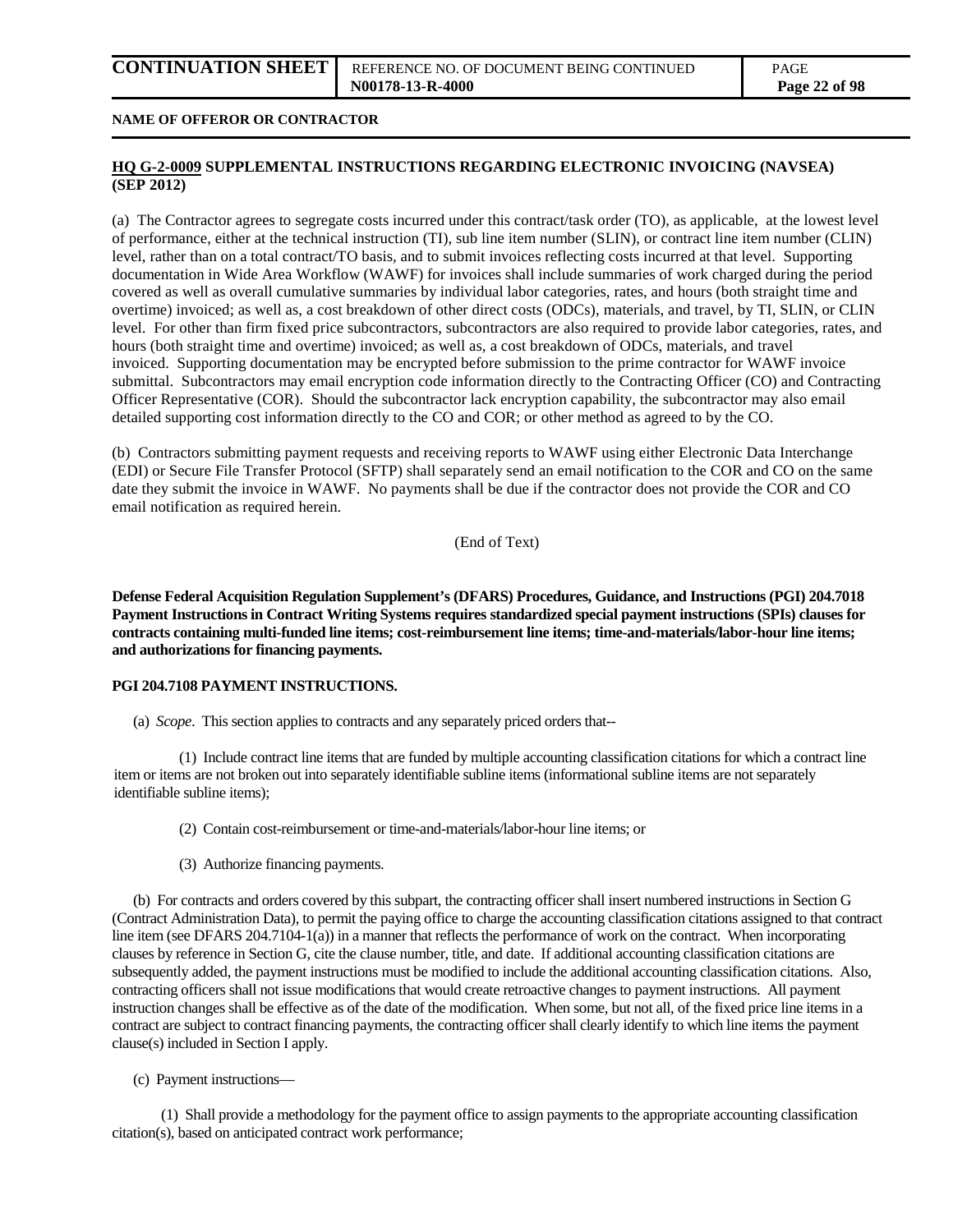(2) Shall be consistent with the reasons for the establishment of separate contract line items;

(3) Shall be selected from those provided in paragraph (d) of this section;

(4) Shall be revised to address the impact of changes to contract funding or significant disparities between existing instructions and actual contract performance;

(5) Shall state at what level (contract, contract line, subline, exhibit line, or ACRN) the payment instructions should be applied;

(6) Shall not be mixed within a level by contract type. For example, if the instructions apply at the contract level, there can be only one payment instruction for each contract type. If the instructions apply at the contract line or subline level, there can only be one payment instruction per contract line or subline item;

(7) For contracts or orders that contain a combination of fixed-price, cost-reimbursement, and/or time-and-materials/laborhour line items, shall at a minimum include separate instructions for each contract type of contract line item (e.g., contract-wide proration for fixed-price line items and contract-wide ACRN level for cost-reimbursement line items;

(8) For contracts or orders that contain foreign military sales requirements, shall include instructions for distribution of the contract financing payments to each country's account; and

(9) Shall use one of the standard payment instructions in paragraphs  $(d)(7)$  through (11) of this section unless the contracting officer documents in the contract file that there are significant benefits of requiring contractor identification of the contract line item on the payment request.

(d) The numbered payment instructions  $((d)(1)$  through  $(12)$ ) below correspond to the automated payment instructions in the supporting systems; therefore, care should be exercised when identifying the numbered instructions below in Section G of the contract. Include either one contract-wide instruction or one or more line item specific instructions. The contracting officer shall not use a combination of contract-wide and line item specific instructions.

(1) *Line item specific: single funding*. If there is only one source of funding for the contract line item (i.e., one ACRN), insert the following:

252.204-0001 Line Item Specific: Single Funding. (SEP 2009)

The payment office shall make payment using the ACRN funding of the line item being billed.

(2) *Line item specific: sequential ACRN order*. If there is more than one ACRN within a contract line item (i.e., informational subline items contain separate ACRNs),and the contracting officer intends funds to be liquidated in ACRN order, insert the following:

252.204-0002 Line Item Specific: Sequential ACRN Order. (SEP 2009)

The payment office shall make payment in sequential ACRN order within the line item, exhausting all funds in the previous ACRN before paying from the next ACRN using the following sequential order: Alpha/Alpha; Alpha/numeric; numeric/alpha; and numeric/numeric.

(3) *Line item specific: contracting officer specified ACRN order*. If there is more than one ACRN within a contract line item, (i.e. informational sub-line items contain separate ACRNs), and the contracting officer intends the funds to be liquidated in a specified ACRN order, insert the following, including the specified order in the instruction:

252.204-0003 Line Item Specific: Contracting Officer Specified ACRN Order. (SEP 2009)

The payment office shall make payment within the line item in the sequence ACRN order specified below, exhausting all funds in the previous ACRN before paying from the next ACRN.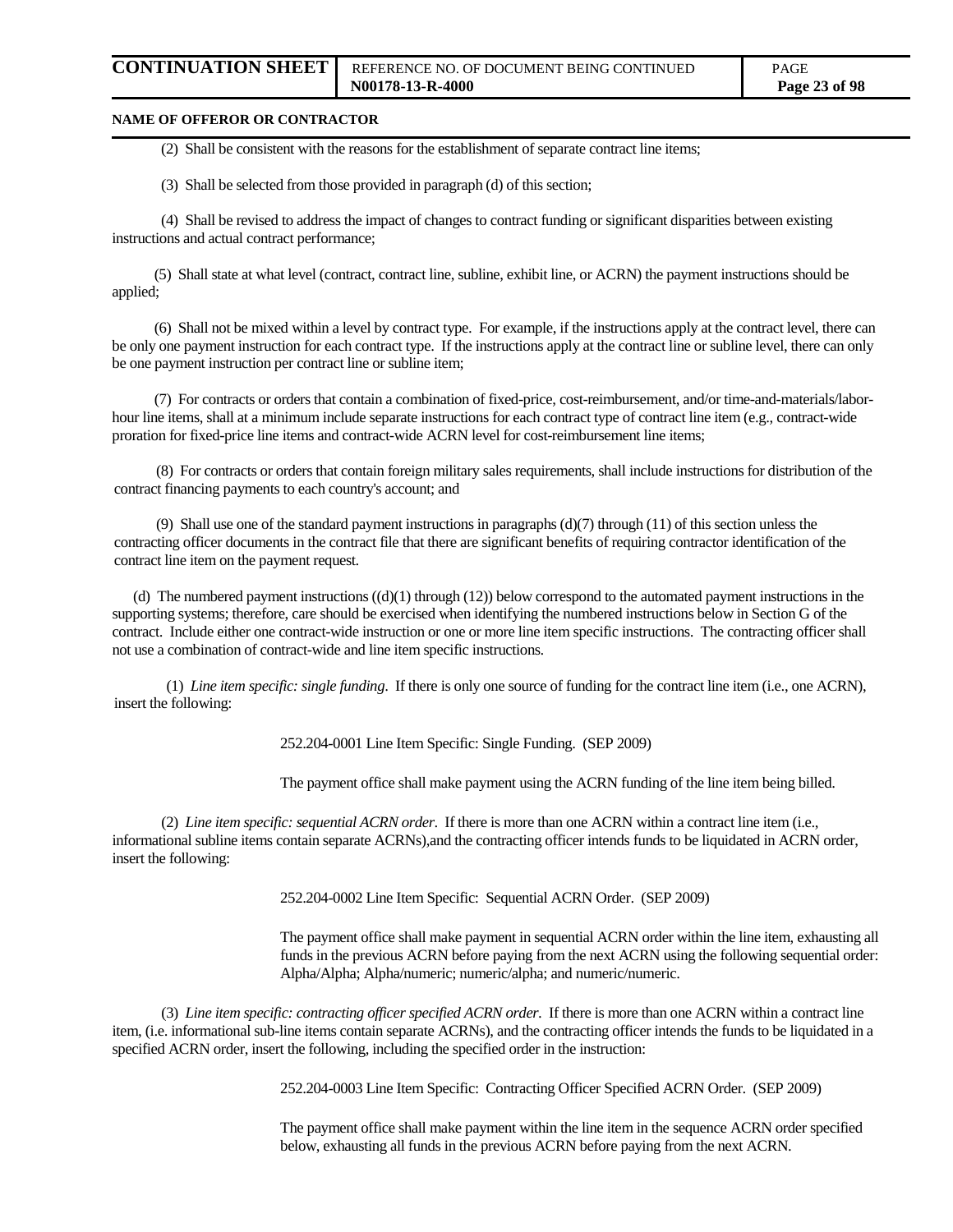| <b>CONTINUATION SHEET</b>            | REFERENCE NO. OF DOCUMENT BEING CONTINUED<br>N00178-13-R-4000 | <b>PAGE</b>   |  |  |
|--------------------------------------|---------------------------------------------------------------|---------------|--|--|
|                                      |                                                               | Page 24 of 98 |  |  |
| <b>NAME OF OFFEROR OR CONTRACTOR</b> |                                                               |               |  |  |

Line Item ACRN Order

(4) *Line item specific: by fiscal year*. If there is more than one ACRN within a contract line item, [(i.e. informational subline items contain separate ACRNs), and the contracting officer intends the funds to be liquidated using the oldest funds first, insert the following:

252.204-0004 Line Item Specific: by Fiscal Year. (SEP 2009)

\_\_\_\_\_\_\_\_\_ \_\_\_\_\_\_\_\_\_\_\_\_\_\_\_\_\_\_\_\_\_

\_\_\_\_\_\_\_\_\_ \_\_\_\_\_\_\_\_\_\_\_\_\_\_\_\_\_\_\_\_\_

The payment office shall make payment using the oldest fiscal year appropriations first, exhausting all funds in the previous fiscal year before disbursing from the next fiscal year. In the event there is more than one ACRN associated with the same fiscal year, the payment amount shall be disbursed from each ACRN within a fiscal year in the same proportion as the amount of funding obligated for each ACRN within the fiscal year.

(5) *Line item specific: by cancellation date*. If there is more than one ACRN within a contract line item, (i.e. informational sub-line items contain separate ACRNs), and the contracting officer intends the funds to be liquidated using the ACRN with the earliest cancellation date first, insert the following:

252.204-0005 Line Item Specific: by Cancellation Date. (SEP 2009)

The payment office shall make payment using the ACRN with the earliest cancellation date first, exhausting all funds in that ACRN before disbursing funds from the next. In the event there is more than one ACRN associated with the same cancellation date, the payment amount shall be disbursed from each ACRN with the same cancellation date in the same proportion as the amount of funding obligated for each ACRN with the same cancellation date.

(6) *Line item specific: proration*. If there is more than one ACRN within a contract line item, (i.e. informational sub-line items contain separate ACRNs), and the contracting officer intends the funds to be liquidated in the same proportion as the amount of funding currently unliquidated for each ACRN, insert the following:

252.204-0006 Line Item Specific: Proration. (SEP 2009)

The payment office shall make payment from each ACRN in the same proportion as the amount of funding currently unliquidated for each ACRN.

(7) *Contract-wide: sequential ACRN order*. If the contracting officer intends the funds to be liquidated in sequential ACRN order, insert the following:

252.204-0007 Contract-wide: Sequential ACRN Order. (SEP 2009)

The payment office shall make payment in sequential ACRN order within the contract or order, exhausting all funds in the previous ACRN before paying from the next ACRN using the following sequential order: alpha/alpha; alpha/numeric; numeric/alpha; and numeric/numeric.

(8) *Contract-wide: contracting officer specified ACRN order*. If the contracting officer intends the funds to be liquidated in a specified ACRN order, insert the following, including the specified order in the instruction:

252.204-0008 Contract-wide: Contracting Officer Specified ACRN Order. (SEP 2009)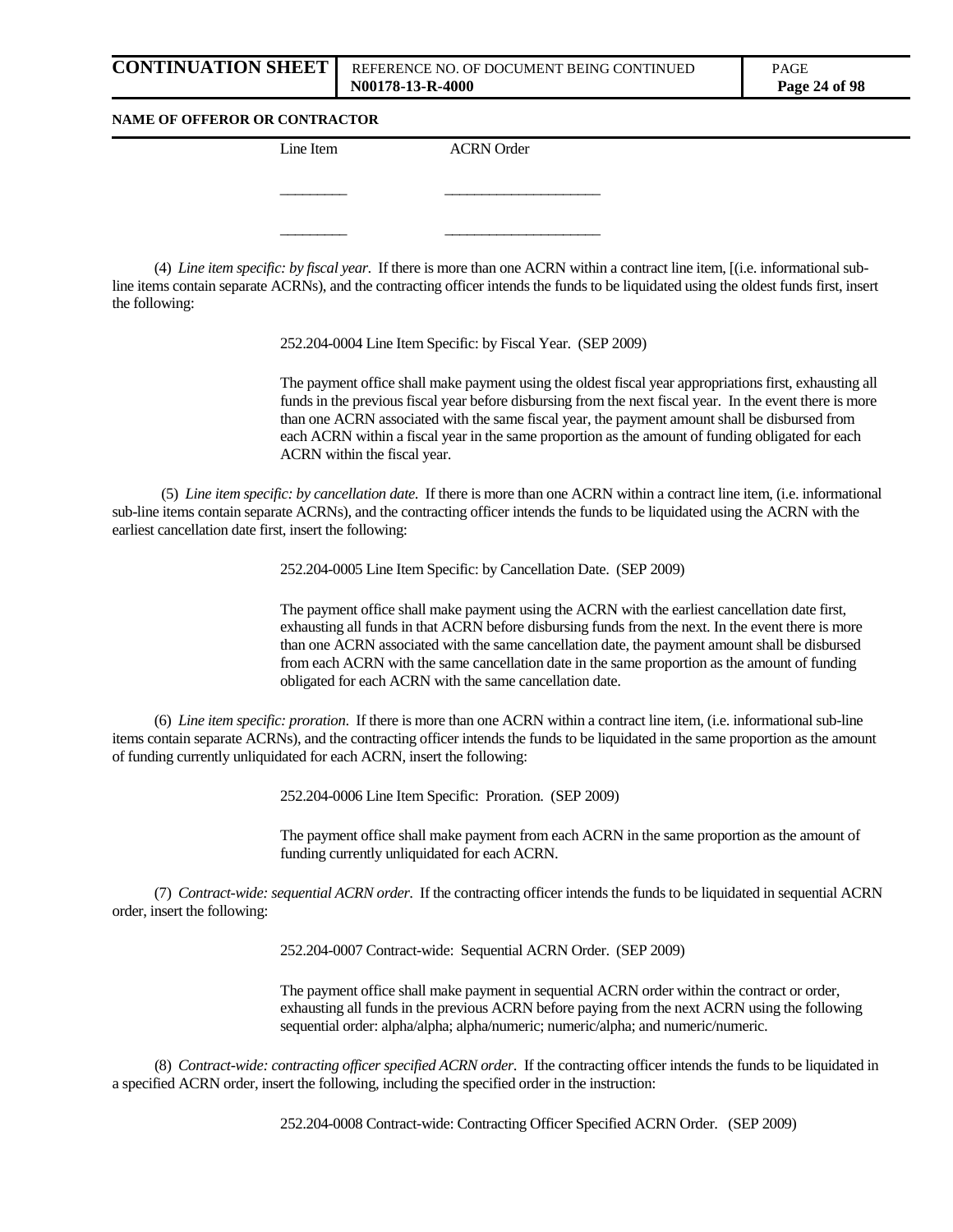| <b>CONTINUATION SHEET</b> |  |
|---------------------------|--|
|                           |  |

The payment office shall make payment in sequential ACRN order within the contract or order, exhausting all funds in the previous ACRN before paying from the next ACRN in the sequence order specified below:

ACRN Order

\_\_\_\_\_\_\_\_\_\_\_\_\_\_\_\_\_\_\_\_\_\_\_\_\_\_\_\_\_

\_\_\_\_\_\_\_\_\_\_\_\_\_\_\_\_\_\_\_\_\_\_\_\_\_\_\_\_\_\_

(9) *Contract-wide: by fiscal year*. If the contracting officer intends the funds to be liquidated in fiscal year order, insert the following:

252.204-0009 Contract-wide: by Fiscal Year. (SEP 2009)

The payment office shall make payment using the oldest fiscal year appropriations first, exhausting all funds in the previous fiscal year before disbursing from the next fiscal year. In the event there is more than one ACRN associated with the same fiscal year, the payment amount shall be disbursed from each ACRN within a fiscal year in the same proportion as the amount of funding obligated for each ACRN within the fiscal year.

(10) *Contract-wide: by cancellation date*. If the contracting officer intends the funds to be liquidated in fiscal year order, insert the following:

252.204-0010 Contract-wide: by Cancellation Date. (SEP 2009)

The payment office shall make payment using the ACRN with the earliest cancellation date first, exhausting all funds in that ACRN before disbursing funds from the next. In the event there is more than one ACRN associated with the same cancellation date, the payment amount shall be disbursed from each ACRN with the same cancellation date in the same proportion as the amount of funding obligated for each ACRN with the same cancellation date.

(11) *Contract-wide: proration*. If the contract or order that provides for progress payments based on costs, (unless the administrative contracting officer authorizes use of one of the other options), or if the contracting officer intends the funds to be liquidated in the same proportion as the amount of funding currently unliquidated for each ACRN, insert the following:

252.204-0011 Contract-wide: Proration. (SEP 2009)

The payment office shall make payment from each ACRN within the contract or order in the same proportion as the amount of funding currently unliquidated for each ACRN.

(12) *Other*. If none of the standard payment instructions identified in paragraphs (d)(1) through (11) of this section are appropriate, the contracting officer may insert other payment instructions, provided the other payment instructions--

> (i) Provide a significantly better reflection of how funds will be expended in support of contract performance; and

(ii) Are agreed to by the payment office and the contract administration office.

#### **\*\*NOTE: APPROPRIATE CLAUSE WILL BE INCLUDED AT THE TASK ORDER LEVEL.**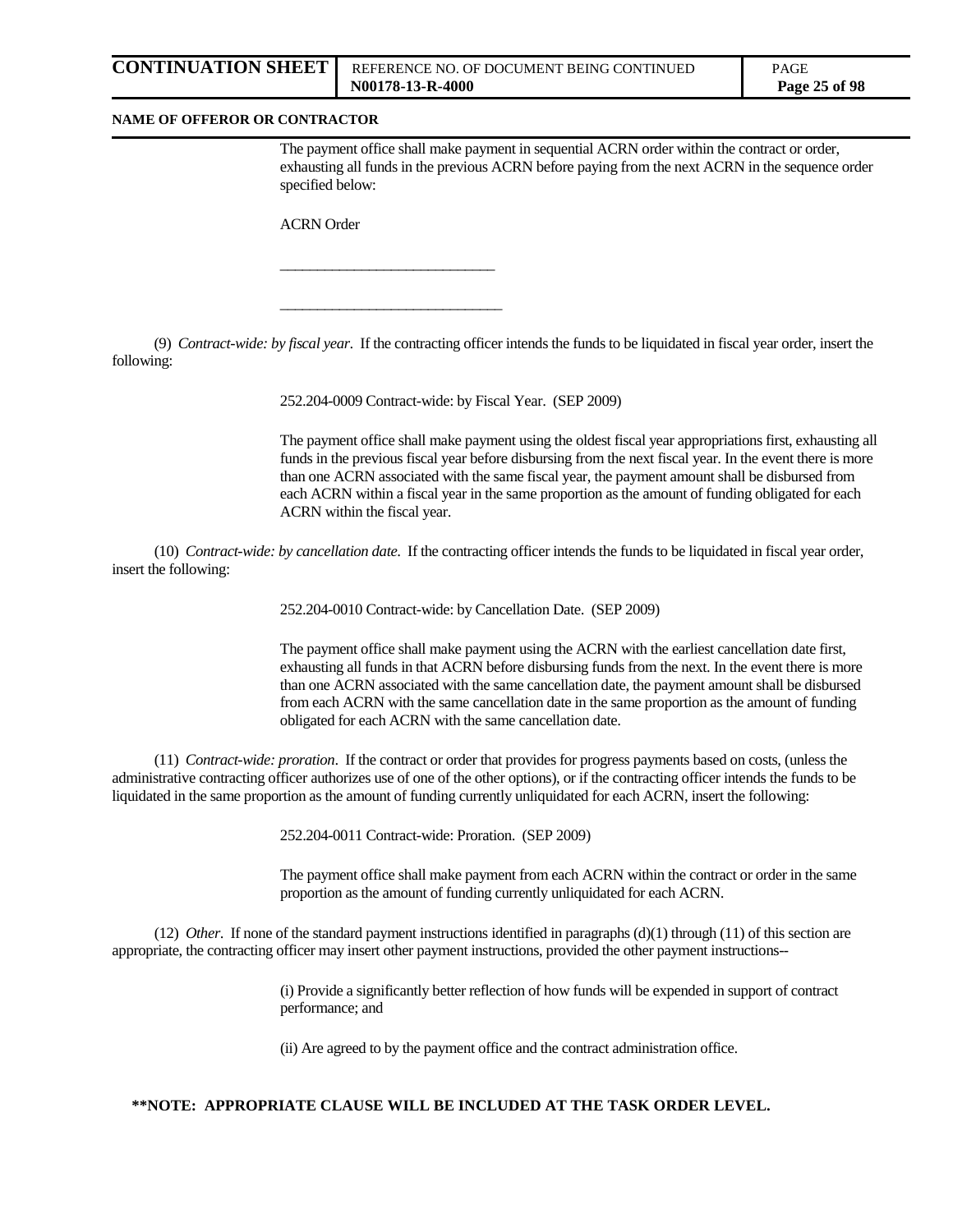# **SECTION H - SPECIAL CONTRACT REQUIREMENTS**

#### **H.1 GEOGRAPHICAL ZONES**

Offerors were requested to identify in Section B the geographical Zone or Zones for which they wish to be considered during the Task Order, Fair Consideration Process. After award of the multiple award contracts, task orders will be competed by the various ordering offices to meet project/program requirements. Each task will be competed in the applicable Zone of performance. Offerors may only respond to solicitations for task orders in the Zones marked with an "X" in Section B. The following map identifies the seven Zones: Northeast, National Capital , Mid-Atlantic, Gulf Coast, Midwest, Southwest, and Northwest. For work performed outside the fifty states, the Zone in which the ordering activity is located shall be used.

# **NOTE: The dividing line between Zones 2 and 3 is 75 miles south of Washington, DC.**



- **(1) Northeast Zone**
- **(2) National Capital Zone**
- **(3) Mid Atlantic Zone**
- **(4) Gulf Coast Zone**
- **(5) Midwest Zone**
- **(6) Southwest Zone**
	- **(7) Northwest Zone**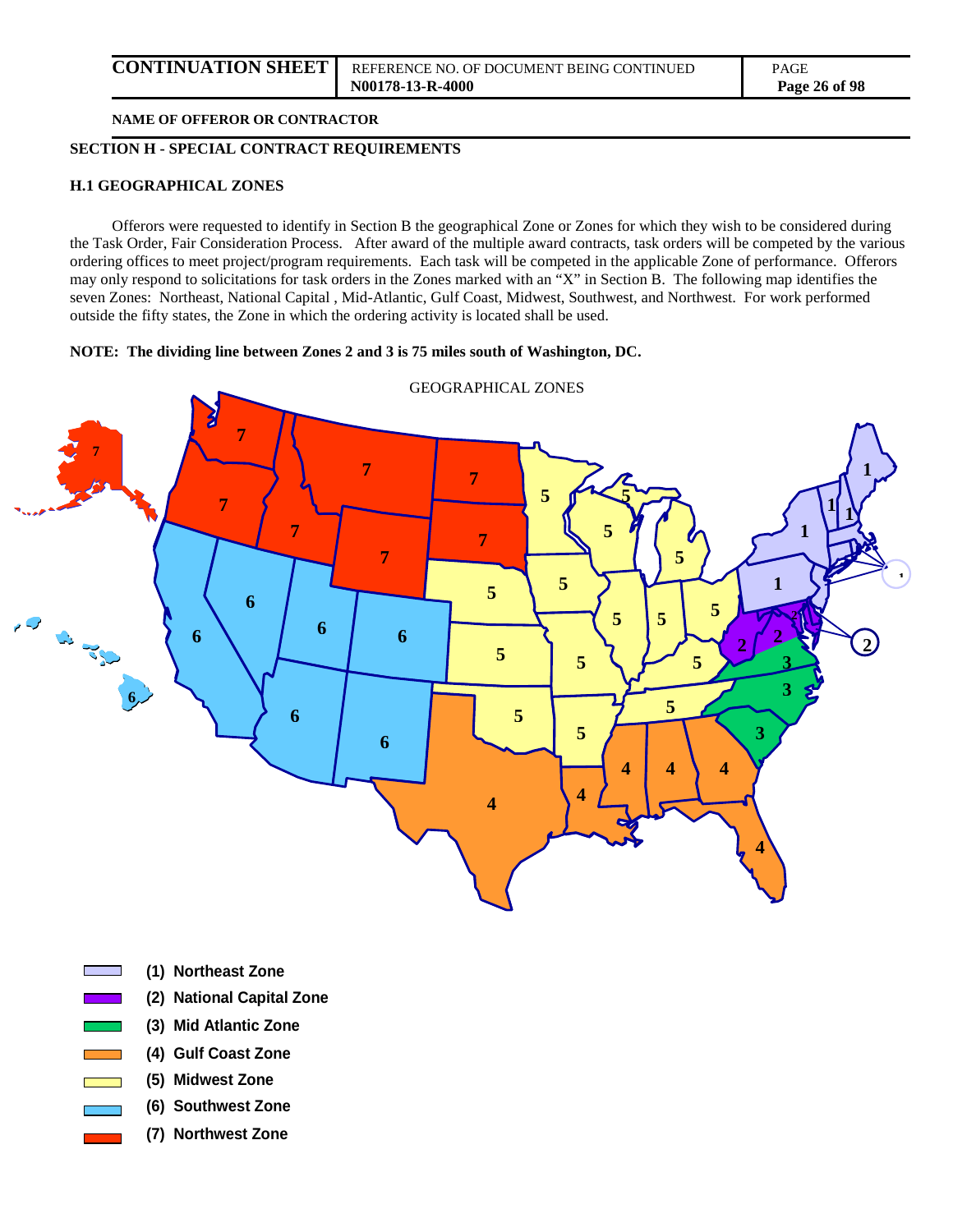# **H.2 SEA 5252.245-9115 RENT-FREE USE OF GOVERNMENT PROPERTY (SEP 1990)**

The Contractor may use on a rent-free, non-interference basis, as necessary for the performance of orders under this contract, the Government property accountable under the Contract(s) listed in the task order. The Contractor is responsible for scheduling the use of all property covered by the above referenced contract(s) and the Government shall not be responsible for conflicts, delays, or disruptions to any work performed by the Contractor due to use of any or all of such property under this contract or any other contracts under which use of such property is authorized.

#### **H.3 RESERVED**

#### **H.4 POST AWARD CONFERENCE**

The contractor agrees to attend post award conferences on task orders as required by the task order.

The task order post award conferences will establish work level points of contact for the task order, determine the task order administration strategy, roles and responsibilities and ensure prompt payment and task order close out.

#### **H.5 TASK ORDER PROCESS**

 A. General. One or more task orders (TOs) may be issued during the performance period of this contract. The Contractor agrees to accept and perform orders issued by the Task Order Contracting Officer within the scope of this agreement. It is understood and agreed that the Government has no obligation to issue any orders except the minimum order. In the event of any inconsistency between any TO and the contract, the contract shall control. In accordance with the Federal Acquisition Streamlining Act (FASA) and FAR 16.505(b), the Task Order Contracting Officer will give all awardees a "fair opportunity" to be considered for each order in excess of \$3,000.

#### B. RESERVED

#### C. Competitive Ordering Process.

(1) Pre solicitation and solicitation. All IDIQ holders included in the Zone where place of performance will occur will receive notification of the posting of each proposed TO at the time a proposed TO is posted to the SeaPort Portal. All proposed TOs will incorporate all terms of the IDIQ contract unless otherwise specified in the proposed TO. In addition, the proposed TO will include:

- i. All known information including Sections B through H of the task order (Line Items, statement of work or objectives, packaging and marking information, data rights, inspection and acceptance of the services, period of performance, security, government property/information to be provided and other relevant information.)
- ii. The means and time for the IDIQ holders to respond expressing interest and providing appropriate information.
- iii. Specific instructions for the means of responding to the TO request, including but not limited to, oral interviews, reverse auctions, written responses summarizing technical and price approaches, submission of proposals, the selection criteria factors, the factors' order of importance and other information deemed appropriate.

 During the Fair Opportunity Process the Government may: conduct unrestricted competition; elect to restrict competition for Task Orders totally to Small Businesses, Service Disabled Veteran Owned Small Businesses (SDVOSB), 8(a) Businesses, or HubZone Businesses. The Task Order solicitation will notify offerors of the restricted competition decision.

To be eligible as a Small Business, Service Disabled Veteran Owned Small Business (SDVOSB), 8(a) Business, or HubZone Business during the competitive ordering process, the Offeror must have had that status at the time of proposal submission that resulted in the award of the SeaPort Enhanced IDIQ contract award, or for orders solicited under this contract after the close of the base period must properly hold that status at the beginning of the option period. For Task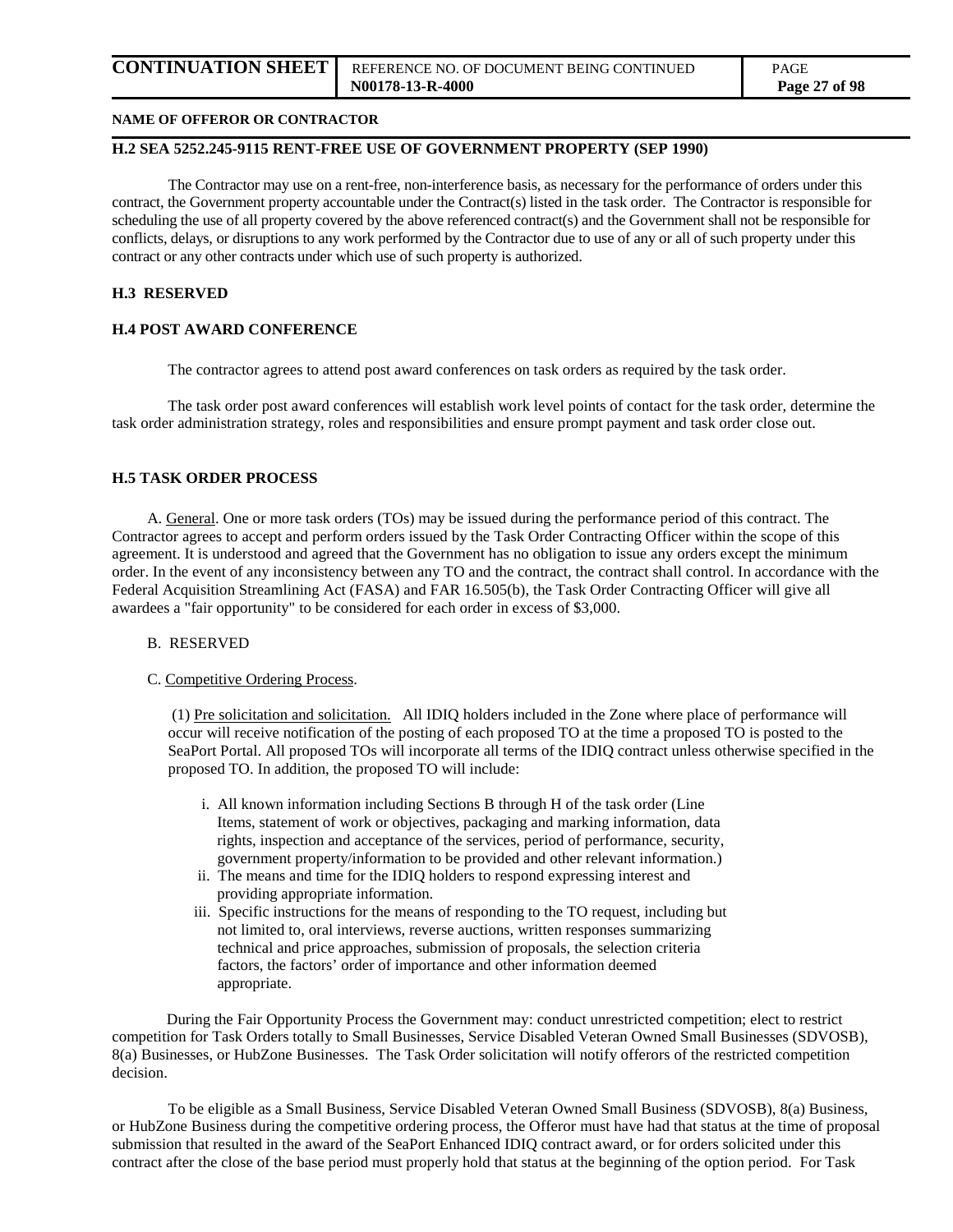Order solicitations competition restrictions for Small Business or 8(a) Businesses, the Prime Contractor must perform at least 50% of the Work (See FAR 52.219-14). For HubZone competition restriction, at least 50% of the work will be performed by the Prime Contractor or other HubZone Small Business concerns (See FAR 52.219.3). If a Task Order Solicitation is competition restricted for Service Disabled Veterans Owned Small Business, at least 50% of the effort will be performed by the Prime Contractor or other Service Disabled Veteran Owned Small Business concerns (See FAR 52.219-27). In accordance with FAR  $16.505(a)(8)$ , no protest under FAR Subpart 33.1 is authorized in connection with PCO decisions regarding fair opportunity or the issuance of a TO under this contract, except for a protest on the grounds that a TO increases the scope, period, or maximum value of the contract.

(2) Responses Awardees will be provided an adequate time to prepare and submit responses based on the estimated dollar value and complexity of the proposed TO. The due date shall be set forth in each proposed TO. Responses will be streamlined and succinct to the extent practical based on the dollar value and complexity of the work. All proposals, including those offered by the Prime contractor and their subcontracts, shall be submitted exclusively through the SeaPort Portal. Responses will not be a proposal as defined in FAR 15, but only sufficient information to be considered in accordance with FAR 16.

At a minimum the responses will include:

 i. Price/Cost For Item 4000 and Option Item 7000 orders, the proposal may include a detailed cost per hour and the applicable fixed fee per hour of all resources required to accomplish the task as set forth in the TO. For Item 5000 and Option Item 8000 orders, only the firm fixed price and positive and negative incentives need to be submitted, unless otherwise specified in the TO.

ii. Conflict of interest information if applicable

However, the responses may also include the following information

- a. Technical information e.g., technical approach, including team partners and experience as required by the TO,
- b. Technical data, computer software, computer software documentation and background invention restriction information, if applicable, as required in Section C of the contract.
- c. Past Performance information
- d. Proposed Key Personnel
- e. Proposed Performance Based Statement of Work
- f. Proposed Savings
- g. Proposed Incentives and Disincentives

(3) Evaluation. The Government will evaluate responses against selection criteria contained in the proposed TO. The Government's award decision will be based upon, as a minimum, price/cost and past performance. Evaluation of past performance will be based on each IDIQ holder's past performance data on work performed under this IDIQ contract, as well as other information available to the Government. As work proceeds under this contract, it is probable that current past performance information on recent task orders will be more important in evaluation of future task orders. In addition, individual task order selection criteria may include other factor(s) relevant to the particular task order. The weight of factors will be identified in a task order. If necessary, during the evaluation of proposals the Government may contact any or all or a limited number of awardees with questions concerning their responses as permitted under FAR Part 16. Upon completion of evaluations, the PCO will issue a TO to the awardee whose proposal is most advantageous to the Government under the selection criteria set forth in the TO. The Task Order Contracting Officer will notify the IDIQ holders of the selection decision.

 D. Task Orders. Each individual TO may be cost reimbursable, fixed price (FP), or any combination of the two. For example, a TO may request a CPFF proposal for the first year of the TO, with any subsequent years to be offered as FP. TOs, or parts of TOs, may include positive and negative financial incentives, award term option provisions, or any other legal incentive the IDIQ holder proposes. The FP TOs shall include specific metrics, quality assurance plans and incentives. IDIQ holders must review each TO upon issuance to prepare its response to reflect any appropriate incentive provisions. Orders and revisions thereto shall be made in writing and be signed by the Task Order Contracting Officer. Each order shall, as appropriate: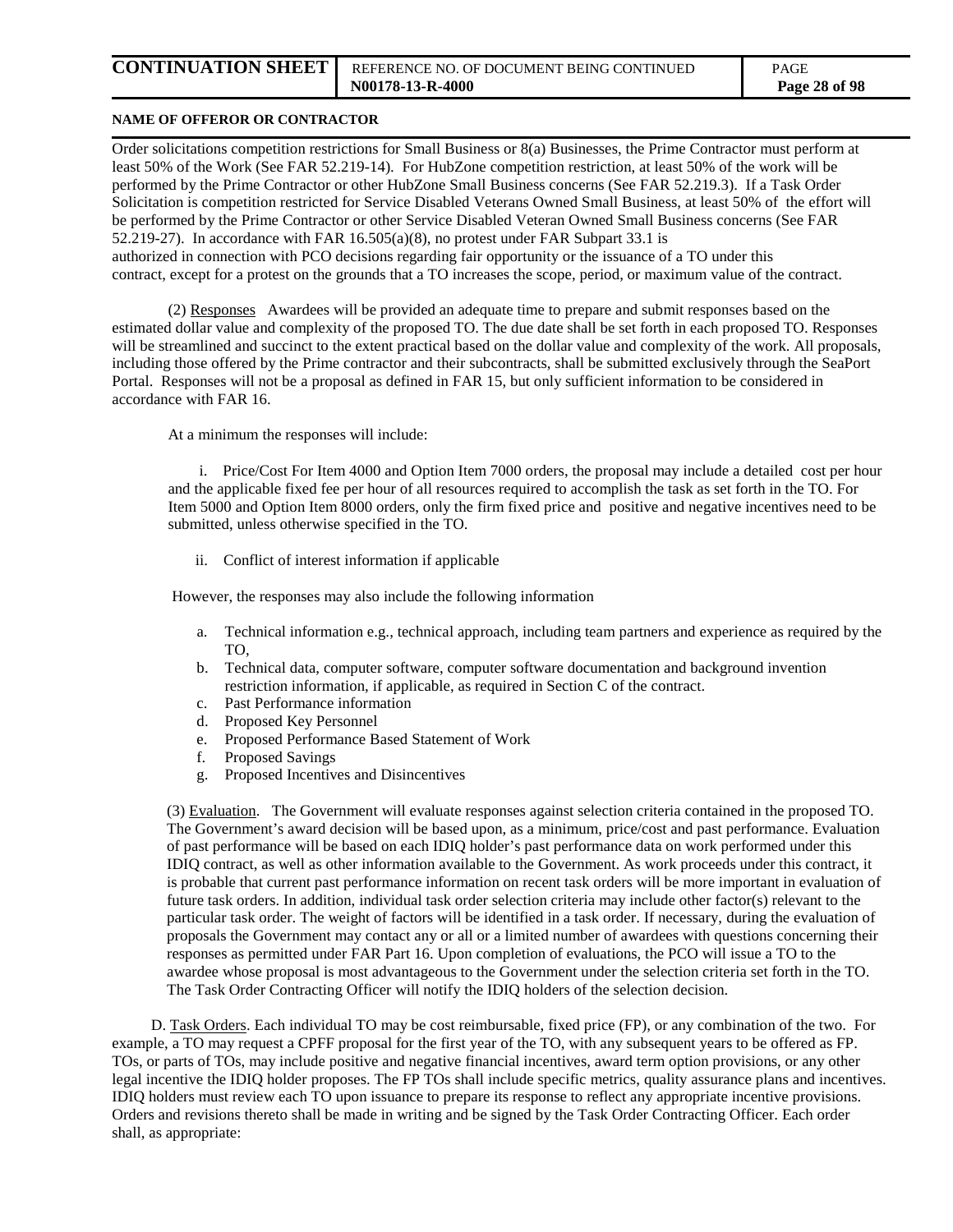- a. Refer to the appropriate line item or line items under Section B of the IDIQ contract,
- b. Set forth the specific level of effort and/or performance outcomes desired to be fulfilled under the task order,
- c. Set forth delivery or performance dates,
- d. Designate the COR who will perform inspection and acceptance and past performance evaluation,
- e. Set forth the credit card number or long line of accounting with ACRNs,
- f. Set forth any payment options such as progress or performance-based payments,
- g. Be dated,
- h. Be identified by number in accordance with DFARS 204.7004, i. Set forth the property, if any, to be furnished by the Governmen
- Set forth the property, if any, to be furnished by the Government and the date(s) such property is to be delivered to the Contractor,
- j. Set forth the disbursing office where payment is to be made,
- k. Set forth administration data,
- l. Include a DD Form 1449 or DD Form 1155,
- m. Include a DD Form 254 and specify security requirements, if applicable,
- n. Set forth the contractor's and Government's respective technical data rights citing the applicable DFAR clauses, and
- o. Set forth any other pertinent information.

\* See clause Ddl-G20 on page 19

E. Task Order Issuance. TOs will be issued electronically via the SeaPort Portal.

 F. Unauthorized Work. The Contractor is not authorized to commence task performance prior to issuance of a signed TO that has been funded.

 G. Task Funding Restrictions. TOs shall either be funded at the time of award or awarded under the authority provided within Section I Clause 52.232-18, entitled, "Availability of Funds".

 H. Ordering Period. Orders for services specified in Section B of the Schedule may be issued by any Contracting Officer from Naval Sea Systems Command, Naval Air Systems Command, Space and Naval Warfare Command, Naval Supply Systems Command, Military Sealift Command, Strategic Systems Programs, Naval Facilities Engineering Command, Office of Naval Research, and the United States Marine Corps from contract award through the end of the ordering periods, specified in Section F.

I. Electronic Processes:

1. Generally: The SeaPort Portal is accessible through the NAVSEA professional support services web site (www.seaport.navy.mil). SeaPort establishes a system in which electronic signatures, transactions, contracts, and records have the same legal effect as their paper-based counterparts, in accordance with the "Electronic Signatures in Global and National Commerce Act" (ESIGN) (Pub.L. 106-229; codified at 15 USC 7001-7006) and the "Government Paperwork Elimination Act" (GPEA) (Pub.L. 105-277; codified at 44 USC 3504 Note):

a. Only authorized persons are permitted to engage in legally binding electronic activities, such as signing/submitting a proposal, and signing/awarding the Task Order. The SeaPort system requires user accounts having predetermined authority requirements (i.e., authority to legally bind the user's organization), and having username and password controls. Contractors shall only have access to the contractor side of the portal. The Contractor shall identify at least one employee, and alternate employees, having the authority to sign legally binding documents, including proposals, on behalf of the Contractor. Task Order Contracting Officers authorized to sign and award legally binding TO shall be identified.

b. The authorized user is required to confirm the intention to engage in any legally binding electronic action. The SeaPort Portal will display a notice that the user has requested a legally binding activity and shall require an affirmative/confirming response before the system will permit the requested action. The affirmative/confirming response serves as the electronic signature event.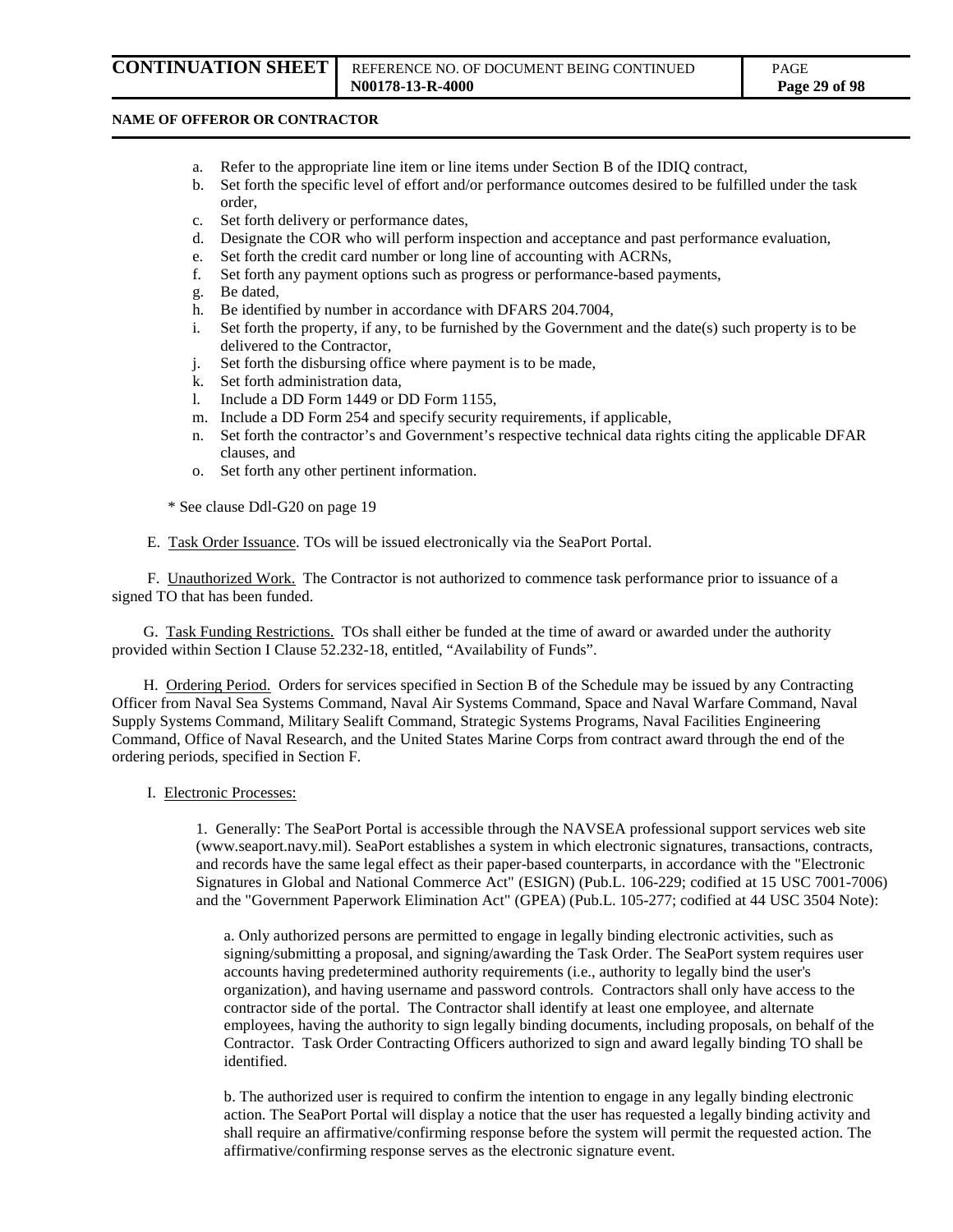c. When an authorized user requests and confirms a binding action, the system automatically and securely records that event and stores the legally binding content related to that action, including (i) the authorized user (account) that requested/confirmed the binding action; (ii) the date and time the binding event occurred; and (iii) a final or "locked down" copy of the information, documents, or other materials associated with the binding event (e.g., a copy of the proposal or task order).

d. Once the information related to a legally binding event is stored by the system, that information (i) can not be altered or modified in any way by any user--including the authorized user who initiated and confirmed the action; and (ii) remains accessible and retrievable by the parties throughout the records retention period required by law.

2. Task Order (TO) Solicitations: The PCO for the TO logs in to the SeaPort Portal and electronically generates and releases the TO Solicitation. The binding version of the TO Solicitation is posted to the SeaPort Portal in Portable Document Format (PDF)

3. Electronic Offers/Proposals:

a. For each Task Order (TO) Solicitation that the Contractor chooses to submit a proposal, before the closing date and time specified in the TO Solicitation, an authorized, Contractor-designated, officer or employee with authority to bind the company logs on to the SeaPort system and generates/uploads the proposal materials.

b. When the authorized user indicates that the proposal is ready for submission, the system prompts the user to confirm the intent to electronically sign and submit the proposal materials. Entering an affirmative/confirmatory response to this prompt is an electronic signature on the proposal materials, and constitutes the electronic submission of a legally binding offer by the Contractor. It is noted that in the event that an amendment is issued to a solicitation after a proposal has been submitted, the proposal will need to be uploaded again in the system.

c. Once electronically signed/submitted, the proposal materials can not be modified except by submitting a new, amended proposal using the same signing/submission process (prior to the closing date/time).

d. In the event the SeaPort system is not operational, experiences technical difficulties, or a contractor is temporarily unable to access or use the system, the Contractor shall immediately notify the Task Order Contracting Officer prior to the closing time of the solicitation. The Task Order Contracting Officer shall allow manual submission of written proposals in these circumstances. Absent technical difficulties, all proposals shall be submitted electronically in accordance with the procedures set forth in this clause.

4. Task Order Execution/Award:

a. Upon receipt of the offers, proposals will be evaluated in accordance with the evaluation criteria set forth in the TO solicitation. When the evaluation has been completed and a contractor has been selected for award of the TO, the Task Order Contracting Officer logs on to the SeaPort Portal and generates/uploads the TO materials, including information provided by the successful offeror (e.g., price/cost information) as well as all other terms and conditions of the binding TO.

b. When the PCO indicates the TO is ready for award, the system issues the prompt to confirm the intent to electronically sign and award the TO. Entering an affirmative/confirmatory response to this prompt is the Task Order Contracting Officer's electronic signature on the TO; constitutes the electronic award of the TO; and generates a final PDF version of the TO. This PDF version is treated as the legally binding, bilaterally executed, version of the TO, and a copy of the awarded TO will be forwarded electronically to the successful contractor.

c. Once awarded, the TO can not be modified except by electronically signing/awarding a TO modification using these processes.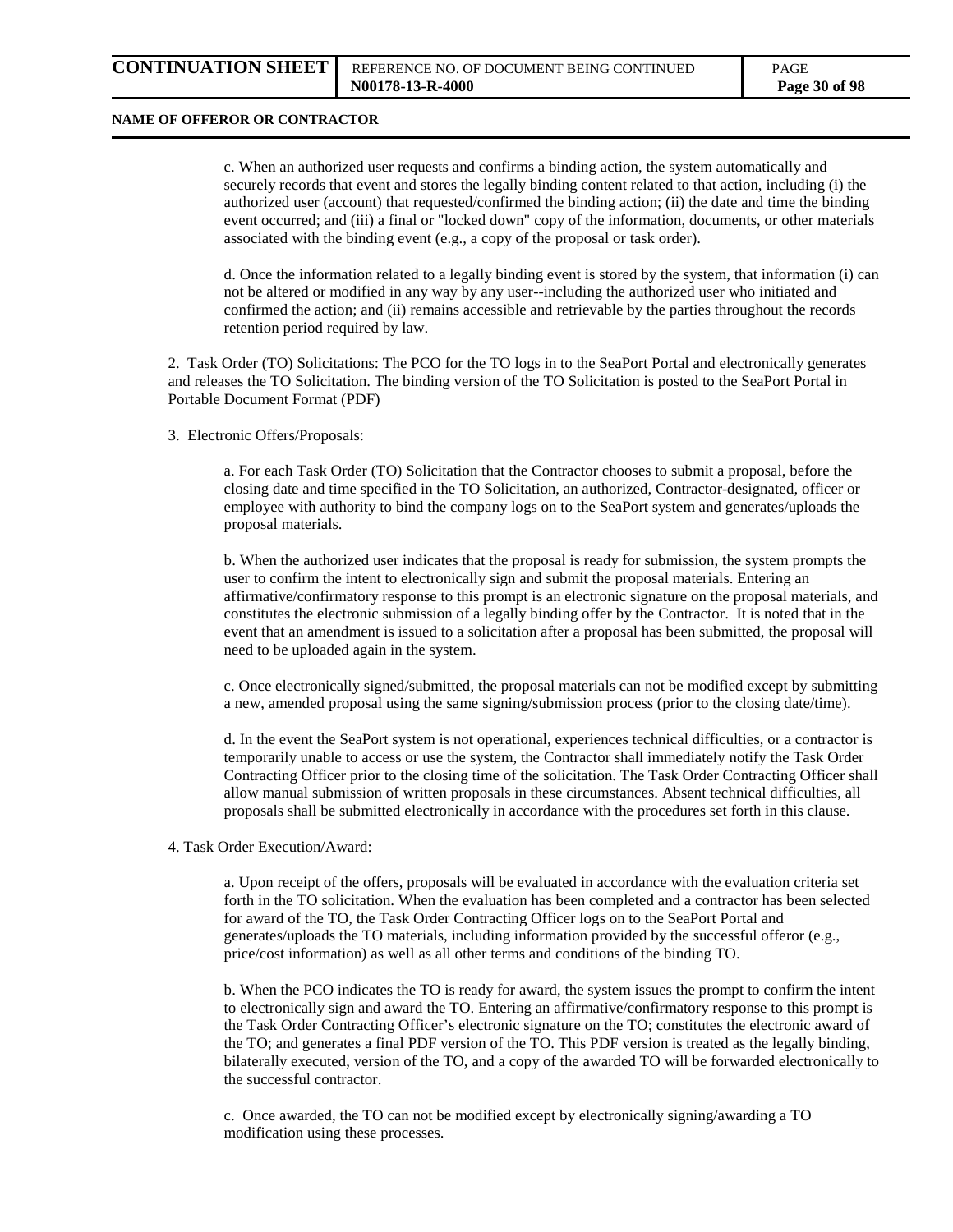5. Subcontracting Reporting --

All large business prime contractors shall be required to enter subcontracting data in both the Seaport e portal and the Electronic Subcontracting Reporting System (ESRS). Every six months, the contractor will be provided a link to gain entry to the portal to provide actual subcontract performance information. All reporting will take place at the Task Order level. The reporting in ESRS will take the place of the SF 294 and SF 295. For information on ESRS reporting, please go to [http://www.acq.osd.mil/osbp/sbs/esrs.shtml.](http://www.acq.osd.mil/osbp/sbs/esrs.shtml)

Small business prime contractors will also be required to enter subcontracting information in the portal every six months. Actual subcontracting information must be entered in order to ensure compliance with the requirement that small business prime contractors perform more than 50% of the effort under a small business set-aside procurement (Reference FAR 52.219-14). Please note that small business prime contractors are NOT required to enter information in ESRS.

6. Consent to access. The administration of this contract will entail the use of the web-based portal described in paragraph I.1. The contractor agrees that use of the portal is to be considered authorization to allow the contractor retained for the purpose of operating and maintaining the portal access to any data submitted (including cost and pricing data, data the contractor might otherwise consider proprietary and data that meets the definition of "trade secret" as used in the context of 18 USC 1905). The consent to access that is to be inferred for the use of the portal shall also be granted by any subcontractor or team member who makes a direct submission of information to the Government. The Government shall consider submission of data via the portal to be consent to access only by the portal administrative contractor. At present that contractor is Aquilent.

#### J. Ombudsman Description.

The Task Order Ombudsman is available to the Contractor to assist in the resolution of complaints arising under the issuance of any Task Order under this contract. Utilization of the Ombudsman process is optional. In the case of Task Orders valued in excess of \$10 million, the Contractor may either go to the Ombudsman or GAO, but not both. In accordance with FAR 16.505(a)(9)(i)(A), no protest under FAR Subpart 33.1 is authorized in connection with the issuance or proposed issuance of a Task Order valued at \$10 million or less under this contract, including Task Order Contracting Officer decisions regarding fair opportunity, except for a protest on the grounds that a TO increases the scope, or maximum value of this contract.

If a Contractor elects to utilize the Task Order Ombudsman process, the Contractor is instructed to first contact the local activity contract specialist and contractor officer for issue resolution. If the issue is not able to be resolved, the issue shall then be elevated to the cognizant local activity Ombudsman. Should resolution not be achieved with the local activity Ombudsman, the cognizance for resolution would reside with the Overarching Command or Headquarter Ombudsman.

A list of current Ombudsman will be maintained on the Vendor Portal to authorized users. The Government reserves the unilateral right to change Ombudsman at any time. The contractor will be notified of any such changes.

The Contractor authorizes the Ombudsman to disclose to other parties or to nonparties any information submitted to the Ombudsman that, in the judgment of the Ombudsman, must be disclosed within Government channels to the extent deemed necessary by the Ombudsman to facilitate understanding of the issue or issues. The Contractor also authorizes the Ombudsman to disclose to other parties or to nonparties any information submitted to the Ombudsman that, in the judgment of the Ombudsman, must be disclosed to prevent or investigate fraud, waste, abuse, criminal activity or imminent physical harm.

In accordance with FAR 16.505(a)(9)(i)(B) protests of Task Orders (TO) valued in excess of \$10 million may only be filed in accordance with the procedures at FAR 33.104. Any contact with the Ombudsman does not extend any of the timeliness for filing a protest with the GAO.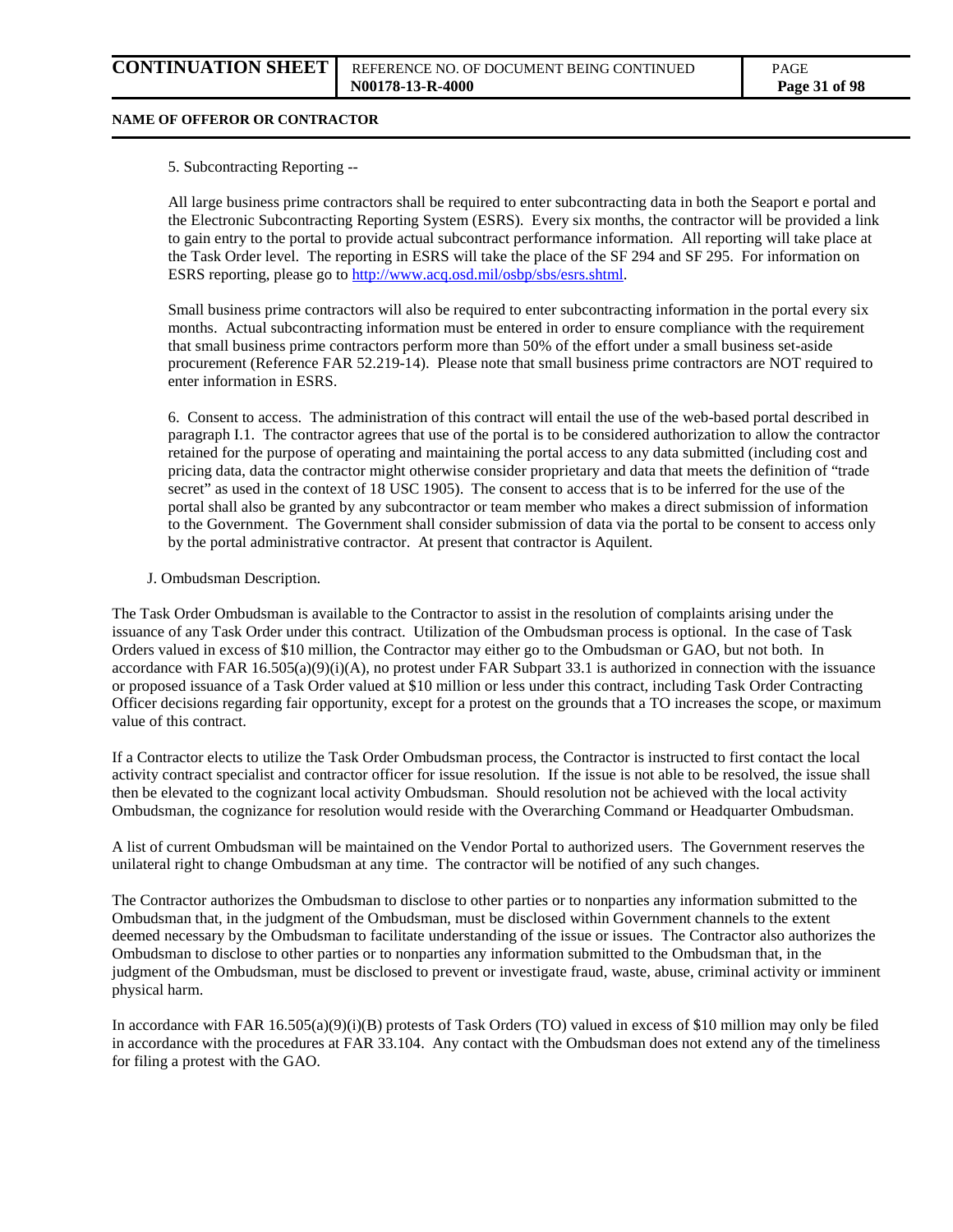| <b>CONTINUATION SHEET</b> |  |  |
|---------------------------|--|--|
|                           |  |  |

 K. Ordering Authority and Tracking. All warranted Contracting Officers from the Naval Sea Systems Command, Naval Air Systems Command, Space and Naval Warfare Command, Naval Supply Systems Command, Military Sealift command, Strategic Systems Programs, Naval Facilities Engineering Command, Office of Naval Research, and the United States Marine Corps are authorized to place orders under this IDIQ contract.

[End of clause]

#### **H.6 PAST PERFORMANCE EVALUATION**

Past performance information is an indicator of an offeror's ability to perform successfully.

Under this contract, performance will be evaluated on each task order annually by the COR, utilizing CPARS.

Evaluation of past performance for the purpose of evaluating potential option exercise, will be based on each IDIQ holder's past performance data on work performed under this IDIQ Contract, as well as other information available to the Government.

 For both evaluations (TO level and basic contract level), the following items will be measured: technical accuracy of the deliverables, general quality of supplies and services delivered, timeliness, cost control (for CPFF line item), achievement of small business subcontracting requirements, contractor's responsiveness to customers, team stability and cooperation with other IDIQ holder teams.

 The Contractor will be provided with a copy of the Task Order past performance evaluation for each task order and an opportunity to respond to disputed items.

#### **H.7 SUBSTITUTION OF TEAM MEMBERS AND SUBSTITUTION OF PERSONNEL**

- 1. The Contractor agrees that a partial basis for award of this IDIQ contract is the list of team members (companies) proposed. The list is included at the SeaPort-e Contractor Information Registration site. The Contractor may not add or delete any team member from the team without approval by the Seaport Contracting Officer. The offeror must meet or exceed the proposed small business Subcontracting requirements regardless of team changes.
- 2. In addition, for Orders under Item 4000 or Option 7000, the Contractor agrees to assign to the Task Order those key persons identified with the Task Order response necessary to fulfill the requirements of the Task Order. No substitution shall be made without prior notification to and concurrence of the Task Order Contracting Officer in accordance with this requirement.
- 3. All proposed substitutes shall have qualifications equal to or higher than the qualifications of the person to be replaced. The cognizant Task Order Contracting Officer shall be notified in writing of any proposed substitution at least forty-five (45) days, or ninety (90) days if a security clearance is to be obtained, in advance of the proposed substitution. Such notification shall include:
	- an explanation of the circumstances necessitating the substitution;
	- a complete resume of the proposed substitute; and
	- any other information requested by the Contracting Officer to enable him/her to judge whether or not the Contractor is maintaining the same high quality of personnel that provided the partial basis for award.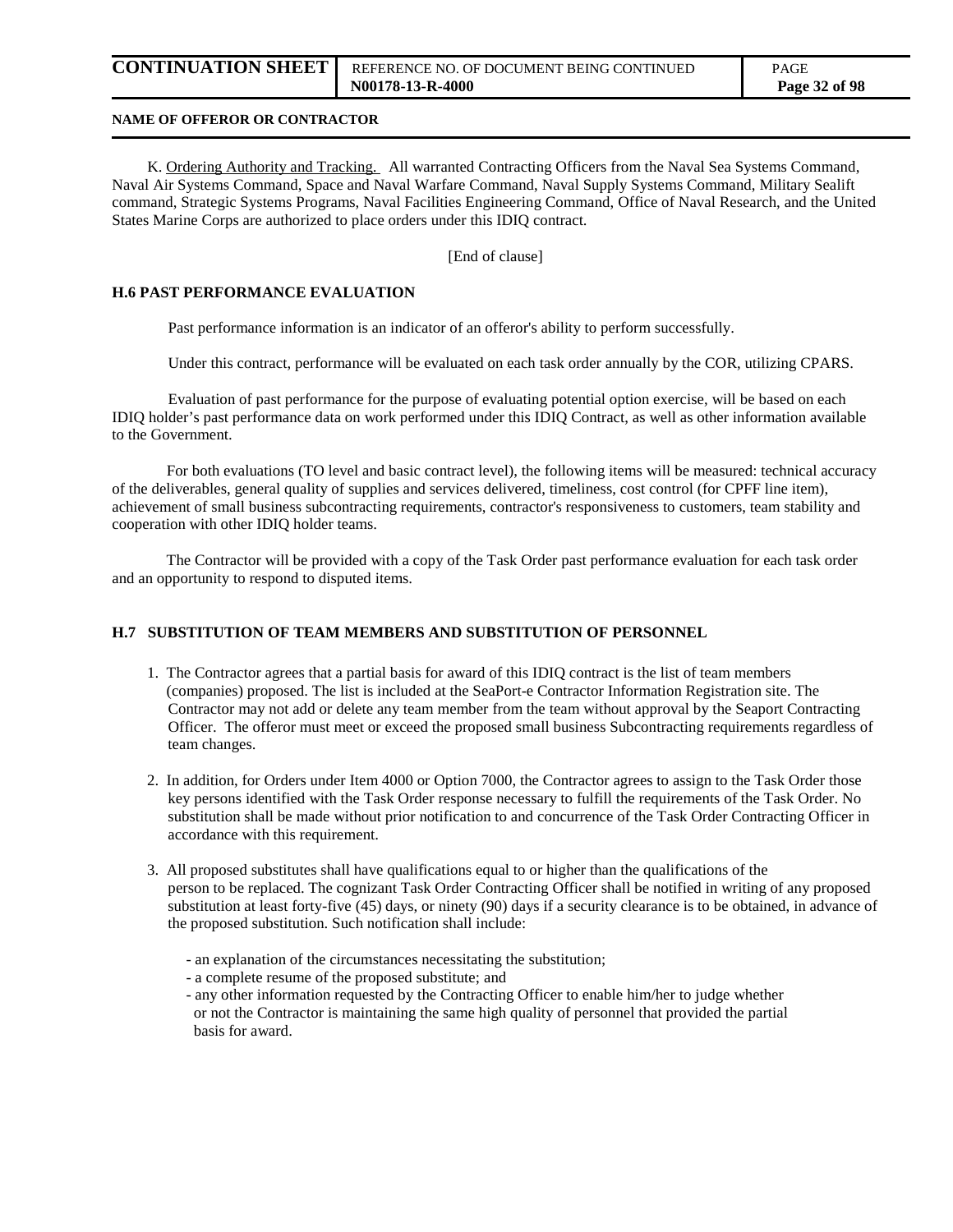**CONTINUATION SHEET** REFERENCE NO. OF DOCUMENT BEING CONTINUED **N00178-13-R-4000** 

#### **NAME OF OFFEROR OR CONTRACTOR**

# **H. 8 ROLLING ADMISSION**

The Government reserves the right to determine whether it would be appropriate to announce a new competition for the purpose of adding additional IDIQ holders. Periodically, the government will assess the quality of performance by each IDIQ holder, the number, value and complexity of work assigned to each holder and amount of competition achieved. In addition, the government will assess the internal transaction cost for issuing each task order, the amount of small business participation, whether revisions are needed to the scope of the Statement of Work, if additional ordering offices need to be established, and if the ceiling amount of the contract needs to be revised. Based on these criteria, if it is in the best interest of the Government, the SeaPort Contracting Officer may announce a new competition to add additional IDIQ holders. The Government reserves the right to limit rolling admissions to only small business concerns and/or particular Zones. Additionally, the Government reserves the right to announce a new competition for Contractors, who currently have SeaPort-e contracts, to expand into additional Zones.

# **NOTE: THE ONLY TIME NEW ZONE REQUESTS WILL BE ACCEPTED IS WHEN A ROLLING ADMISSIONS IS BEING CONDUCTED.**

#### **H.9 CONTRACT OPTION PROVISIONS**

The contract ordering period is for approximately six months. The Government may elect to extend the ordering period by 5 years in accordance with FAR 52.217-9, Option to Extend the Term ofthe Contract.

#### **H.lO SAVINGS CLAUSE**

# A. Cost Reductions for Repetitive High-dollar Value Requirements

For high-dollar value task requirements involving repetitive tasks, (when identified in a task order solicitation) the Government is seeking contractors to identity business improvement processes, innovations and cost savings initiatives to provide high quality services while achieving a reduction in the cost to the Government. For task orders for repetitive high-dollar value requirements with a base period of one year under Items 4000 and 6000 and/or all Option Items , the contractor agrees to the maximum extent practicable to reduce the price for services performed under each subsequent year by at least:

% Reductions from base period or price from previous year:

| Year 2 | 1.5% |  |
|--------|------|--|
| Year 3 | 1.5% |  |
| Year 4 | 1.5% |  |
| Year 5 | 1.5% |  |

#### B. Maximum Pass Through Rates- Applicable to all Task Orders

The Contractor agrees that the maximum pass-through rate that shall be charged against any non-ODC CLIN where labor is proposed under this contract shall not exceed **8** %. For purposes of calculating the pass-through rate, the pass through rate is defined as the cumulative amount of the two elements listed below divided by the price paid to the subcontractor or the vendor:

- I) any and all indirect costs including, but not limited to, program management, subcontract management, invoice processing, Quality Assurance, overhead, material handling charges, G&A, burdens and mark-ups; and
- 2) any and all prime contractor profit or fee $*$

\*For purposes of this contract, "fee" means "target fee" in cost-plus-incentive-fee type contracts, "base fee" in cost-plus-award-fee type contracts, or "fixed fee" in cost-plus-fixed-fee type contracts .

............. ------------~--------~--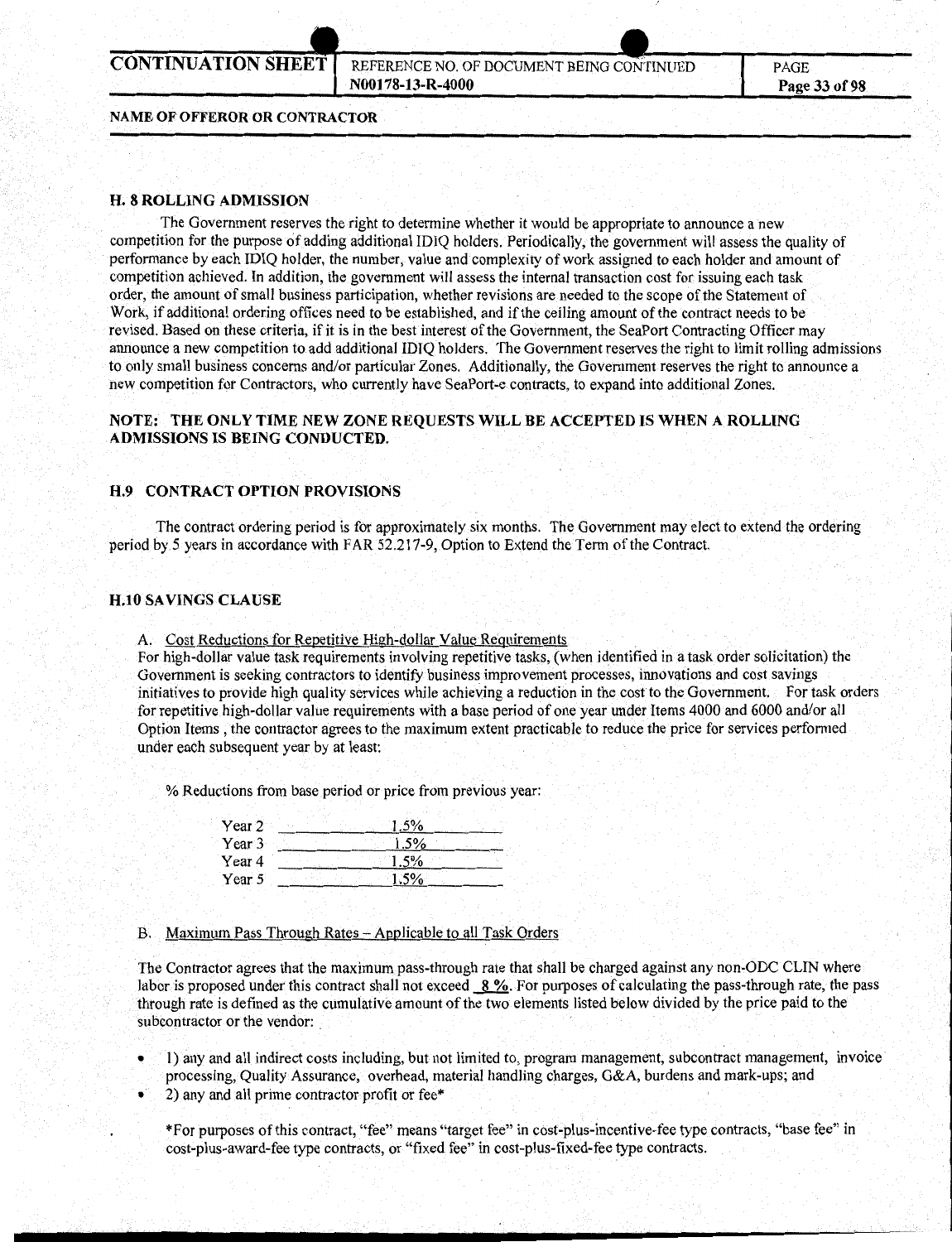The Prime Contractor may not apply any additional fees or burdens on the elements of pass through.

Other than the elements of pass-through, no additional costs, charges, indirect rates or fees may be proposed or applied to subcontract costs.

For purposes of the maximum pass-through, any effort provided by a division, subsidiary or any other entity of the prime contractor shall not be considered subcontracted effort and all fee/profit must be provided at the prime level subject to the limitations specified in this contract.

#### C. Maximum Fee Rate

Contractor compliance with the maximum fee rate is applicable at the time of task order award and is based on the ratio of fixed fee to the estimated cost. A proposed fee that is higher than the maximum fee rate shall render the contractor's proposal unacceptable. Fee becomes a fixed dollar amount at the time of task order award and is subject to the provisions of the Level of Effort clause of the contract. The maximum fee rate being proposed at the task order level by the prime contractor shall flow down to all subcontractors/consultants included as part of your (the Prime) proposal. The maximum fee rate is not applicable to actual performance of the task order.

#### D. Other Direct Costs

No fee is allowed on Other Direct Costs. Indirect cost elements such as G&A and material handling may be applied but may not include fee.

#### **H.11 CONTRACTOR WEBPAGE**

It is a material contract requirement that each IDIQ holder maintain a publicly available webpage throughout the period of performance of the contract. The purpose of the webpage is for the Contractor to communicate with potential customers regarding the Contractor's ability to provide world-class professional support services for all NAVSEA Program Executive Offices, Directorates, and field activities. The webpage should demonstrate the functional capability associated with different products or business areas. The webpage should be easily accessible from the Contractor's front page and intuitive for novice computer users. This webpage at minimum must include the following items:

- The most recent conformed copy of each Task Order received under this contract. **NO REDACTIONS ARE ALLOWED TO ANY GOVERNMENT GENERATED INFORMATION.** If a contractor would like to redact information deemed proprietary, approval **MUST** be received by the Task Order Contracting Officer before any redacted Task Order can be posted to the homepage.

- A list of all team members proposed and their capability/area of expertise;

- A list of the last 3 years services experience, for all team members listed at the SeaPort-e Contractor Information Registration site, listed by functional area and specific Program, as appropriate. The Contractor may also include a description of the products (deliverables) provided.

- Point(s) of Contact to provide information on customer satisfaction with the services performed;
- A description of the Contractor's quality assurance program;
- Points of contact for information related to the SeaPort program;

- Attachments to the Task Order do not need to be posted on the homepage. An exception is if the Statement of Work has been included as an attachment instead of being located in the body of the Task Order. In these cases, the SOW **MUST** be posted.

Items that **SHALL NOT** be included on the webpage:

- The official Seaport e Logo (the lighthouse)
- Task Order Solicitations released through the Portal

In the event that the contractor believes that the task order's DD254 restricts placement of the statement of work or requirements document on a publicly facing website, or if the contractor believes the statement of work or requirements document contains security related information (such as Controlled Unclassified Information, For Official Use Only, etc) that it does not believe should be posted on a publicly facing website, the Contractor shall contact the Task Order Contracting Officer and get a determination before the order is posted to the Contractor's homepage. In the event the task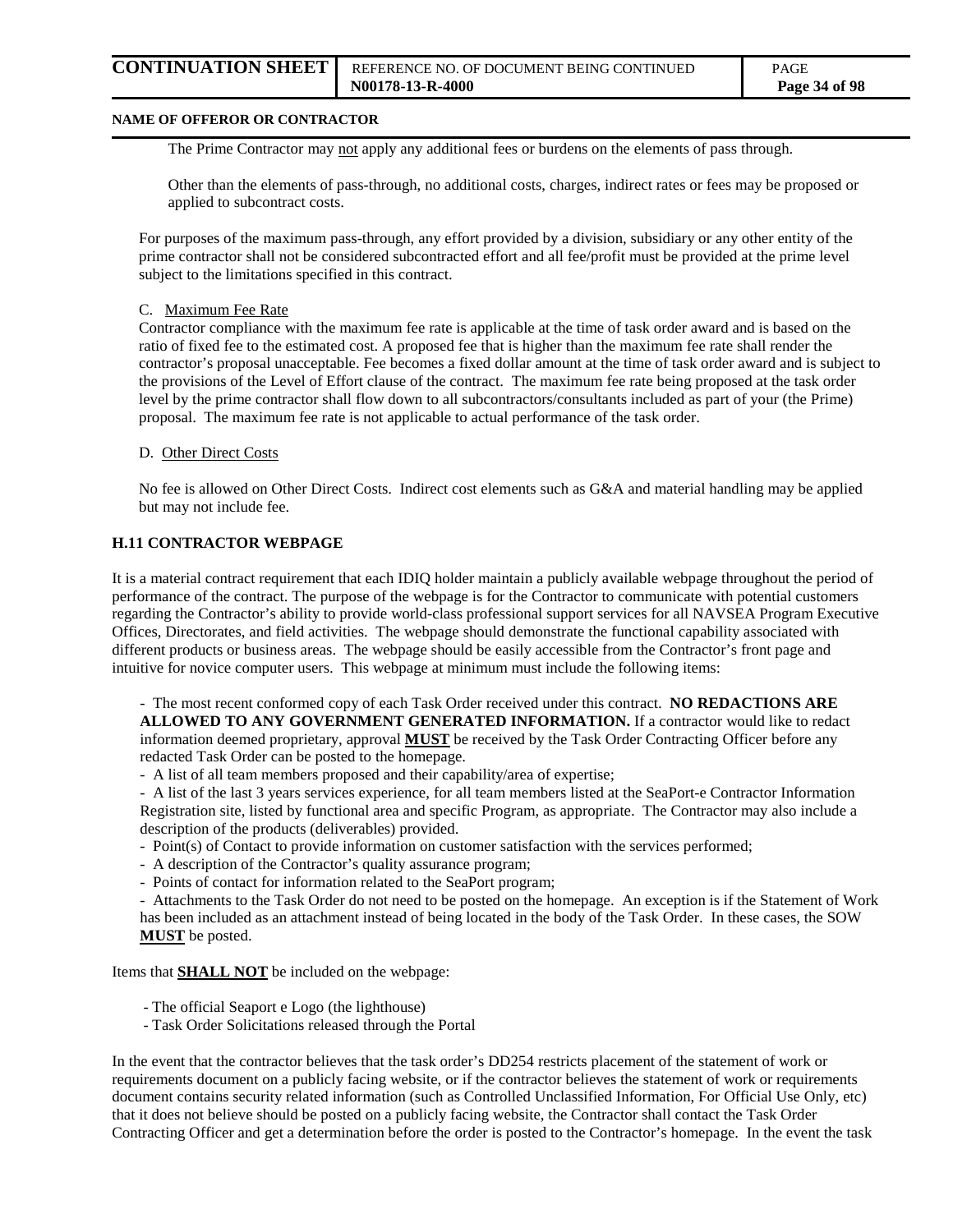order does contain such information, the contractor shall still be required to post the task order, along with all of the information required above, with the exception of the SOW or requirements document.

The contractor shall provide the SeaPort Contracting Officer with the web address within 10 government working days of receipt of the contract. Failure to maintain the website may adversely impact the IDIQ holder's ability to win task orders as the information provided on the website may be used as part of the fair opportunity to be considered for certain task orders.

#### **H.12 CONVERSION TO A PERFORMANCE BASED SERVICE CONTRACT (applicable at Task Order level)**

If both the Government and the contractor agree, a task order can be converted to a performance-based order after the initial period of performance. The conversion is accomplished as follows:

1. Within ninety calendar days prior to the end of the task order's initial period of performance, the contractor shall prepare and submit for Government review, comment, and concurrence:

- A performance work statement (PWS) that captures all of the types of effort performed during the base year of performance, and

- A quality assurance plan (QAP). The QAP will address performance standards which relate to the performance requirements; how the contractor's performance will be measured against the performance standards, and surveillance schedules and methods. The QAP may either be included as part of the PWS or as a separate document.

2. Within sixty calendar days prior to the end of the task order's initial period of performance, the government and the contractor will resolve to their mutual satisfaction any comments or concerns on the PWS and/or QAP. Upon exercise of the option for the first follow-on period of performance, the Government has the unilateral right to modify the task order to incorporate the agreed to documents to accomplish the conversion to a performance based contract.

# **H.13 SECURITY REQUIREMENTS**

- (a) All classified task orders will require a facility security clearance issued by the Defense Security Service (DSS).
- (b) Contractor personnel shall be required to have a security clearance at the level required for each specific task order.
- (c) The security classification and guidance of classified task orders will be specified in the Contract Security Classification Specification DD Form 254, to be provided when required at task order level.
- (d) Unclassified task orders do not require a facility clearance issued by DSS, nor a DD Form 254.
- (e) The planned utilization of non-U.S. Citizens in task order performance must be identified by name and country of citizenship in the task order proposal. Foreign Nationals shall not be allowed access to Classified or Critical Program Information unless approved on a case by case basis by DSS.

#### **H.14 EMPLOYMENT OF US GOVERNMENT PERSONNEL RESTRICTED**

In performing this contract, the Contractor shall not use as a consultant or employ (on either a full or part time basis) any active duty U.S. Government personnel (civilian or military) without the prior written approval of the Contracting Officer. Such approval may be given only in circumstances where it is clear that no laws and no DoD or U.S. Government instructions, regulations, or policies might possibly be contravened and no appearance of a conflict of interest will result.

#### **H.15 REQUIRED INSURANCE**

(a) The following types of insurance are required in accordance with the clause entitled "INSURANCE - LIABILITY TO THIRD PERSONS" and shall be maintained in the minimum amounts shown: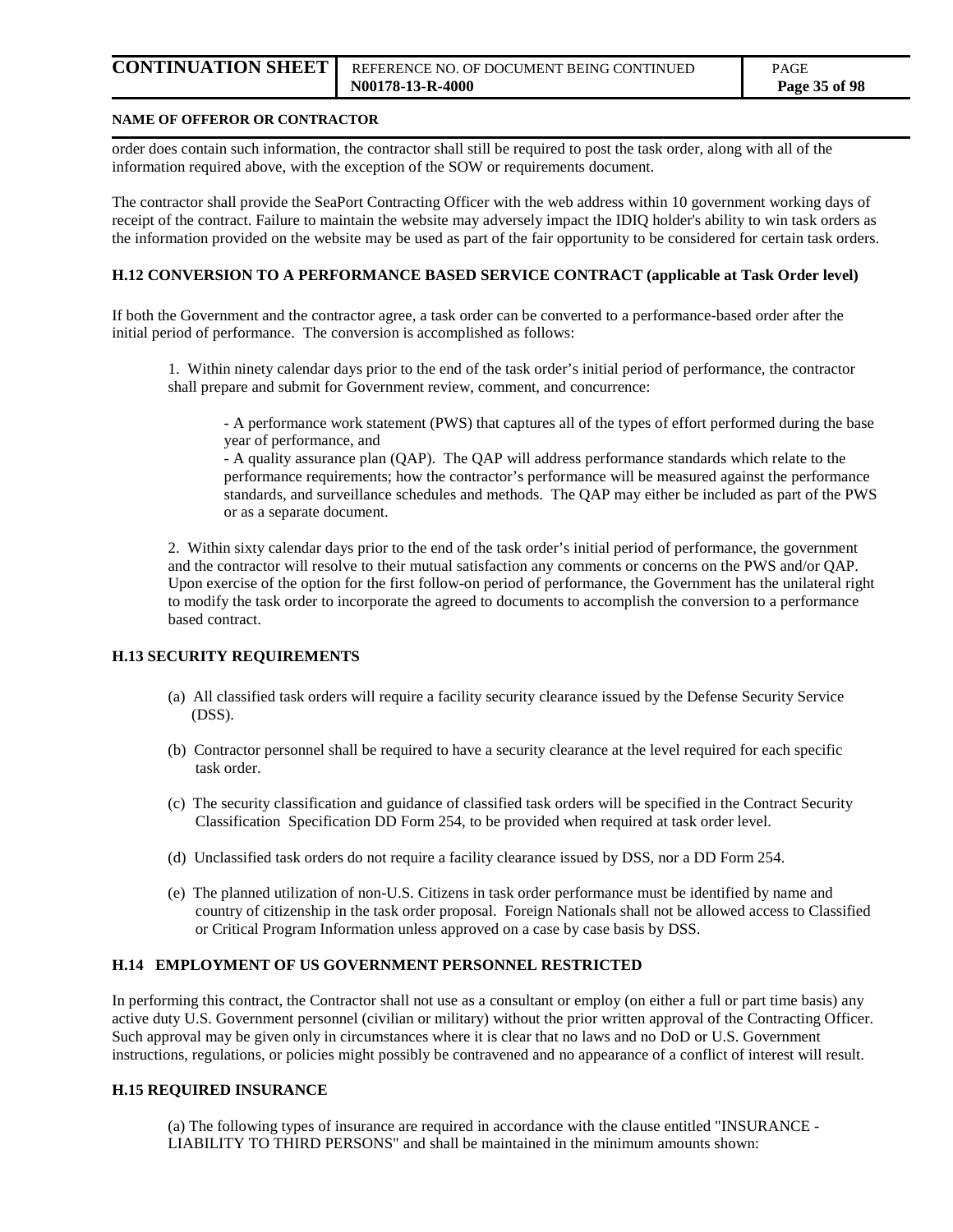(1) Comprehensive General Liability: \$100,000 per person and \$500,000 per accident for bodily injury. No property damage general liability insurance is required.

(2) Automobile Insurance: \$200,000 per person and \$500,000 per accident for bodily injury and \$20,000 per accident for property damage. Comprehensive form of policy is required.

(3) Standard Workmen's Compensation and Employer's Liability Insurance (or, where maritime employment is involved, Longshoremen's and Harbor Worker's Compensation Insurance) in the minimum amount of \$100,000.

(b) The policies for such insurance shall contain an endorsement that cancellation or material change in the policies, adversely affecting the interest of the Government in such insurance, shall not be cancelled or materially changed until 30 days prior written notice has been given to the Task order Contracting Officer. When the coverage is provided by self-insurance, prior approval of the Administrative Contracting Officer is required for any change or decrease in coverage.

#### **H.16 NOTICE OF INCORPORATION OF SECTION K**

Section K of the solicitation (Representation, Certifications and Other Statements of Offerors) will not be distributed with the contract; however, it is incorporated in and forms a part of the resultant contract as though furnished in full text therewith.

#### **H.17 RESERVED**

#### **H.18 SEAPORT PORTAL REQUIREMENTS**

In order to access the SeaPort Portal, the following requirements must be met: Operating System: Windows variants (98/NT/2000/XP/Vista) Browser type: 128-bit encryption, https-capable IE 6.x or higher (recommended) Firefox 2.x (works, visual display/format less ideal)

#### **H.19 SMALL BUSINESS SIZE STATUS**

Small Businesses will be required to re-certify their size status when purchased or merged with another Business. The recertification shall be submitted once the merger/acquisition has been completed. When a previously categorized Small Business has changed its size status through purchase or affiliation with another business, Small Business preferences will no longer be available to that firm.

#### **NOTE: Due to the "one contract per Company" policy in Seaport e, if the acquiring company also has a Seaport e Prime Contract, one of the Contracts will need to be cancelled/deactivated.**

In conjunction with Rolling Admission opportunities addressed in H.8, SeaPort-e prime contractors will have the opportunity to voluntarily re-submit representations and certifications with regard to business size and status to reflect changes that have occurred since their last submission. Examples of circumstances where this might occur include, but are not limited to, a Small Disadvantaged Business receiving 8(a) Program certification; a Small Business receiving HUBZone Certification; a Veteran-owned small business becoming a Service-Disabled Veteran-Owned Small Business; or, a business previously represented as large now meeting the revenue size standard for NAICS 541330 (35.5 million dollars in average annual sales over the past three (3) accounting periods).

### **Please note that the only time that voluntary re-certification will be allowed is when the Rolling Admissions is being conducted.**

# **H.20 DATA RIGHTS**

A. Task Order Intellectual Property Deliverable Restrictions. For each task order to be issued under the contract, the Contractor shall identify, prior to award of the affected task order(s) to the best of its ability, noncommercial and commercial technical data and computer software that it intends to deliver with restrictions on the Government's right to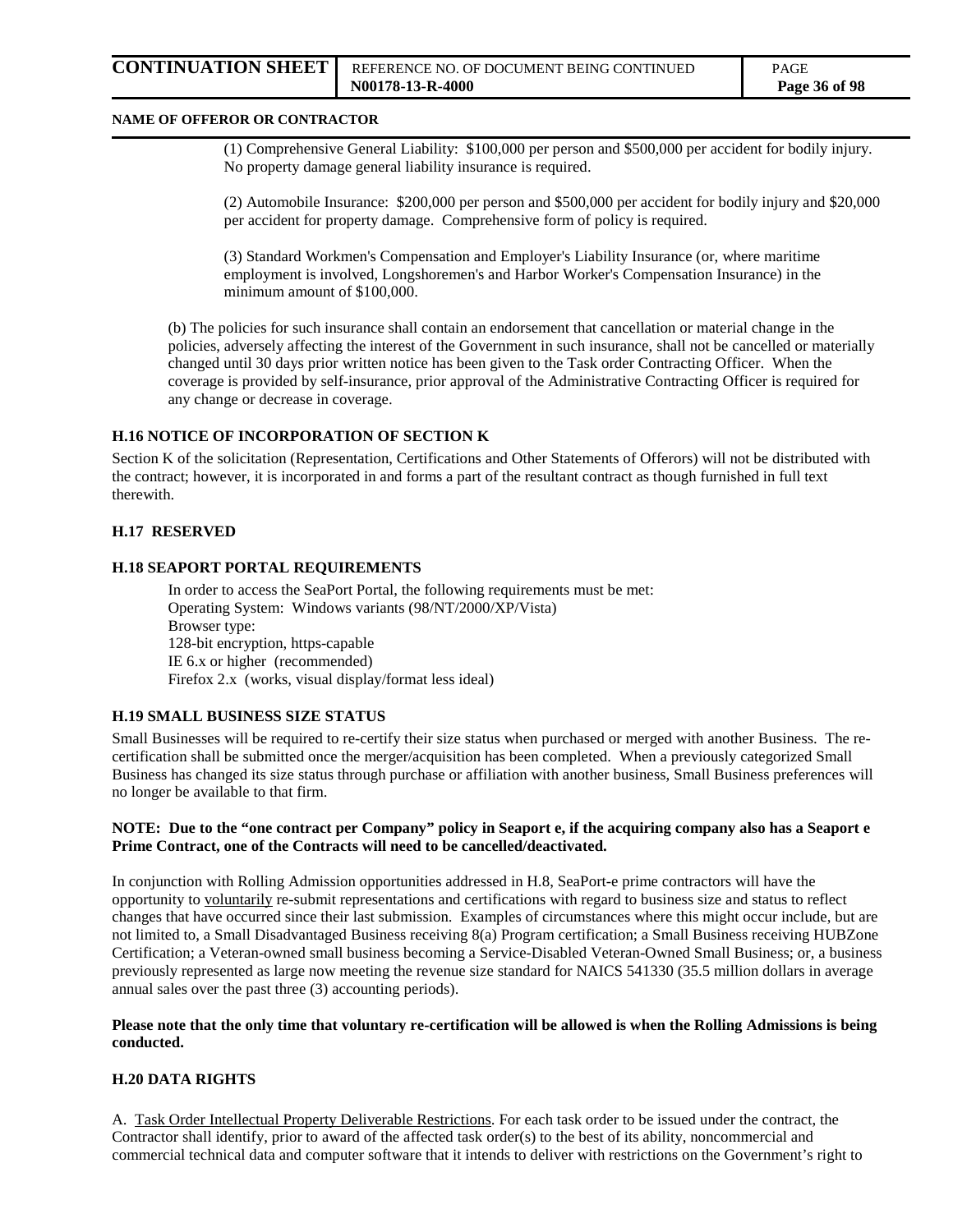use, release or disclose such identified technical data and/or computer software (see DFARS 252.227-7017). The Government further requires that the Contractor identify, prior to award of affected task order(s), background inventions that will be embodied in items, components, processes, technical data, computer software or computer software documentation developed or delivered under the task order. To identify such technical data, computer software and background inventions, the Contractor shall submit the following three lists:

> 1. Noncommercial Computer Software and Technical Data. The Government desires appropriate rights in all noncommercial technical data and noncommercial computer software developed or delivered under each task order. The Contractor shall identify all asserted restrictions on the Government's license rights in such data and software, pursuant to paragraph (e) of the clauses at DFARS 252.227-7013 ('7013) and DFARS 252.227-7014 ('7014). The '7013 and the '7014 clauses shall govern the format and content of the Contractor's assertions of software and data restrictions for each task order. The Contractor may combine the '7013(e) and the '7014(e) post-award lists into a single list, as long as the technical data items can be clearly distinguished from the computer software items. The Contractor shall submit the post-award assertions to the Task Order Contracting Officer as soon as practicable before the scheduled delivery of the relevant data and/or software. The Contract shall update the post-award assertions as necessary during performance of the task order to ensure that the list is accurate before making final delivery of data or software under the task order.

2. Commercial Computer Software and Technical Data. For each task order, the Contractor shall identify all asserted restrictions on the Government's license rights in commercial computer software and commercial technical data. To identify such restrictions, the Contractor shall submit a Commercial Restrictions List, dated and signed by an official contractually authorized to obligate the Contractor, as an attachment to the affected task order. The format of the Commercial Restrictions List shall be substantially same as the format set forth in DFARS 252.227-7017(d).

The Commercial Restrictions List shall include the assertions of the Contractor's subcontractors or suppliers or potential subcontractors or suppliers. For each entry in the Commercial Restrictions List which indicates that the asserted rights category is a special license or the license customarily provided to the public, the Contractor shall attach to the Commercial Restrictions List a copy of such license, except that if any particular license is identified as applying to more than one such entry, only one copy of that license need be provided. The Contractor shall update the Commercial Restrictions List as necessary during performance of the task order to ensure that the list is accurate before making final delivery of data or software under the task order.

3. Background Inventions. For each task order, the Contractor shall provide an identification and licensing list to the Government, that identifies all inventions (background inventions), other than subject inventions, disclosed in any patents or pending patent applications in which the Contractor has:

(a) any title, right or interest; and

(b) intends to include in any Items, Components or Processes developed or delivered under the affected task order, or that are described or disclosed in any Technical Data, Computer Software or Computer Software Documentation developed or delivered under the affected task order.

For each background invention, the list shall identify:

- (a) patent or pending patent application number;
- (b) title of the patent or pending patent application;
- (c) issue date of the patent, or filing date of the pending patent application;
- (d) the Item, Component, Process, Technical Data, Computer Software or Computer Software Documentation that will include or disclose the background invention;
- (e) the nature of the Contractor's right, title or interest in the background invention;
- (f) if the Government or any third part has any right, title or interest in the background invention; and
- (g) if the Contractor is willing to sell the Government a license to practice the background invention.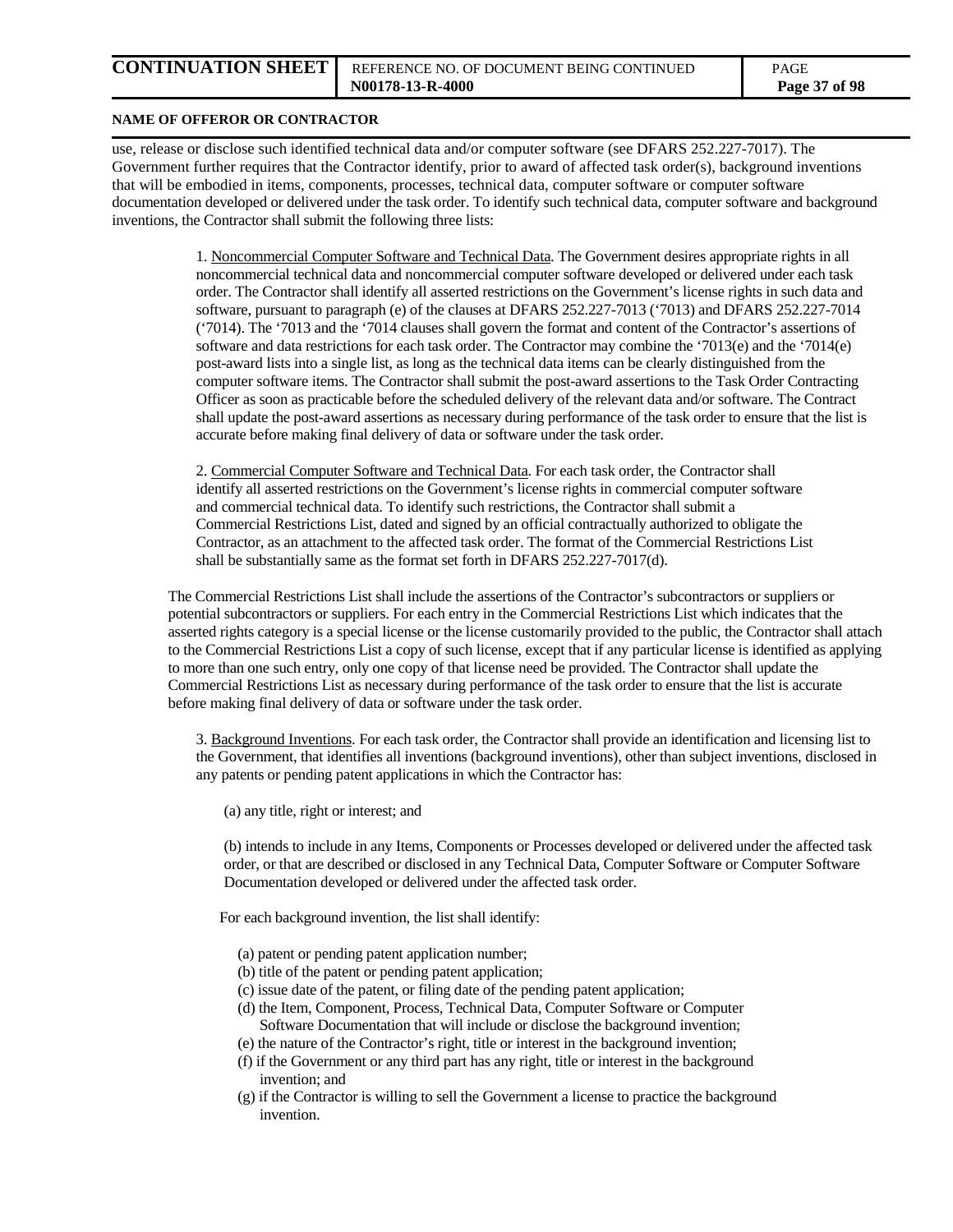The list shall be an attachment to the affected task order, and the Contractor shall update the list, as necessary, during performance of the task order to promptly identify all background inventions.

B. Delivery of Noncommercial Computer Software and Technical Data. Unless expressly otherwise stated in the task order, the Contractor's deliveries of noncommercial technical data shall include physical delivery of the digital version of that technical data. The Contractor's deliveries of noncommercial computer software shall include physical delivery of a digital version of both the executable code and the annotated source code. This includes noncommercial data/software that was developed exclusively at private expense. As used in this paragraph, "physical delivery" means submission to the Government of the data/software in a predetermined format on appropriate digital storage media (e.g., CD-ROM), and, if specified in the delivery requirement, may also include submission of paper copies of that data/software. However, due to the variety and number of task orders contemplated under this contract, it may be mutually beneficial to modify the physical delivery requirement. Accordingly, the Contractor may, before delivery of the affected computer software or technical data, notify the Task Order Contracting Officer in writing that it intends to modify the physical delivery requirement. If the Task Order Contracting Officer accepts the modified physical delivery, the modified physical delivery shall be incorporated into the affected task order by modification.

#### **H.21 BILATERAL MODIFICATIONS**

A bilateral modification (supplemental agreement) is a contract modification that is signed by the contractor and the contracting officer. For the purpose of the basic Seaport e multiple-award contract only, when a bilateral modification is submitted by the contracting officer to the Seaport e prime contractor for signature/acceptance, the contractor has twenty (20) business days to respond to the contracting officer. The contractor's response may take the form of either acceptance/signature of the bilateral modification, or notice of non-acceptance/rejection of the bilateral modification. Failure to respond within the allotted time period may result in the contractor's access to the portal and ability to receive new task orders being adversely affected. The contracting officer will consider no response to indicate acceptance of the modification and consent to the resultant terms/conditions/changes.

#### **SEA 5252.216-9122 LEVEL OF EFFORT (DEC 2000)**

(a) The Contractor agrees to provide the total level of effort specified in the next sentence in performance of the work described in Sections B and C of this contract. The total level of effort for the performance of this contract shall be (to be completed for each order) total man-hours of direct labor, including subcontractor direct labor for those subcontractors specifically identified in the Contractor's proposal as having hours included in the proposed level of effort.

(b) Of the total man-hours of direct labor set forth above, it is estimated that (to be identified at the task order level) man-hours are uncompensated effort.

Uncompensated effort is defined as hours provided by personnel in excess of 40 hours per week without additional compensation for such excess work. All other effort is defined as compensated effort. If no effort is indicated in the first sentence of this paragraph, uncompensated effort performed by the Contractor shall not be counted in fulfillment of the level of effort obligations under this contract.

(c) Effort performed in fulfilling the total level of effort obligations specified above shall only include effort performed in direct support of this contract and shall not include time and effort expended on such things as (local travel to and from an employee's usual work location), uncompensated effort while on travel status, truncated lunch periods, work (actual or inferred) at an employee's residence or other non-work locations, or other time and effort which does not have a specific and direct contribution to the tasks described in Sections B and C.

(d) The level of effort for this contract shall be expended at an average rate of approximately (to be identified at the task order level) hours per week. It is understood and agreed that the rate of man-hours per month may fluctuate in pursuit of the technical objective, provided such fluctuation does not result in the use of the total man-hours of effort prior to the expiration of the term hereof, except as provided in the following paragraph.

(e) If, during the term hereof, the Contractor finds it necessary to accelerate the expenditure of direct labor to such an extent that the total man-hours of effort specified above would be used prior to the expiration of the term, the Contractor shall notify the Task Order Contracting Officer in writing setting forth the acceleration required, the probable benefits which would result, and an offer to undertake the acceleration at no increase in the estimated cost or fee together with an offer, setting forth a proposed level of effort, cost breakdown, and proposed fee, for continuation of the work until expiration of the term hereof. The offer shall provide that the work proposed will be subject to the terms and conditions of this contract and any additions or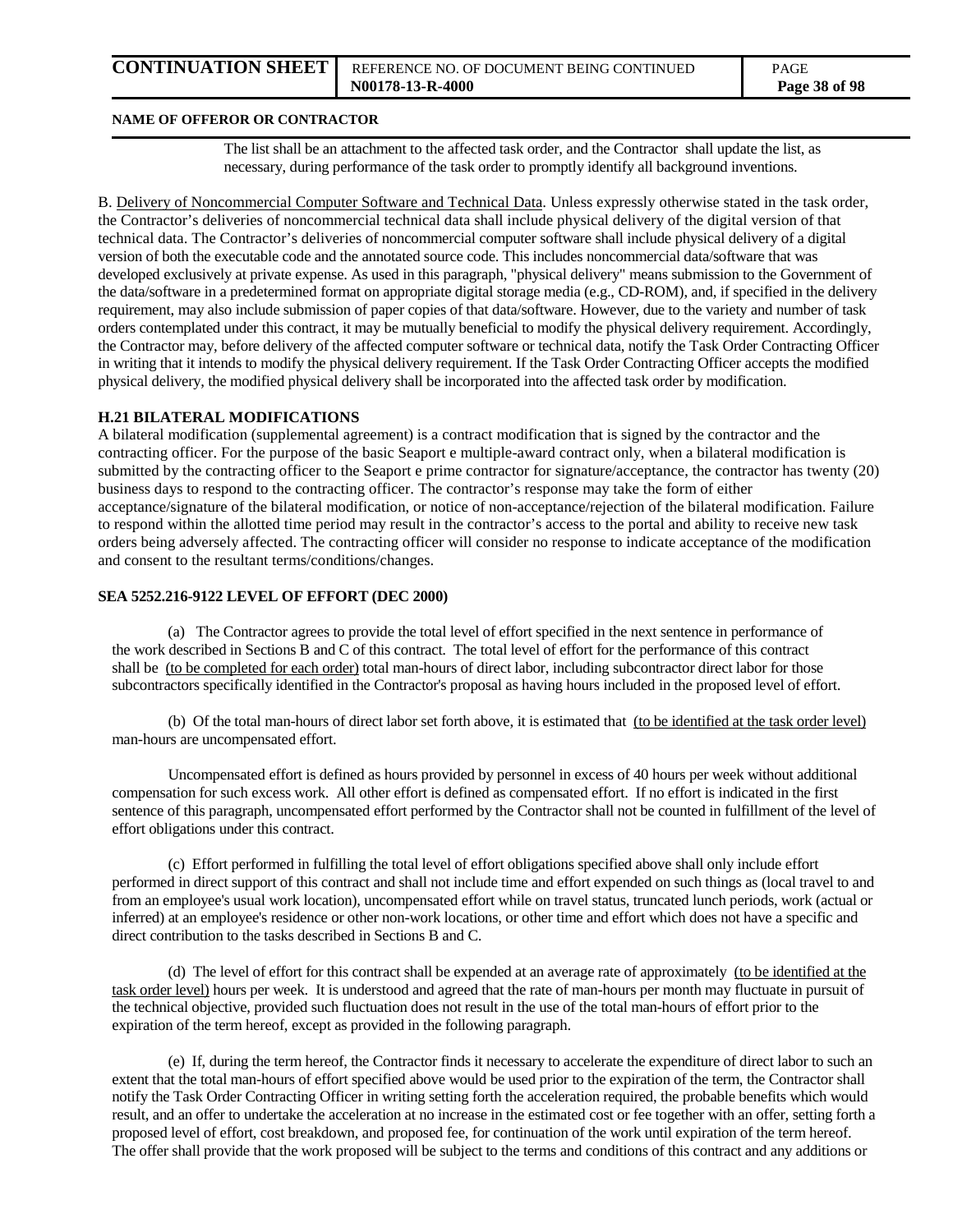changes required by then current law, regulations, or directives, and that the offer, with a written notice of acceptance by the Task Order Contracting Officer, shall constitute a binding contract. The Contractor shall not accelerate any effort until receipt of such written approval by the Task Order Contracting Officer. Any agreement to accelerate will be formalized by contract modification.

(f) The Task Order Contracting Officer may, by written order, direct the Contractor to accelerate the expenditure of direct labor such that the total man-hours of effort specified in paragraph (a) above would be used prior to the expiration of the term. This order shall specify the acceleration required and the resulting revised term. The Contractor shall acknowledge this order within five days of receipt.

(g) If the total level of effort specified in paragraph (a) above is not provided by the Contractor during the period of this contract, the Task Order Contracting Officer, at its sole discretion, shall either (i) reduce the fee of this contract as follows:

> Fee Reduction = Fee (Required LOE - Expended LOE) Required LOE

or (ii) subject to the provisions of the clause of this contract entitled "LIMITATION OF COST" (FAR 52.232-20) or "LIMITATION OF COST (FACILITIES)" (FAR 52.232-21), as applicable, require the Contractor to continue to perform the work until the total number of man-hours of direct labor specified in paragraph (a) above shall have been expended, at no increase in the fee of this contract.

(h) The Contractor shall provide and maintain an accounting system, acceptable to the Administrative Contracting Officer and the Defense Contract Audit Agency (DCAA), which collects costs incurred and effort (compensated and uncompensated, if any) provided in fulfillment of the level of effort obligations of this contract. The Contractor shall indicate on each invoice the total level of effort claimed during the period covered by the invoice, separately identifying compensated effort and uncompensated effort, if any.

(i) Within 45 days after completion of the work under each separately identified period of performance hereunder, the Contractor shall submit the following information in writing to the Task Order Contracting Officer with copies to the cognizant Contract Administration Office and to the DCAA office to which vouchers are submitted: (1) the total number of man-hours of direct labor expended during the applicable period; (2) a breakdown of this total showing the number of man-hours expended in each direct labor classification and associated direct and indirect costs; (3) a breakdown of other costs incurred; and (4) the Contractor's estimate of the total allowable cost incurred under the contract for the period. Within 45 days after completion of the work under the contract, the Contractor shall submit, in addition, in the case of a cost underrun; (5) the amount by which the estimated cost of this contract may be reduced to recover excess funds and, in the case of an underrun in hours specified as the total level of effort; and (6) a calculation of the appropriate fee reduction in accordance with this clause. All submissions shall include subcontractor information.

(j) Unless the Contracting Officer determines that alternative worksite arrangements are detrimental to contract performance, the Contractor may perform up to 10% of the hours at an alternative worksite, provided the Contractor has a company-approved alternative worksite plan. The primary worksite is the traditional "main office" worksite. An alternative worksite means an employee's residence or a telecommuting center. A telecommuting center is a geographically convenient office setting as an alternative to an employee's main office. The Government reserves the right to review the Contractor's alternative worksite plan. In the event performance becomes unacceptable, the Contractor will be prohibited from counting the hours performed at the alternative worksite in fulfilling the total level of effort obligations of the contract. Regardless of the work location, all contract terms and conditions, including security requirements and labor laws, remain in effect. The Government shall not incur any additional cost nor provide additional equipment for contract performance as a result of the Contractor's election to implement an alternative worksite plan. \*

(k) Notwithstanding any of the provisions in the above paragraphs, the Contractor may furnish man-hours up to five percent in excess of the total man-hours specified in paragraph (a) above, provided that the additional effort is furnished within the term hereof, and provided further that no increase in the estimated cost or fee is required.

\* The Contracting Officer referred to, in paragraph (j), is the Task Order Contracting Officer.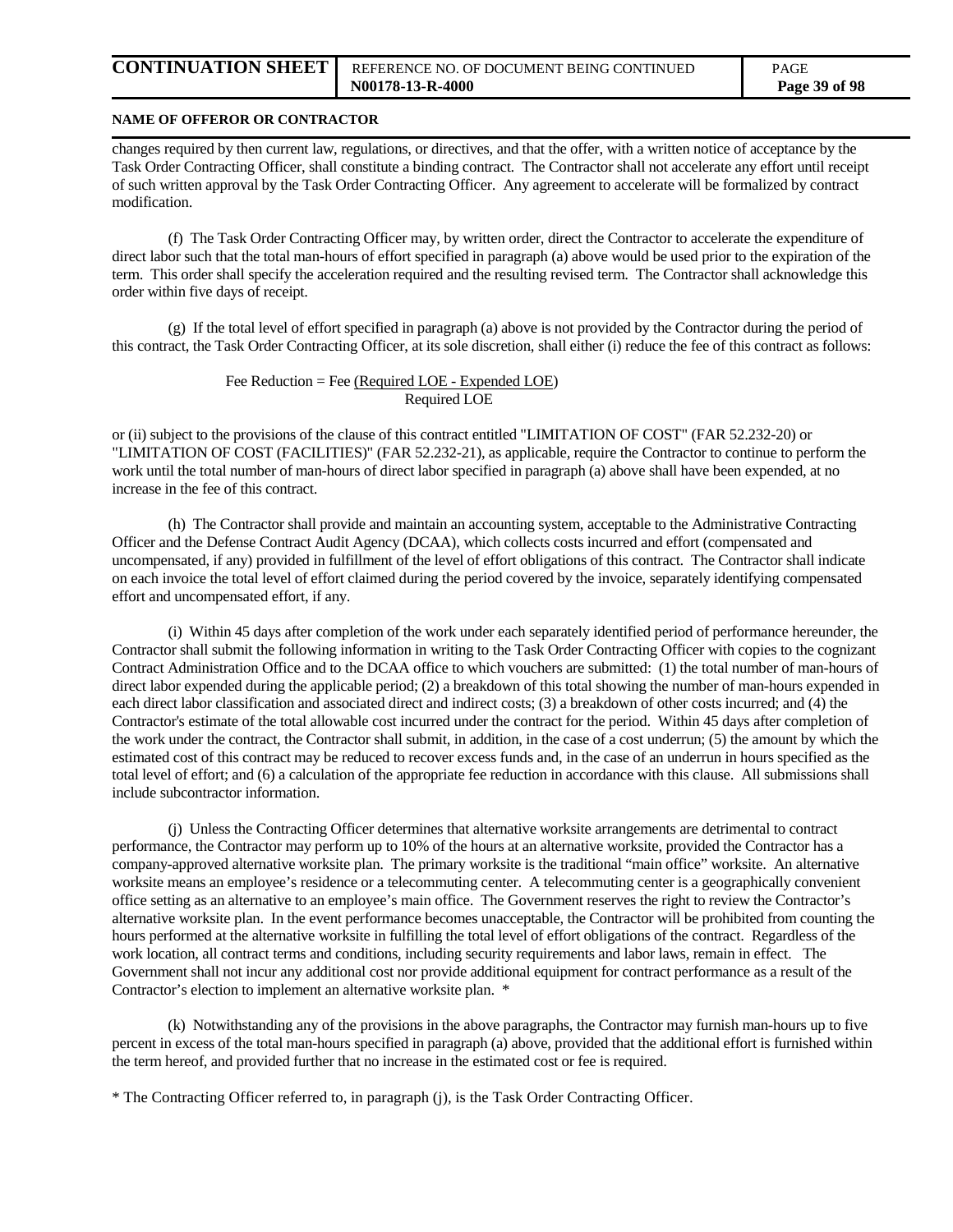### **SEA 5252.216-9122 LEVEL OF EFFORT – ALTERNATE 1 (MAY 2010)**

(a) The Contractor agrees to provide the total level of effort specified in the next sentence in performance of the work described in Sections B and C of this contract. The total level of effort for the performance of this contract shall be (to be completed for each order) total man-hours of direct labor, including subcontractor direct labor for those subcontractors specifically identified in the Contractor's proposal as having hours included in the proposed level of effort.

(b) Of the total man-hours of direct labor set forth above, it is estimated that (to be identified at the task order level) man-hours are uncompensated effort.

Uncompensated effort is defined as hours provided by personnel in excess of 40 hours per week without additional compensation for such excess work. All other effort is defined as compensated effort. If no effort is indicated in the first sentence of this paragraph, uncompensated effort performed by the Contractor shall not be counted in fulfillment of the level of effort obligations under this contract.

(c) Effort performed in fulfilling the total level of effort obligations specified above shall only include effort performed in direct support of this contract and shall not include time and effort expended on such things as (local travel to and from an employee's usual work location), uncompensated effort while on travel status, truncated lunch periods, work (actual or inferred) at an employee's residence or other non-work locations (except as provided in paragraph (i) below), or other time and effort which does not have a specific and direct contribution to the tasks described in Sections B and C.

(d) The level of effort for this contract shall be expended at an average rate of approximately (to be identified at the task order level ) hours per week. It is understood and agreed that the rate of man-hours per month may fluctuate in pursuit of the technical objective, provided such fluctuation does not result in the use of the total man-hours of effort prior to the expiration of the term hereof, except as provided in the following paragraph.

(e) If, during the term hereof, the Contractor finds it necessary to accelerate the expenditure of direct labor to such an extent that the total man-hours of effort specified above would be used prior to the expiration of the term, the Contractor shall notify the Contracting Officer in writing setting forth the acceleration required, the probable benefits which would result, and an offer to undertake the acceleration at no increase in the estimated cost or fee together with an offer, setting forth a proposed level of effort, cost breakdown, and proposed fee, for continuation of the work until expiration of the term hereof. The offer shall provide that the work proposed will be subject to the terms and conditions of this contract and any additions or changes required by then current law, regulations, or directives, and that the offer, with a written notice of acceptance by the Contracting Officer, shall constitute a binding contract. The Contractor shall not accelerate any effort until receipt of such written approval by the Contracting Officer. Any agreement to accelerate will be formalized by contract modification.

(f) The Contracting Officer may, by written order, direct the Contractor to accelerate the expenditure of direct labor such that the total man-hours of effort specified in paragraph (a) above would be used prior to the expiration of the term. This order shall specify the acceleration required and the resulting revised term. The Contractor shall acknowledge this order within five days of receipt.

(g) The Contractor shall provide and maintain an accounting system, acceptable to the Administrative Contracting Officer and the Defense Contract Audit Agency (DCAA), which collects costs incurred and effort (compensated and uncompensated, if any) provided in fulfillment of the level of effort obligations of this contract. The Contractor shall indicate on each invoice the total level of effort claimed during the period covered by the invoice, separately identifying compensated effort and uncompensated effort, if any.

(h) Within 45 days after completion of the work under each separately identified period of performance hereunder, the Contractor shall submit the following information in writing to the Contracting Officer with copies to the cognizant Contract Administration Office and to the DCAA office to which vouchers are submitted: (1) the total number of man-hours of direct labor expended during the applicable period; (2) a breakdown of this total showing the number of man-hours expended in each direct labor classification and associated direct and indirect costs; (3) a breakdown of other costs incurred; and (4) the Contractor's estimate of the total allowable cost incurred under the contract for the period. Within 45 days after completion of the work under the contract, the Contractor shall submit, in addition, in the case of a cost underrun; (5) the amount by which the estimated cost of this contract may be reduced to recover excess funds. All submissions shall include subcontractor information.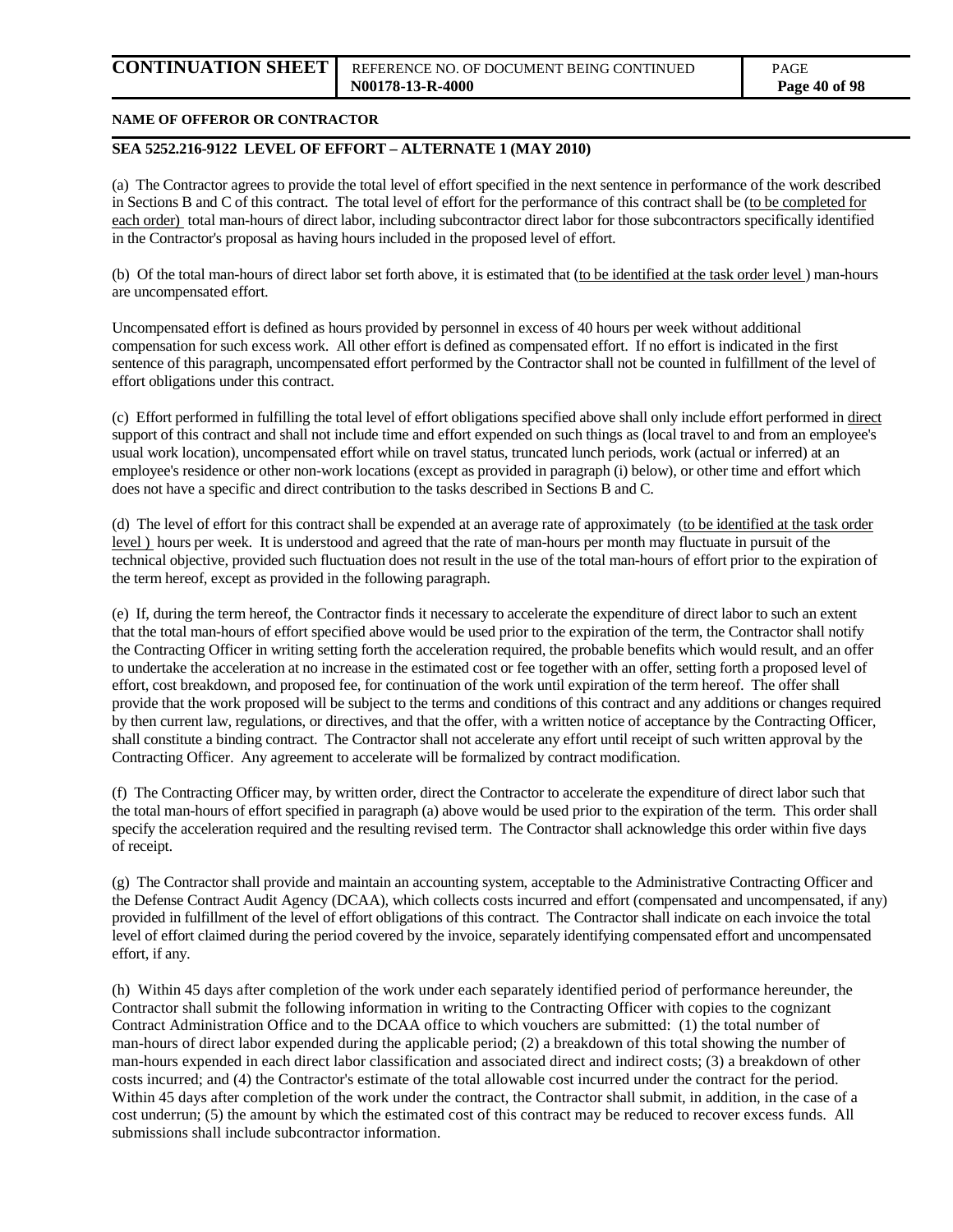(i) Unless the Contracting Officer determines that alternative worksite arrangements are detrimental to contract performance, the Contractor may perform up to 10% of the hours at an alternative worksite, provided the Contractor has a company-approved alternative worksite plan. The primary worksite is the traditional "main office" worksite. An alternative worksite means an employee's residence or a telecommuting center. A telecommuting center is a geographically convenient office setting as an alternative to an employee's main office. The Government reserves the right to review the Contractor's alternative worksite plan. In the event performance becomes unacceptable, the Contractor will be prohibited from counting the hours performed at the alternative worksite in fulfilling the total level of effort obligations of the contract. Regardless of work location, all contract terms and conditions, including security requirements and labor laws, remain in effect. The Government shall not incur any additional cost nor provide additional equipment for contract performance as a result of the Contractor's election to implement an alternative worksite plan.

(j) Notwithstanding any of the provisions in the above paragraphs and subject to the LIMITATION OF FUNDS or LIMITATION OF COST clauses, as applicable, the period of performance may be extended and the estimated cost may be increased in order to permit the Contractor to provide all of the man-hours listed in paragraph (a) above. The contractor shall continue to be paid fee for each man-hour performed in accordance with the terms of the contract.

#### **(End of Text)**

#### **NOTES**

The percentage in paragraph (i) may be revised to reflect 0-100% depending on need.

#### **\*The appropriate Level of Effort Clause will be included at the Task Order Level.**

#### **SEA 5252.232-9104 ALLOTMENT OF FUNDS (JAN 2008)**

(a) This contract is incrementally funded with respect to both cost and fee. The amount(s) presently available and allotted to this contract for payment of fee for incrementally funded contract line item number/contract subline item number (CLIN/SLIN), subject to the clause entitled "FIXED FEE" (FAR 52.216-8) or "INCENTIVE FEE" (FAR 52.216-10), as appropriate, is specified below. The amount(s) presently available and allotted to this contract for payment of cost for incrementally funded CLINs/SLINs is set forth below. As provided in the clause of this contract entitled "LIMITATION OF FUNDS" (FAR 52.232-22), the CLINs/SLINs covered thereby, and the period of performance for which it is estimated the allotted amount(s) will cover are as follows:



(b) The parties contemplate that the Government will allot additional amounts to this contract from time to time for the incrementally funded CLINs/SLINs by unilateral contract modification, and any such modification shall state separately the amount(s) allotted for cost, the amount(s) allotted for fee, the CLINs/SLINs covered thereby, and the period of performance which the amount(s) are expected to cover.

(c) CLINs/SLINs **\*** are fully funded and performance under these CLINs/SLINs is subject to the clause of this contract entitled "LIMITATION OF COST" (FAR 52.232-20).

(d) The Contractor shall segregate costs for the performance of incrementally funded CLINs/SLINs from the costs of performance of fully funded CLINs/SLINs.

#### **\* To be provided at the task order leve**l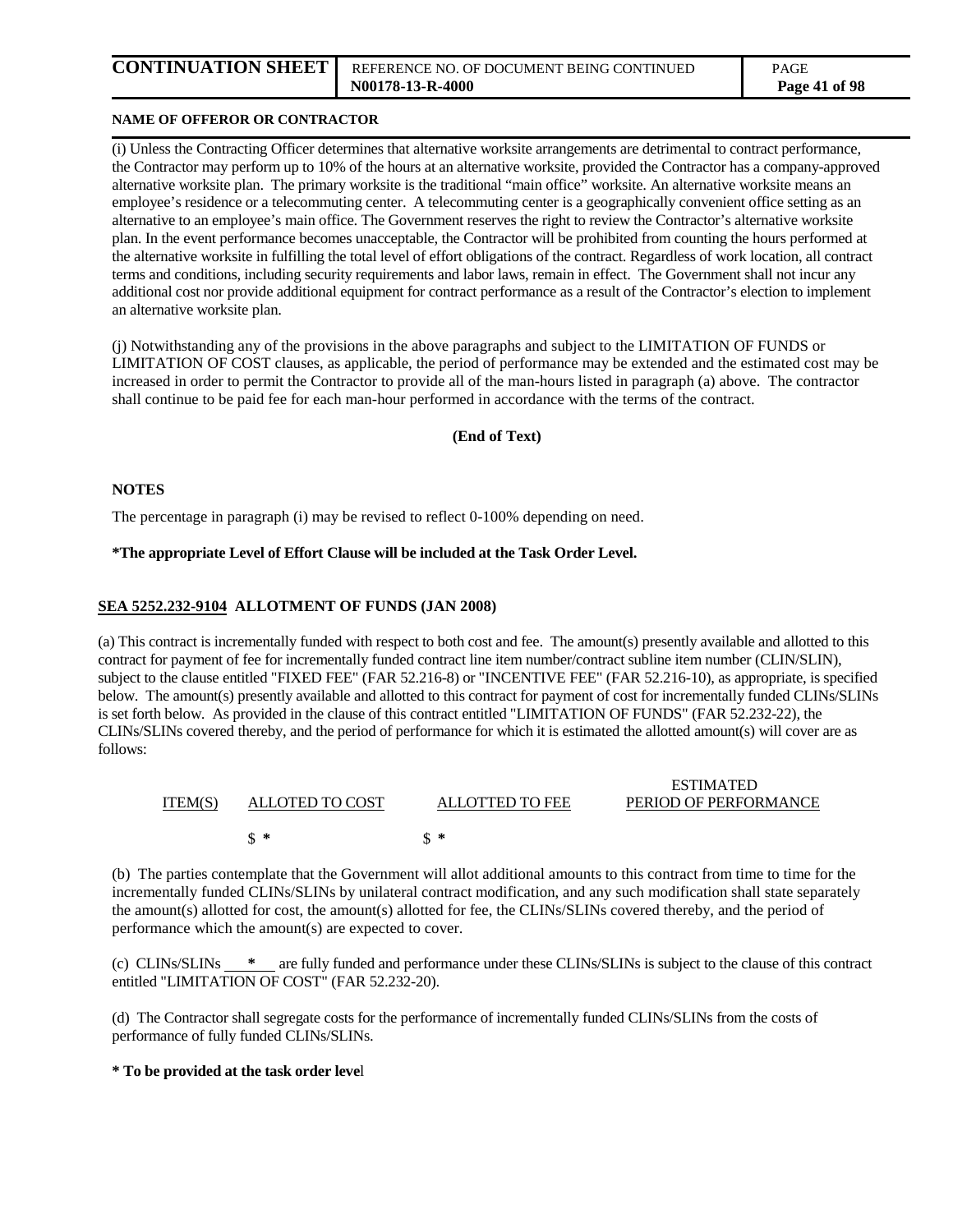#### **SEA 5252.232-9104 ALLOTMENTOF FUNDS – ALTERNATE I (JAN 2008)**

(a) This contract is incrementally funded with respect to both cost and fee. The amounts presently available and allotted to this contract for payment of base fee, if any, and award fee are set forth below. Base fee amount is subject to the clause entitled "FIXED FEE" (FAR 52.216-8). Award fee amount is subject to the requirements delineated in \* . The amount(s) presently available and allotted to this contract for payment of cost for incrementally funded CLINs/SLINs is set forth below. As provided in the clause of this contract entitled "LIMITATION OF FUNDS" (FAR 52.232-22), the CLINs/SLINs covered thereby, and the period of performance for which it is estimated the allotted amount(s) will cover are as follows:

|         |                 |                 |                  | <b>ESTIMATED</b>      |
|---------|-----------------|-----------------|------------------|-----------------------|
| ITEM(S) | <b>EST COST</b> | <b>BASE FEE</b> | <b>AWARD FEE</b> | PERIOD OF PERFORMANCE |
|         |                 | ∗               | Φ<br>*           |                       |

(b) The parties contemplate that the Government will allot additional amounts to this contract from time to time for the incrementally funded CLINs/SLINs by unilateral contract modification, and any such modification shall state separately the amount(s) allotted for cost, the amount(s) allotted for fee, the CLINs/SLINs covered thereby, and the period of performance which the amount(s) are expected to cover.

(c) CLINs/SLINs **\*** are fully funded and performance under these CLINs/SLINs is subject to the clause of this contract entitled "LIMITATION OF COST" (FAR 52.232-20).

(d) The Contractor shall segregate costs for the performance of incrementally funded CLINs/SLINs from the costs of performance of fully funded CLINs/SLINs.

#### **\* To be provided at the task order level (End of Text)**

#### **FUNDING PROFILE**

It is estimated that these incremental funds will provide for [if LOE, enter the number of hours; if completion or supply enter items and quantities]. The following details funding to date:

Total Contract Funds This Previous Funds Balance CPFF Action Funding Available Unfunded

**\*Information to be provided at the task order level**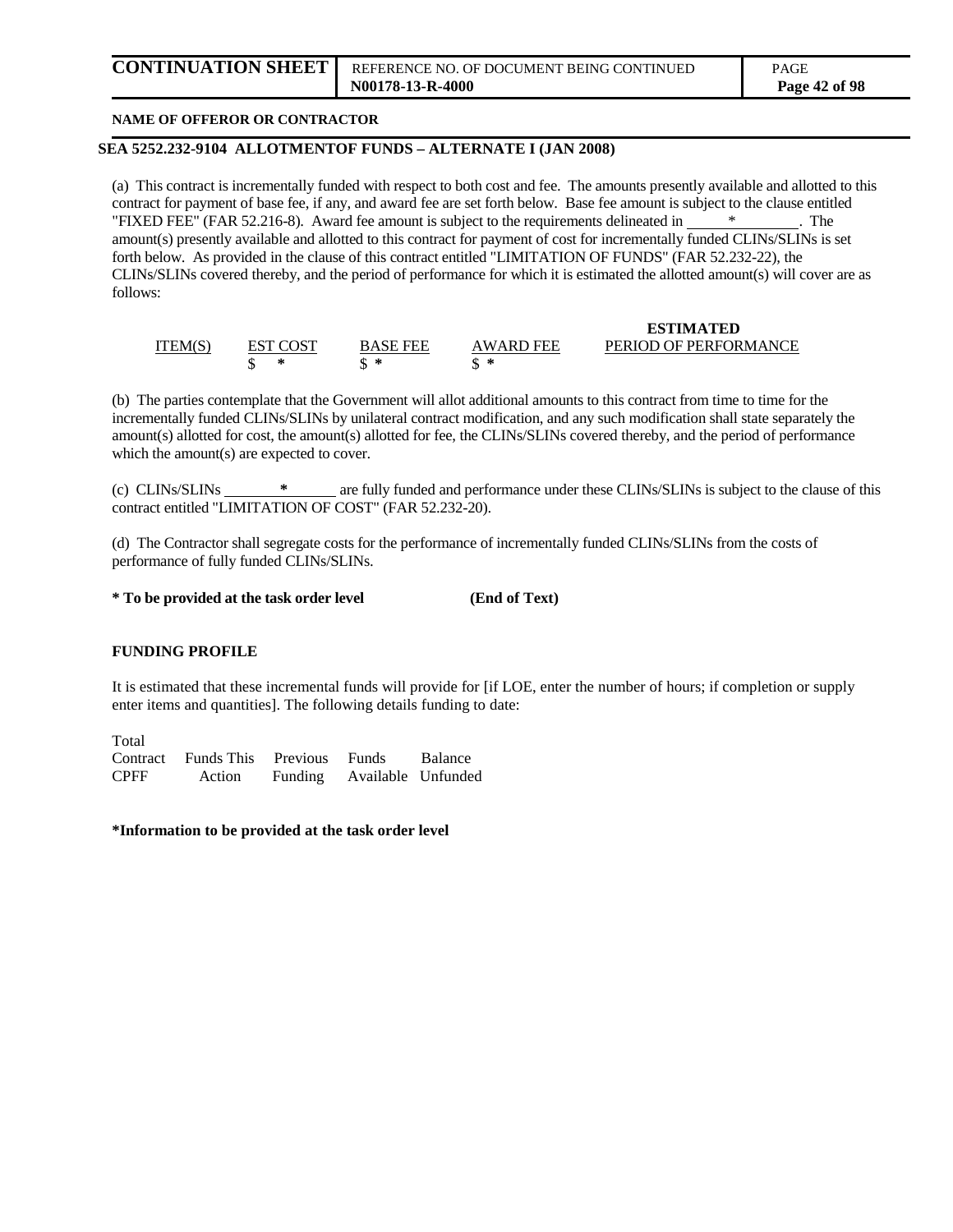# **SECTION I - CONTRACT CLAUSES**

# **CLAUSES INCORPORATED BY REFERENCE**

| 52.202-1  | Definitions                                                                                                                  | <b>JAN 2012</b> |
|-----------|------------------------------------------------------------------------------------------------------------------------------|-----------------|
| 52.203-3  | Gratuities                                                                                                                   | APR 1984        |
| 52.203-5  | <b>Covenant Against Contingent Fees</b>                                                                                      | APR 1984        |
| 52.203-6  | Restrictions On Subcontractor Sales To The Government                                                                        | <b>SEP 2006</b> |
| 52.203-7  | <b>Anti-Kickback Procedures</b>                                                                                              | <b>OCT 2010</b> |
| 52.203-8  | Cancellation, Rescission, and Recovery of Funds for Illegal or                                                               | <b>JAN 1997</b> |
|           | <b>Improper Activity</b>                                                                                                     |                 |
| 52-203-10 | Price or Fee Adjustment For Illegal Or Improper Activity                                                                     | <b>JAN 1997</b> |
| 52.203-11 | Certification And Disclosure Regarding Payments To Influence Certain<br><b>Federal Transactions</b>                          | <b>SEP 2007</b> |
| 52.203-12 | Limitation on Payments To Influence Certain Federal Transactions                                                             | <b>OCT 2010</b> |
| 52.203-13 | Contractor Code of Business Ethics and Conduct                                                                               | APR 2010        |
| 52.203-14 | Display of Hotline Poster(s)                                                                                                 | <b>DEC 2007</b> |
| 52.204-2  | <b>Security Requirements</b>                                                                                                 | <b>AUG 1996</b> |
| 52.204-4  | Printed or Copied Double-Sided on Postconsumer Fiber Content Paper                                                           | <b>MAY 2011</b> |
| 52.204-7  | <b>Central Contractor Registration</b>                                                                                       | <b>DEC 2012</b> |
| 52.204-9  | Personal Identity Verification of Contractor Personnel                                                                       | <b>JAN 2011</b> |
| 52.204-10 | Reporting Executive Compensation and First-Tier Subcontract Awards                                                           | <b>AUG 2012</b> |
| 52.204-11 | American Recovery and Reinvestment Act-Reporting Requirements                                                                | <b>JUL 2010</b> |
| 52.204-12 | Data Universal Numbering System Number Maintenance                                                                           | <b>DEC 2012</b> |
| 52.204-13 | <b>Central Contractor Registration Maintenance</b>                                                                           | <b>DEC 2012</b> |
| 52.209-2  | Prohibition on Contracting with Inverted Domestic<br>Corporations - Representation                                           | <b>MAY 2011</b> |
| 52.209-6  | Protecting the Government's Interest When subcontracting With<br>Contractors, Debarred, Suspended, or Proposed for Debarment | <b>DEC 2010</b> |
| 52.209-7  | <b>Information Regarding Responsibility Matters</b>                                                                          | <b>FEB 2012</b> |
| 52.209-9  | Updates of Publicly Available Information Regarding Responsibility<br><b>Matters</b>                                         | FEB 2012        |
| 52.211-15 | Defense Priority And Allocation Requirement                                                                                  | <b>APR 2008</b> |
| 52.215-2  | Audit and Records-Negotiation                                                                                                | <b>OCT 2010</b> |
| 52.215-8  | Order of Precedence-Uniform Contract Format                                                                                  | <b>OCT 1997</b> |
| 52.215-14 | <b>Integrity of Unit Prices</b>                                                                                              | <b>OCT 2010</b> |
| 52.215-15 | Pension Adjustments and Asset Reversions                                                                                     | <b>OCT 2010</b> |
| 52.215-16 | Facilities Capital Cost of Money                                                                                             | <b>JUN 2003</b> |
| 52.215-17 | Waiver of Facilities Capital Cost of Money                                                                                   | <b>OCT 1997</b> |
| 52.215-18 | Reversion or Adjustment of Plans for Postretirement Benefits (PRB) Other<br>than Pensions                                    | <b>JUL 2005</b> |
| 52.215-19 | Notification of Ownership Changes                                                                                            | <b>OCT 1997</b> |
| 52.215-22 | Limitations on Pass-Through Charges-Identification of Subcontract<br>Effort.                                                 | <b>OCT 2009</b> |
| 52.215-23 | Limitations on Pass-Through Charges                                                                                          | <b>OCT 2009</b> |
| 52.216-7  | Allowable Cost And Payment                                                                                                   | <b>JUN 2011</b> |
| 52.216-8  | <b>Fixed Fee</b>                                                                                                             | <b>JUN 2011</b> |
| 52.216-10 | <b>Incentive Fee</b>                                                                                                         | <b>JUN 2011</b> |
| 52.216-16 | Incentive Price Revision-Firm Target                                                                                         | <b>OCT 1997</b> |
| 52.216-17 | Incentive Price Revision-Successive Targets                                                                                  | <b>OCT 1997</b> |
| 52.217-8  | <b>Option To Extend Services</b>                                                                                             | <b>NOV 1999</b> |
| 52.219-3  | Notice of HUBZone Set-Aside or Sole Source Award                                                                             | <b>NOV 2011</b> |
| 52.219-4  | Notice of Price Evaluation for HUBZone Small Business Concerns                                                               | <b>JAN 2011</b> |
| 52.219-8  | <b>Utilization of Small Business Concerns</b>                                                                                | <b>JAN 2011</b> |
|           |                                                                                                                              |                 |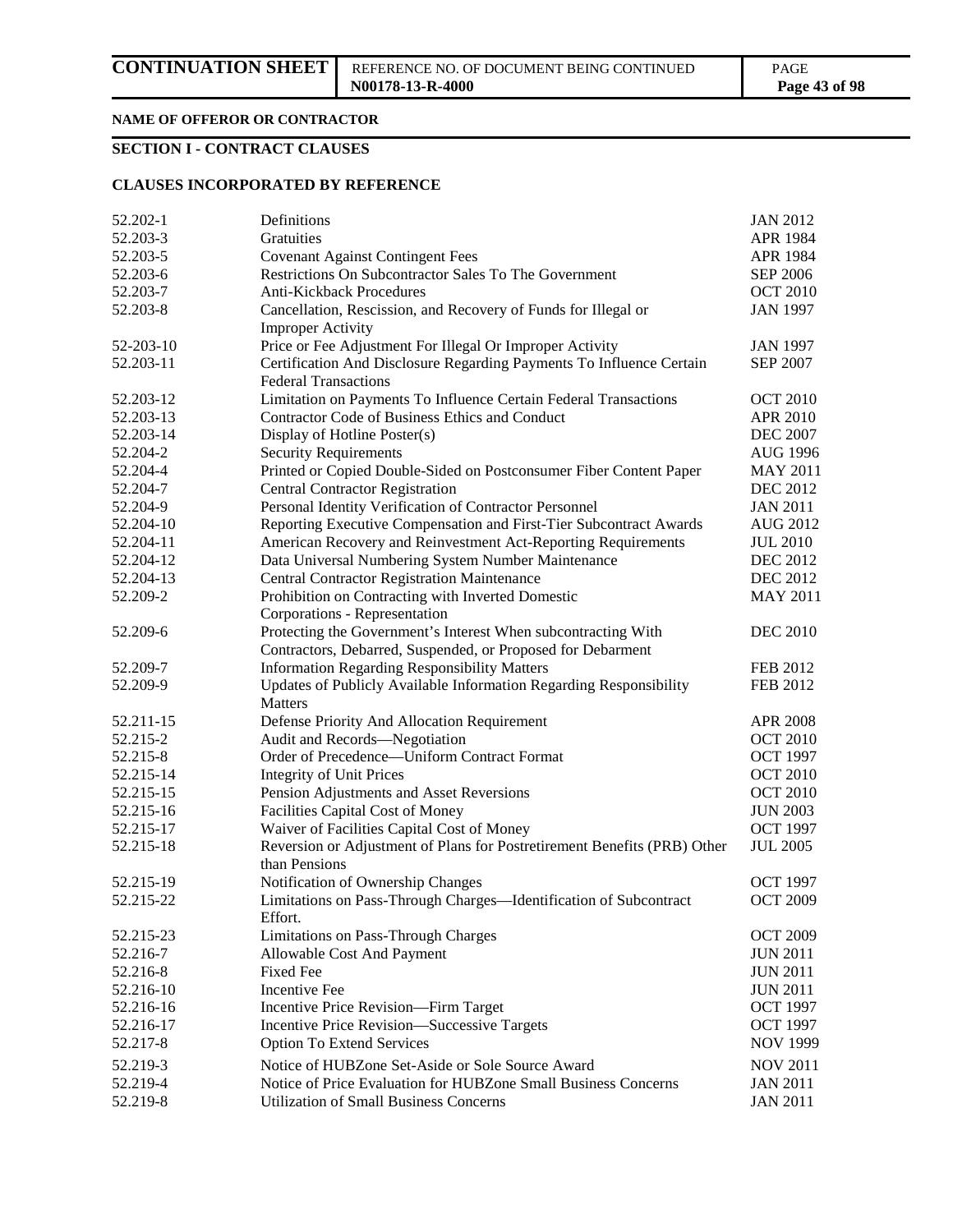| 52.219-9        | Small Business Subcontracting Plan                                                                                                             | <b>JAN 2011</b> |
|-----------------|------------------------------------------------------------------------------------------------------------------------------------------------|-----------------|
| 52.219-9 Alt II | Small Business Subcontracting Plan (Jan 2011) Alternate II                                                                                     | <b>OCT 2001</b> |
| 52.219-14       | Limitations on Subcontracting                                                                                                                  | <b>NOV 2011</b> |
| 52.219-16       | Liquidated Damages-Subcontracting Plan                                                                                                         | <b>JAN 1999</b> |
| 52.219-27       | Notice of Service-Disabled Veteran-Owned Small Business Set-Aside                                                                              | <b>NOV 2011</b> |
| 52.219-28       | Post-Award Small Business Program Representation                                                                                               | APR 2012        |
| 52.222-1        | Notice To The Government Of Labor Disputes                                                                                                     | <b>FEB 1997</b> |
| 52.222-3        | <b>Convict Labor</b>                                                                                                                           | <b>JUN 2003</b> |
| 52.222-17       | Nondisplacement of Qualified Workers                                                                                                           | <b>JAN 2013</b> |
| 52.222-21       | Prohibition of Segregated Facilities                                                                                                           | FEB 1999        |
| 52.222-26       | <b>Equal Opportunity</b>                                                                                                                       | <b>MAR 2007</b> |
| 52.222-35       | <b>Equal Opportunity For Veterans</b>                                                                                                          | <b>SEP 2010</b> |
| 52.222.36       | Affirmative Action For Workers With Disabilities                                                                                               | <b>OCT 2010</b> |
| 52.222-37       | <b>Employment Reports on Veterans</b>                                                                                                          | <b>SEP 2010</b> |
| 52.222-38       | Compliance With Veterans' Employment Reporting Requirements                                                                                    | <b>SEP 2010</b> |
| 52.222-41       | Service Contract Act Of 1965                                                                                                                   | <b>NOV 2007</b> |
|                 |                                                                                                                                                |                 |
| 52.222-43       | Fair Labor Standards Act And Service Contract Act - Price Adjustment<br>(Multiple Year And Option Contracts)                                   | <b>SEP 2009</b> |
| 52.222-50       | Combating Trafficking in Persons                                                                                                               | <b>FEB 2009</b> |
| 52.222-50Alt I  | <b>Combating Trafficking in Persons</b>                                                                                                        | <b>AUG 2007</b> |
| 52.222-54       | Employment EligibilityVerification                                                                                                             | <b>JUL 2012</b> |
| 52.223-6        | Drug-Free Workplace                                                                                                                            | <b>MAY 2001</b> |
| 52.223-18       | Encouraging Contractor Policies to Ban Text Messaging While Driving                                                                            | <b>AUG 2011</b> |
| 52.224-1        | Privacy Act Notification                                                                                                                       | APR 1984        |
| 52.225-8        | Duty-Free Entry                                                                                                                                | <b>OCT 2010</b> |
| 52.225-13       | <b>Restrictions on Certain Foreign Purchases</b>                                                                                               | <b>JUN 2008</b> |
| 52.225-20       | Prohibition on Conducting Restricted Business Operations in Sudan-                                                                             | <b>AUG 2009</b> |
|                 | Certification                                                                                                                                  |                 |
| 52.225-25       | Prohibition on Contracting with Entities Engaging in Certain Activities or<br>Transactions Relating to Iran - Representation and Certification | <b>DEC 2012</b> |
| 52.226-1        | Utilization of Indian Organizations and Indian-Owned Economic<br>Enterprises                                                                   | <b>JUN 2000</b> |
| 52.227-1        | Authorization and Consent                                                                                                                      | <b>DEC 2007</b> |
| 52.227-2        | Notice And Assistance Regarding Patent And Copyright Infringement                                                                              | <b>DEC 2007</b> |
| 52.227-3        | Patent Indemnity                                                                                                                               | APR 1984        |
| 52.227-10       | Filing of Patent Applications-Classified Subject Matter                                                                                        | <b>DEC 2007</b> |
| 52.227-11       | Patent Rights-Ownership by the Contractor                                                                                                      | <b>DEC 2007</b> |
|                 |                                                                                                                                                | <b>DEC 2007</b> |
| 52.227-13       | Patent Rights-Ownership By The Government                                                                                                      |                 |
| 52.228-7        | Insurance-Liability To Third Persons                                                                                                           | <b>MAR 1996</b> |
| 52.229-3        | Federal, State And Local Taxes                                                                                                                 | FEB 2013        |
| 52.230-2        | <b>Cost Accounting Standards</b>                                                                                                               | <b>MAY 2012</b> |
| 52.230-3        | Disclosure And Consistency Of Cost Accounting Practices                                                                                        | <b>MAY 2012</b> |
| 52.230-6        | Administration of Cost Accounting Standards                                                                                                    | <b>JUN 2010</b> |
| 52.232-1        | Payments                                                                                                                                       | APR 1984        |
| 52.232-8        | <b>Discounts For Prompt Payment</b>                                                                                                            | <b>FEB 2002</b> |
| 52.232-9        | Limitation On Withholding Of Payments                                                                                                          | APR 1984        |
| 52.232-11       | Extras                                                                                                                                         | APR 1984        |
| 52.232-16       | Progress Payments                                                                                                                              | APR 2012        |
| 52.232-17       | Interest                                                                                                                                       | <b>OCT 2010</b> |
| 52.232-18       | <b>Availability Of Funds</b>                                                                                                                   | APR 1984        |
| 52.232-20       | <b>Limitation of Cost</b>                                                                                                                      | APR 1984        |
| 52.232-22       | <b>Limitation of Funds</b>                                                                                                                     | APR 1984        |
| 52.232-23       | <b>Assignment Of Claims</b>                                                                                                                    | <b>JAN 1986</b> |
| 52.232-23 Alt I | <b>Assignment Of Claims</b>                                                                                                                    | APR 1984        |
| 52.232-25       | <b>Prompt Payment</b>                                                                                                                          | <b>OCT 2008</b> |
| 52.232-25 Alt I | Prompt Payment (Oct 2008) - Alternate I                                                                                                        | <b>FEB 2002</b> |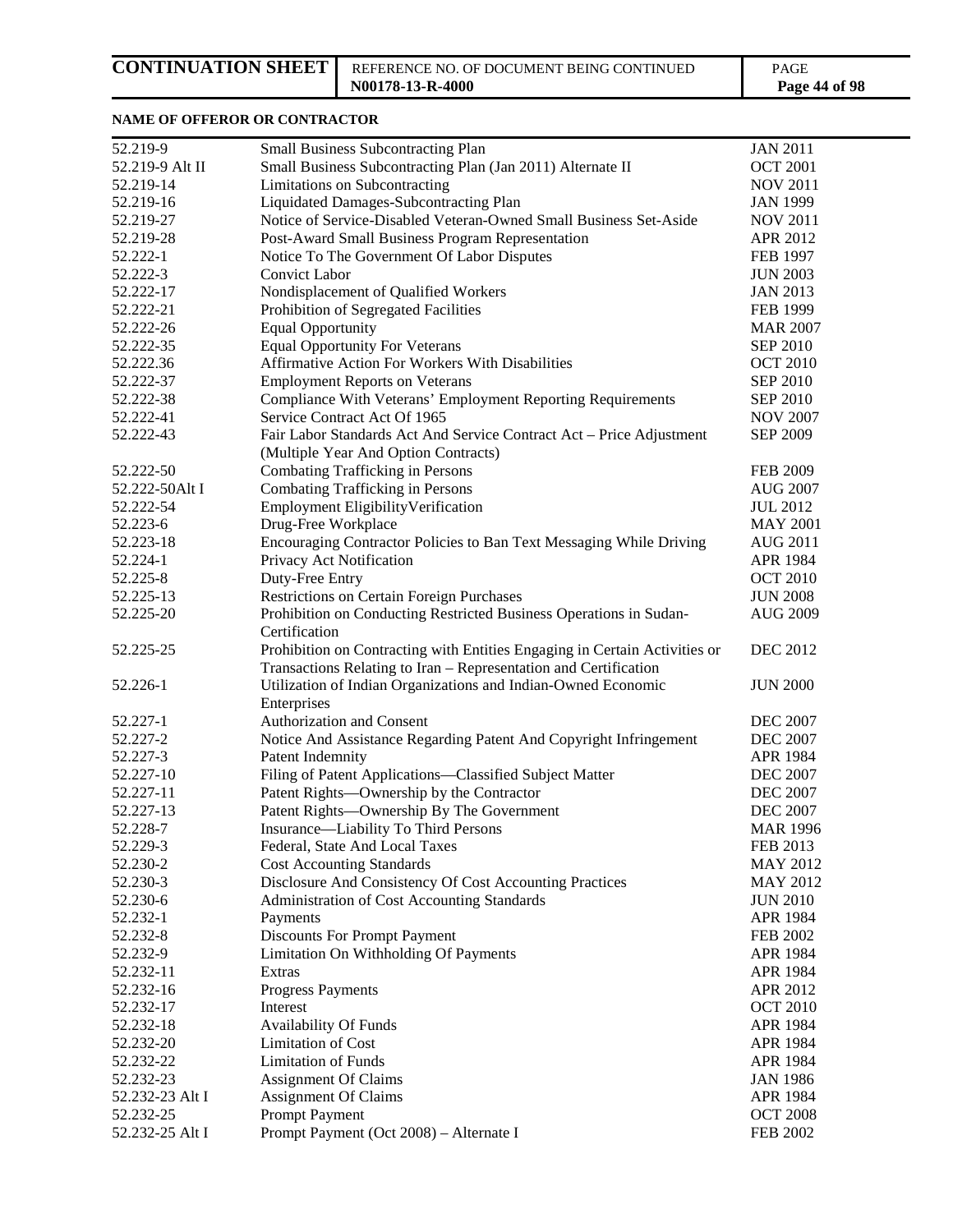| 52.232-33          | Payment by Electronic Funds Transfer - Central Contractor Registration | <b>OCT 2003</b> |
|--------------------|------------------------------------------------------------------------|-----------------|
| 52.233-1           | <b>Disputes</b>                                                        | <b>JUL 2002</b> |
| 52.233-3           | Protest After Award                                                    | <b>AUG 1996</b> |
| 52.233-3 Alt I     | Protest After Award (Aug 1996) - Alternate I                           | <b>JUN 1985</b> |
| 52.233-4           | Applicable Law for Breach of Contract Claim                            | <b>OCT 2004</b> |
| 52.237-3           | <b>Continuity Of Services</b>                                          | <b>JAN 1991</b> |
| 52.237-10          | Identification of Uncompensated Overtime                               | <b>OCT 1997</b> |
| 52.242-1           | Notice of Intent to Disallow Costs                                     | APR 1984        |
| 52.242-3           | Penalties for Unallowable Costs                                        | <b>MAY 2001</b> |
| 52.242-4           | <b>Certification of Final Indirect Costs</b>                           | <b>JAN 1997</b> |
| 52.242-13          | Bankruptcy                                                             | <b>JUL 1995</b> |
| 52.243-1 Alt 1     | Changes—Fixed Price (Aug 1987) - Alternate I                           | APR 1984        |
| 52.243-2 Alt I     | Changes—Cost-Reimbursement (Aug 1987) - Alternate I                    | <b>APR 1984</b> |
| 52.243-2 Alt II    | Changes—Cost-Reimbursement (Aug 1987) - Alternate II                   | APR 1984        |
| 52.244-5           | Competition in Subcontracting                                          | <b>DEC 1996</b> |
| 52.244-6           | Subcontracts for Commercial Items                                      | <b>DEC 2010</b> |
| 52.245-1           | <b>Government Property</b>                                             | APR 2012        |
| 52.245-9           | Use And Charges                                                        | APR 2012        |
| 52.246-25          | Limitation Of Liability-Services                                       | <b>FEB 1997</b> |
| 52.248-1           | Value Engineering                                                      | <b>OCT 2010</b> |
| 52.249-2           | Termination For Convenience Of The Government (Fixed-Price)            | APR 2012        |
| 52.249-6           | <b>Termination (Cost Reimbursement)</b>                                | <b>MAY 2004</b> |
| 52.249-8           | Default (Fixed-Price Supply & Service)                                 | APR 1984        |
| 52.249-14          | <b>Excusable Delays</b>                                                | APR 1984        |
| 52.253-1           | <b>Computer Generated Forms</b>                                        | <b>JAN 1991</b> |
| 252.201-7000       | Contracting Officer's Representative                                   | <b>DEC 1991</b> |
| 252.203-7000       | Requirements Relating to Compensation of Former DoD Officials          | SEP 2011        |
| 252.203-7001       | Prohibition On Persons Convicted of Fraud or Other Defense-Contract-   | <b>DEC 2008</b> |
|                    | <b>Related Felonies</b>                                                |                 |
| 252.203-7002       | Requirement to Inform Employees of Whistleblower Rights                | <b>JAN 2009</b> |
| 252.203-7005       | Representation Relating to Compensation of Former DoD Officials        | <b>NOV 2011</b> |
| 252.204-7000       | Disclosure Of Information                                              | <b>DEC 1991</b> |
| 252.204-7003       | Control Of Government Personnel Work Product                           | APR 1992        |
| 252.204-7004 Alt A | <b>Central Contractor Registration</b>                                 | FEB 2013        |
| 252.204-7006       | <b>Billing Instructions</b>                                            | <b>OCT 2005</b> |
| 252.204-7008       | <b>Export Controlled Items</b>                                         | APR 2010        |
| 252.205-7000       | Provision Of Information To Cooperative Agreement Holders              | <b>DEC 1991</b> |
| 252.209-7001       | Disclosure of Ownership or Control by The Government of a              | <b>JAN 2009</b> |
|                    | <b>Terrorist Country</b>                                               |                 |
| 252.209-7004       | Subcontracting With Firms That Are Owned or Controlled By The          | <b>DEC 2006</b> |
|                    | Government of a Terrorist Country                                      |                 |
| 252.211-7003       | Item Identification and Valuation                                      | <b>JUN 2011</b> |
| 252.211-7007       | Reporting of Government-Furnished Property                             | AUG 2012        |
| 252.215-7000       | Pricing Adjustments                                                    | <b>DEC 2012</b> |
| 252.215-7007       | Notice of Intent to Resolicit                                          | <b>JUN 2012</b> |
| 252.219-7003       | Small Business Subcontracting Plan (DOD Contracts)                     | <b>AUG 2012</b> |
| 252.222-7006       | Restrictions on the Use of Mandatory Arbitration Agreements            | <b>DEC 2010</b> |
| 252.223-7004       | Drug Free Work Force                                                   | <b>SEP 1988</b> |
| 252.225-7001       | Buy American And Balance Of Payments Program                           | <b>DEC 2012</b> |
| 252.225-7002       | Qualifying Country Sources As Subcontractors                           | <b>DEC 2012</b> |
| 252.225-7003       | Report of Intended Performance Outside the United States and Canada-   | <b>OCT 2010</b> |
|                    | Submission with Offer                                                  |                 |
| 252.225-7004       | Report of Intended Performance Outside the United States and Canada-   | <b>OCT 2010</b> |
|                    | Submission After Award                                                 |                 |
| 252.225-7006       | Quarterly Reporting of Actual Contract Performance Outside the United  | <b>OCT 2010</b> |
|                    | <b>States</b>                                                          |                 |
| 252.225-7012       | Preference For Certain Domestic Commodities                            | FEB 2013        |
|                    |                                                                        |                 |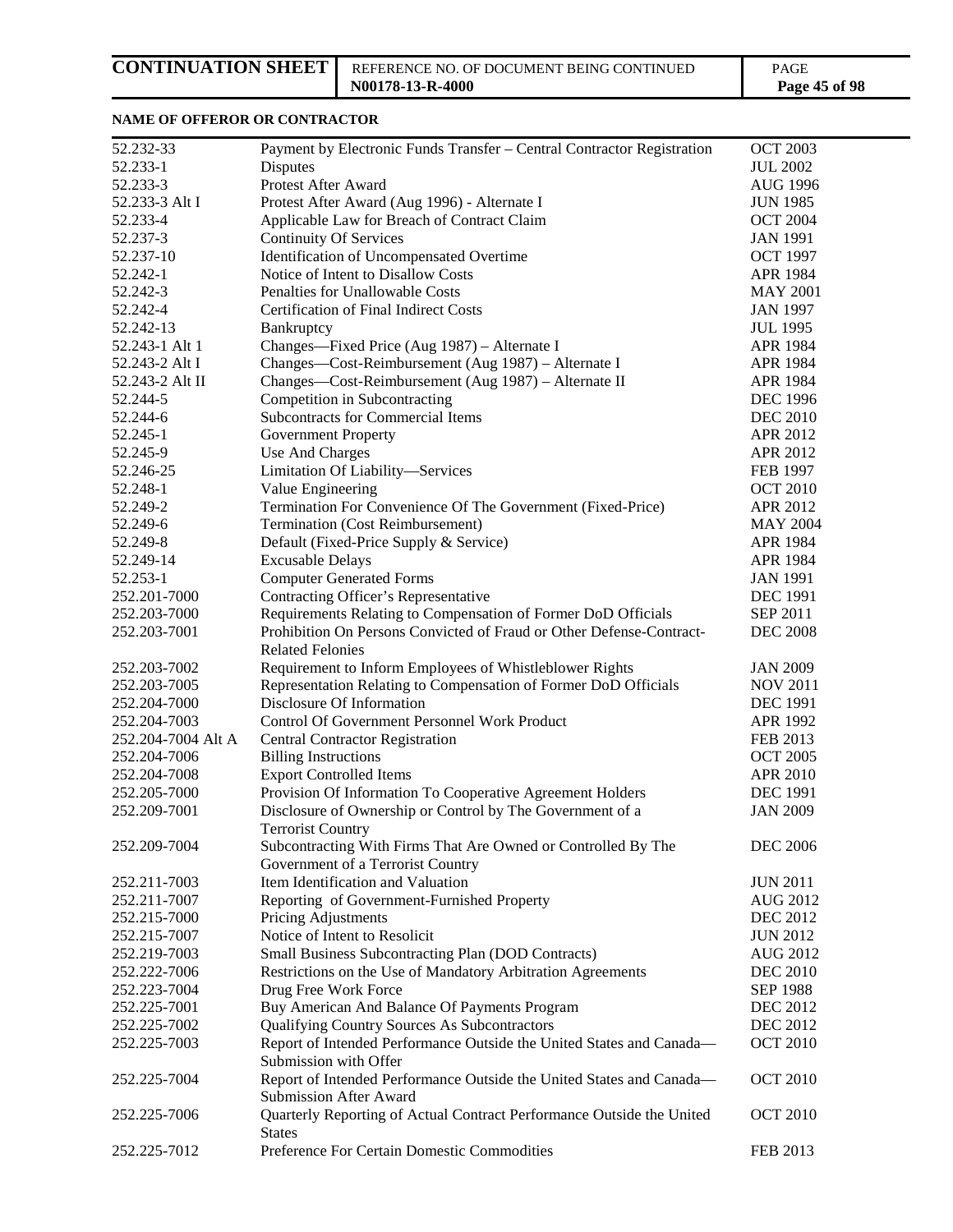**CONTINUATION SHEET** REFERENCE NO. OF DOCUMENT BEING CONTINUED PAGE PAGE NO0178-13-R-4000 **N00178-13-R-4000** 

# **NAME OF OFFEROR OR CONTRACTOR**

| 252.225-7031   | Secondary Arab Boycott Of Israel                                         | <b>JUN 2005</b> |
|----------------|--------------------------------------------------------------------------|-----------------|
| 252.226-7001   | Utilization of Indian Organizations, Indian-Owned Economic Enterprises,  | <b>SEP 2004</b> |
|                | and Native Hawaiian Small Business Concerns                              |                 |
| 252.227-7013*  | Rights in Technical Data-Noncommercial Items                             | <b>FEB 2012</b> |
| 252.227-7014 * | Rights in Noncommercial Computer Software and Noncommercial              | <b>FEB 2012</b> |
|                | <b>Computer Software Documentation</b>                                   |                 |
| 252.227-7015   | <b>Technical Data-Commercial Items</b>                                   | <b>DEC 2011</b> |
| 252.227-7016   | Rights in Bid or Proposal Information                                    | <b>JAN 2011</b> |
| 252.227-7017*  | Identification and Assertion of Use, Release, or Disclosure Restrictions | <b>JAN 2011</b> |
| 252.227-7019   | Validation of Asserted Restrictions-Computer Software                    | <b>SEP 2011</b> |
| 252.227-7025   | Limitations on the Use or Disclosure of Government-Furnished             | <b>MAR 2011</b> |
|                | Information Marked with Restrictive Legends                              |                 |
| 252.227-7027   | Deferred Ordering Of Technical Data Or Computer Software                 | <b>APR 1988</b> |
| 252.227-7028   | Technical Data or Computer Software Previously Delivered to the          | <b>JUN 1995</b> |
|                | Government                                                               |                 |
| 252.227-7030   | Technical Data-Withholding Of Payment                                    | <b>MAR 2000</b> |
| 252.227-7037   | Validation of Restrictive Markings on Technical Data                     | <b>JUN 2012</b> |
| 252.227-7038   | Patent Rights—Ownership by the Contractor (Large Business)               | <b>JUN 2012</b> |
| 252.227-7039   | Patents-Reporting Of Subject Inventions                                  | APR 1990        |
| 252.232-7003   | Electronic Submission of Payment Requests and Receiving Reports          | <b>JUN 2012</b> |
| 252.232-7004   | <b>DOD Progress Payment Rates</b>                                        | <b>OCT 2001</b> |
| 252.232-7010   | Levies on Contract Payments                                              | <b>DEC 2006</b> |
| 252.237-7010   | Prohibition on Interrogation of Detainees by Contractor Personnel        | <b>NOV 2010</b> |
| 252.239-7001   | Information Assurance Contractor Training and Certification              | <b>JAN 2008</b> |
| 252.242-7004   | Material Management and Accounting System                                | <b>MAY 2011</b> |
| 252.242-7005   | <b>Contractor Business Systems</b>                                       | <b>FEB 2012</b> |
| 252.242-7006   | <b>Accounting System Administration</b>                                  | FEB 2012        |
| 252.243-7001   | Pricing of Contract Modifications                                        | <b>DEC 1991</b> |
| 252.243-7002   | Requests for Equitable Adjustment                                        | <b>DEC 2012</b> |
| 252.244-7000   | Subcontracts for Commercial Items and Commercial Components (DoD         | <b>MAR 2013</b> |
|                | Contracts)                                                               |                 |
| 252.245-7001   | Tagging, Labeling and Marking of Government-Furnished Property           | APR 2012        |
| 252.245-7002   | Reporting Loss of Government Property                                    | <b>APR 2012</b> |
| 252.245-7003   | <b>Contractor Property Management System Administration</b>              | APR 2012        |
| 252.245-7004   | Reporting, Reutilization, and Disposal                                   | APR 2012        |
| 252.246-7001   | Warranty of Data                                                         | <b>DEC 1991</b> |
| 252.247-7023   | Transportation of Supplies by Sea                                        | <b>MAY 2002</b> |
| 252.247-7024   | Notification Of Transportation Of Supplies By Sea                        | <b>MAR 2000</b> |

**\* NOTE: The marked (\*) clauses that have been listed by reference above will be incorporated in full text at the task order level and all offerors responding to Task Order solicitations must be fully compliant with the requirements thereof.**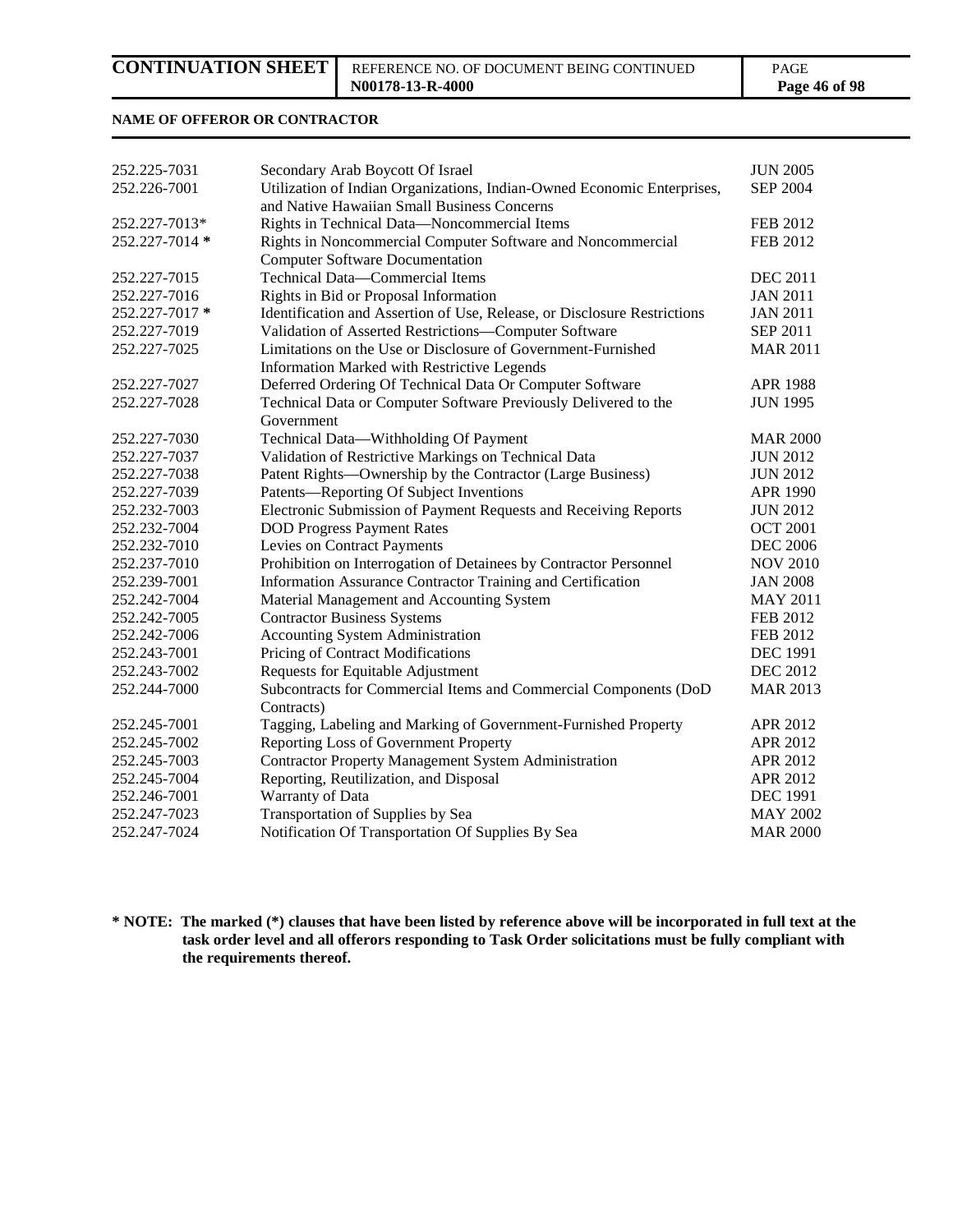# **CLAUSES INCORPORATED BY FULL TEXT**

#### **52.203-16 Preventing Personal Conflicts of Interest (Dec 2011)**

(a) *Definitions.* As used in this clause--

"Acquisition function closely associated with inherently governmental functions" means supporting or providing advice or recommendations with regard to the following activities of a Federal agency:

(1) Planning acquisitions.

(2) Determining what supplies or services are to be acquired by the Government, including developing statements of work.

(3) Developing or approving any contractual documents, to include documents defining requirements, incentive plans, and evaluation criteria.

(4) Evaluating contract proposals.

(5) Awarding Government contracts.

(6) Administering contracts (including ordering changes or giving technical direction in contract performance or contract quantities, evaluating contractor performance, and accepting or rejecting contractor products or services).

(7) Terminating contracts.

(8) Determining whether contract costs are reasonable, allocable, and allowable.

"Covered employee" means an individual who performs an acquisition function closely associated with inherently governmental functions and is—

(1) An employee of the contractor; or

(2) A subcontractor that is a self-employed individual treated as a covered employee of the contractor because there is no employer to whom such an individual could submit the required disclosures.

"Non-public information" means any Government or third-party information that—

(1) Is exempt from disclosure under the Freedom of Information Act (5 U.S.C. 552) or otherwise protected from disclosure by statute, Executive order, or regulation; or

(2) Has not been disseminated to the general public and the Government has not yet determined whether the information can or will be made available to the public.

"Personal conflict of interest" means a situation in which a covered employee has a financial interest, personal activity, or relationship that could impair the employee's ability to act impartially and in the best interest of the Government when performing under the contract. (A de minimis interest that would not "impair the employee's ability to act impartially and in the best interest of the Government" is not covered under this definition.)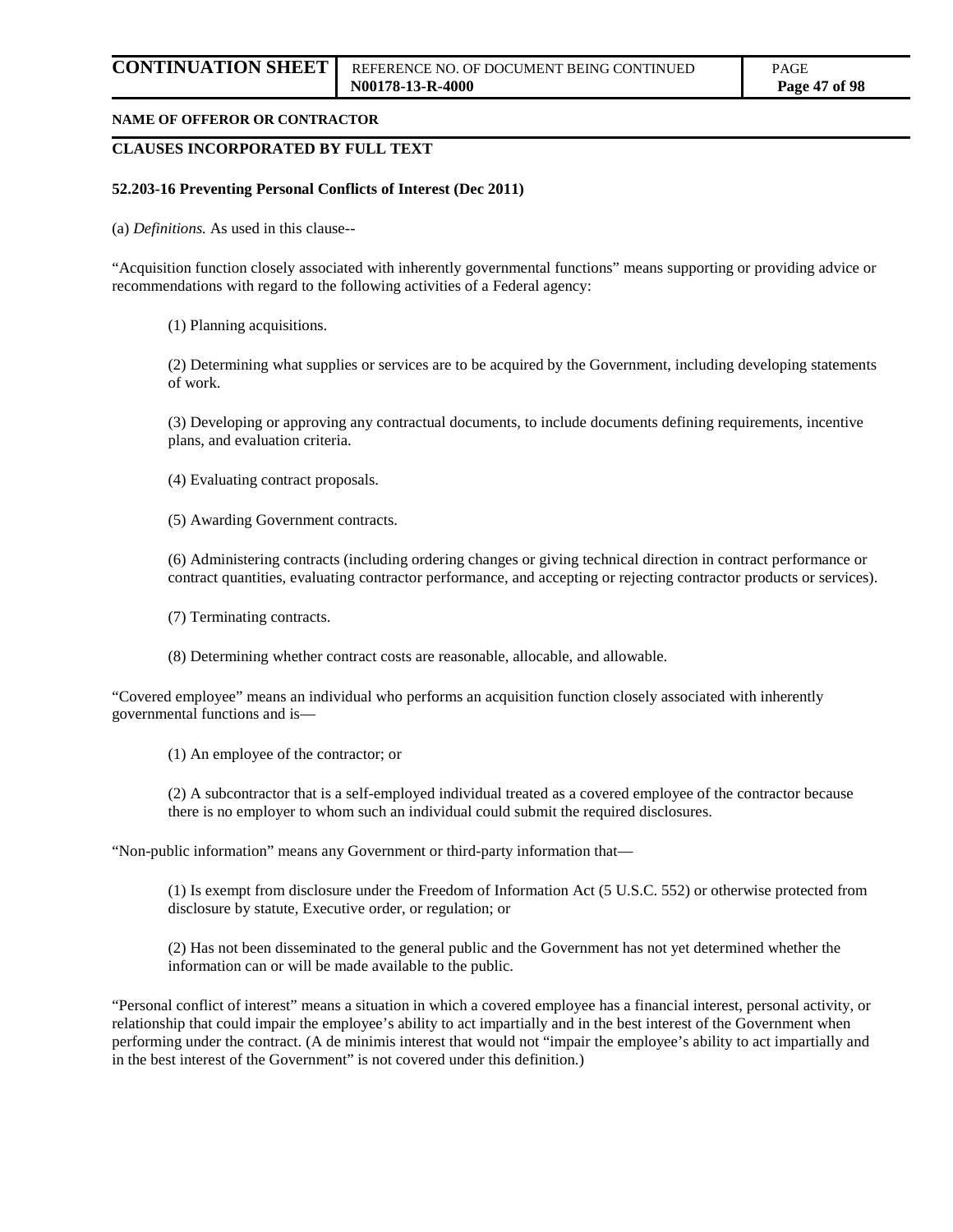(1) Among the sources of personal conflicts of interest are—

(i) Financial interests of the covered employee, of close family members, or of other members of the covered employee's household;

(ii) Other employment or financial relationships (including seeking or negotiating for prospective employment or business); and

(iii) Gifts, including travel.

(2) For example, financial interests referred to in paragraph (1) of this definition may arise from—

(i) Compensation, including wages, salaries, commissions, professional fees, or fees for business referrals;

(ii) Consulting relationships (including commercial and professional consulting and service arrangements, scientific and technical advisory board memberships, or serving as an expert witness in litigation);

(iii) Services provided in exchange for honorariums or travel expense reimbursements;

(iv) Research funding or other forms of research support;

(v) Investment in the form of stock or bond ownership or partnership interest (excluding diversified mutual fund investments);

(vi) Real estate investments;

(vii) Patents, copyrights, and other intellectual property interests; or

(viii) Business ownership and investment interests.

(b) *Requirements.* The Contractor shall—

(1) Have procedures in place to screen covered employees for potential personal conflicts of interest, by—

(i) Obtaining and maintaining from each covered employee, when the employee is initially assigned to the task under the contract, a disclosure of interests that might be affected by the task to which the employee has been assigned, as follows:

(A) Financial interests of the covered employee, of close family members, or of other members of the covered employee's household

(B) Other employment or financial relationships of the covered employee (including seeking or negotiating for prospective employment or business).

(C) Gifts, including travel; and

(ii) Requiring each covered employee to update the disclosure statement whenever the employee's personal or financial circumstances change in such a way that a new personal conflict of interest might occur because of the task the covered employee is performing.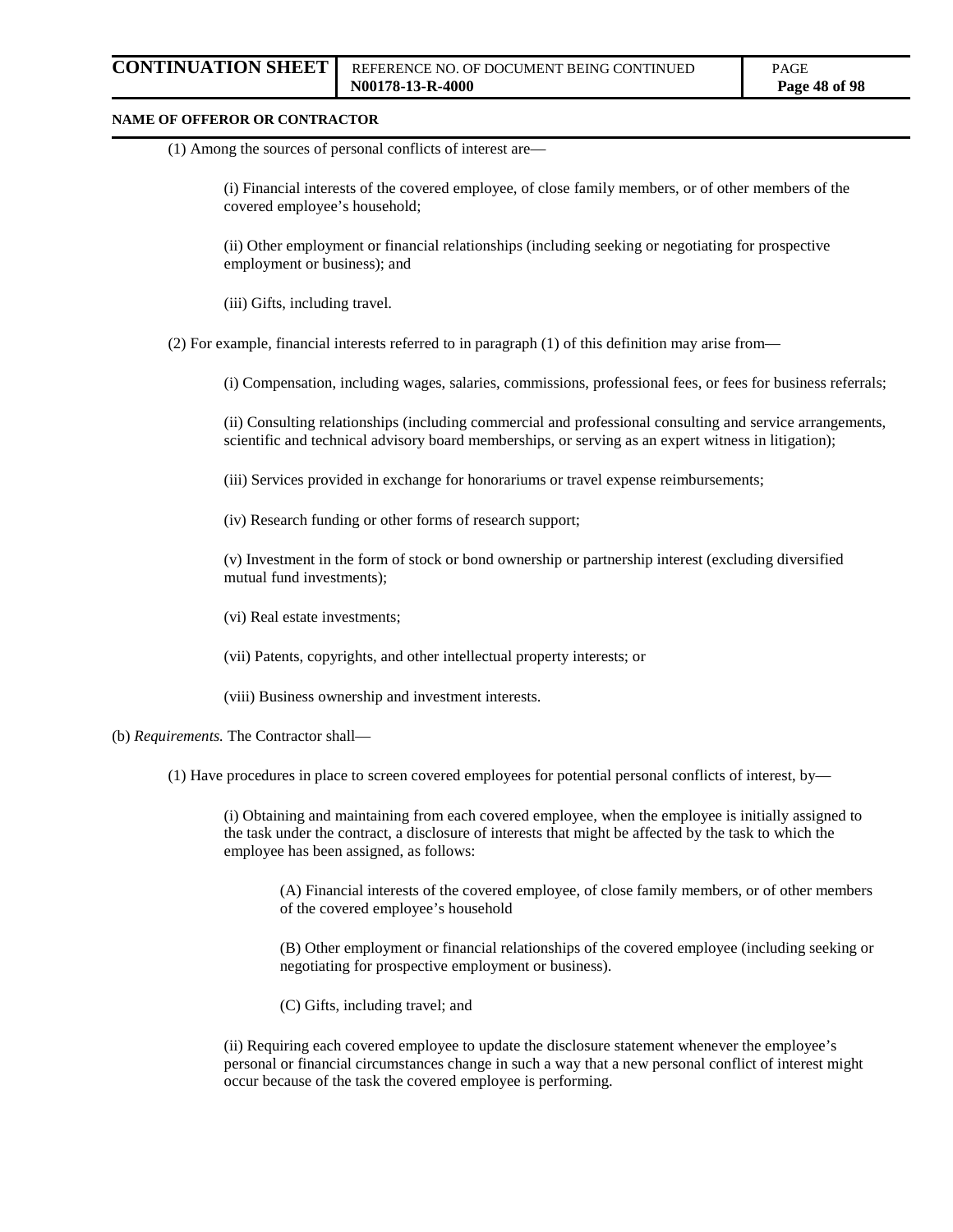(2) For each covered employee--

(i) Prevent personal conflicts of interest, including not assigning or allowing a covered employee to perform any task under the contract for which the Contractor has identified a personal conflict of interest for the employee that the Contractor or employee cannot satisfactorily prevent or mitigate in consultation with the contracting agency;

(ii) Prohibit use of non-public information accessed through performance of a Government contract for personal gain; and

(iii) Obtain a signed non-disclosure agreement to prohibit disclosure of non-public information accessed through performance of a Government contract.

- (3) Inform covered employees of their obligation—
	- (i) To disclose and prevent personal conflicts of interest;

(ii) Not to use non-public information accessed through performance of a Government contract for personal gain; and

(iii) To avoid even the appearance of personal conflicts of interest;

(4) Maintain effective oversight to verify compliance with personal conflict-of-interest safeguards;

(5) Take appropriate disciplinary action in the case of covered employees who fail to comply with policies established pursuant to this clause; and

(6) Report to the Contracting Officer any personal conflict-of-interest violation by a covered employee as soon as it is identified. This report shall include a description of the violation and the proposed actions to be taken by the Contractor in response to the violation. Provide follow-up reports of corrective actions taken, as necessary. Personal conflict-of-interest violations include—

(i) Failure by a covered employee to disclose a personal conflict of interest;

(ii) Use by a covered employee of non-public information accessed through performance of a Government contract for personal gain; and

(iii) Failure of a covered employee to comply with the terms of a non-disclosure agreement.

(c) *Mitigation or waiver*.

(1) In exceptional circumstances, if the Contractor cannot satisfactorily prevent a personal conflict of interest as required by paragraph (b)(2)(i) of this clause, the Contractor may submit a request through the Contracting Officer to the Head of the Contracting Activity for—

(i) Agreement to a plan to mitigate the personal conflict of interest; or

(ii) A waiver of the requirement.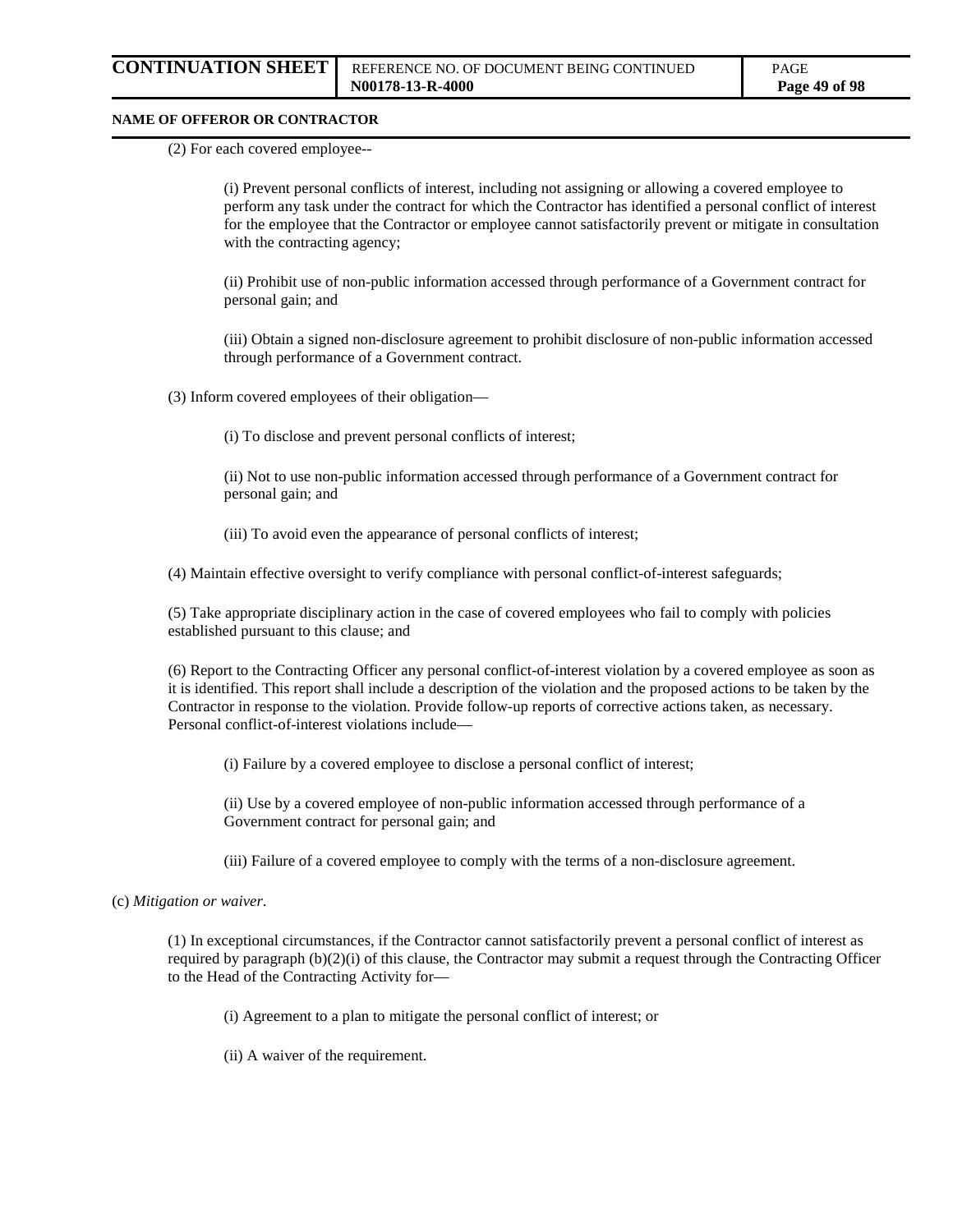(2) The Contractor shall include in the request any proposed mitigation of the personal conflict of interest.

(3) The Contractor shall—

(i) Comply, and require compliance by the covered employee, with any conditions imposed by the Government as necessary to mitigate the personal conflict of interest; or

(ii) Remove the Contractor employee or subcontractor employee from performance of the contract or terminate the applicable subcontract.

(d) *Subcontract flowdown*. The Contractor shall include the substance of this clause, including this paragraph (d), in subcontracts—

(1) That exceed \$150,000; and

(2) In which subcontractor employees will perform acquisition functions closely associated with inherently governmental functions (i.e., instead of performance only by a self-employed individual).

### (End of clause)

#### **52.216-1 TYPE OF CONTRACT (APR 1984)**

The Government contemplates award of cost reimbursement and firm fixed price multiple award indefinite delivery indefinite quantity contracts resulting from this solicitation.

(End of clause)

#### **52.216-18 ORDERING. (OCT 1995)**

(a) Any supplies and services to be furnished under this contract shall be ordered by issuance of task orders by the individuals or activities designated in the Schedule. Such orders may be issued from the effective date of the contract through the end of the contract period of performance.

(b) All task orders are subject to the terms and conditions of this contract. In the event of conflict between a task order and this contract, the contract shall control.

(c) If mailed, a task order is considered "issued" when the Government deposits the order in the mail. Orders may be issued orally, by facsimile, or by electronic commerce methods only if authorized in the Schedule.

#### **52.216-22 INDEFINITE QUANTITY. (OCT 1995)**

(a) This is an indefinite-quantity contract for the supplies or services specified, and effective for the period stated, in the Schedule. The quantities of supplies and services specified in the Schedule are estimates only and are not purchased by this contract.

(b) Delivery or performance shall be made only as authorized by orders issued in accordance with the Ordering clause. The Contractor shall furnish to the Government, when and if ordered, the supplies or services specified in the Schedule up to and including the quantity designated in the Schedule as the "maximum". The Government shall order at least the quantity of supplies or services designated in the Schedule as the "minimum".

(c) Except for any limitations on quantities in the Order Limitations clause or in the Schedule, there is no limit on the number of orders that may be issued. The Government may issue orders requiring delivery to multiple destinations or performance at multiple locations.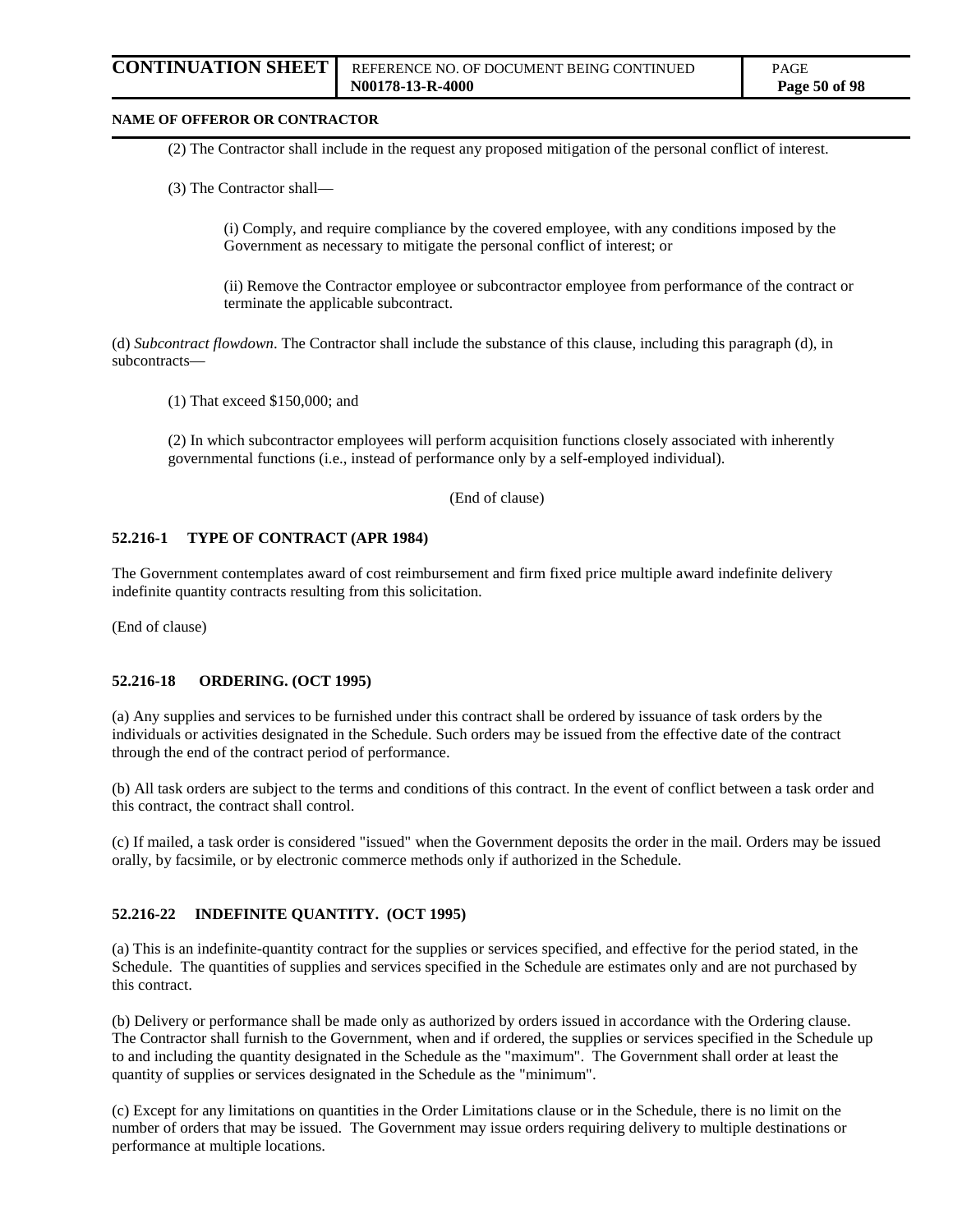(d) Any order issued during the effective period of this contract and not completed within that period shall be completed by the Contractor within the time specified in the order. The contract shall govern the Contractor's and Government's rights and obligations with respect to that order to the same extent as if the order were completed during the contract's effective period; provided, that the Contractor shall not be required to make any deliveries under this contract after the final period of performance specified in the task order.

# **52.217-9 OPTION TO EXTEND THE TERM OF THE CONTRACT (MAR 2000)**

(a) The Government may extend the term of this contract by written notice to the Contractor within the period specified in Section B*;* provided that the Government gives the Contractor a preliminary written notice of its intent to extend at least 30 days before the contract expires. The preliminary notice does not commit the Government to an extension.

(b) If the Government exercises this option, the extended contract shall be considered to include this option clause.

(c) The total duration of this contract, including the exercise of any options under this clause, shall not exceed 5 Years and six months.

(End of Clause)

#### **52.222-2 PAYMENT FOR OVERTIME PREMIUMS (JUL 1990)**

(a)The use of overtime is authorized under this contract if the overtime premium cost does not exceed \$0.00\* or the overtime premium is paid for work –

#### **\* unless otherwise identified at the individual Task Order level.**

(1) Necessary to cope with emergencies such as those resulting from accidents, natural disasters, breakdowns of production equipment, or occasional production bottlenecks of a sporadic nature;

(2) By indirect-labor employees such as those performing duties in connection with administration, protection, transportation, maintenance, standby plant protection, operation of utilities, or accounting;

(3) To perform tests, industrial processes, laboratory procedures, loading or unloading of transportation conveyances, and operations in flight or afloat that are continuous in nature and cannot reasonably be interrupted or completed otherwise; or

(4) That will result in lower overall costs to the Government.

(b) Any request for estimated overtime premiums that exceeds the amount specified above shall include all estimated overtime for contract completion and shall--

(1) Identify the work unit; e.g., department or section in which the requested overtime will be used, together with present workload, staffing, and other data of the affected unit sufficient to permit the Contracting Officer to evaluate the necessity for the overtime;

(2) Demonstrate the effect that denial of the request will have on the contract delivery or performance schedule;

(3) Identify the extent to which approval of overtime would affect the performance or payments in connection with other Government contracts, together with identification of each affected contract; and

(4) Provide reasons why the required work cannot be performed by using multishift operations or by employing additional personnel.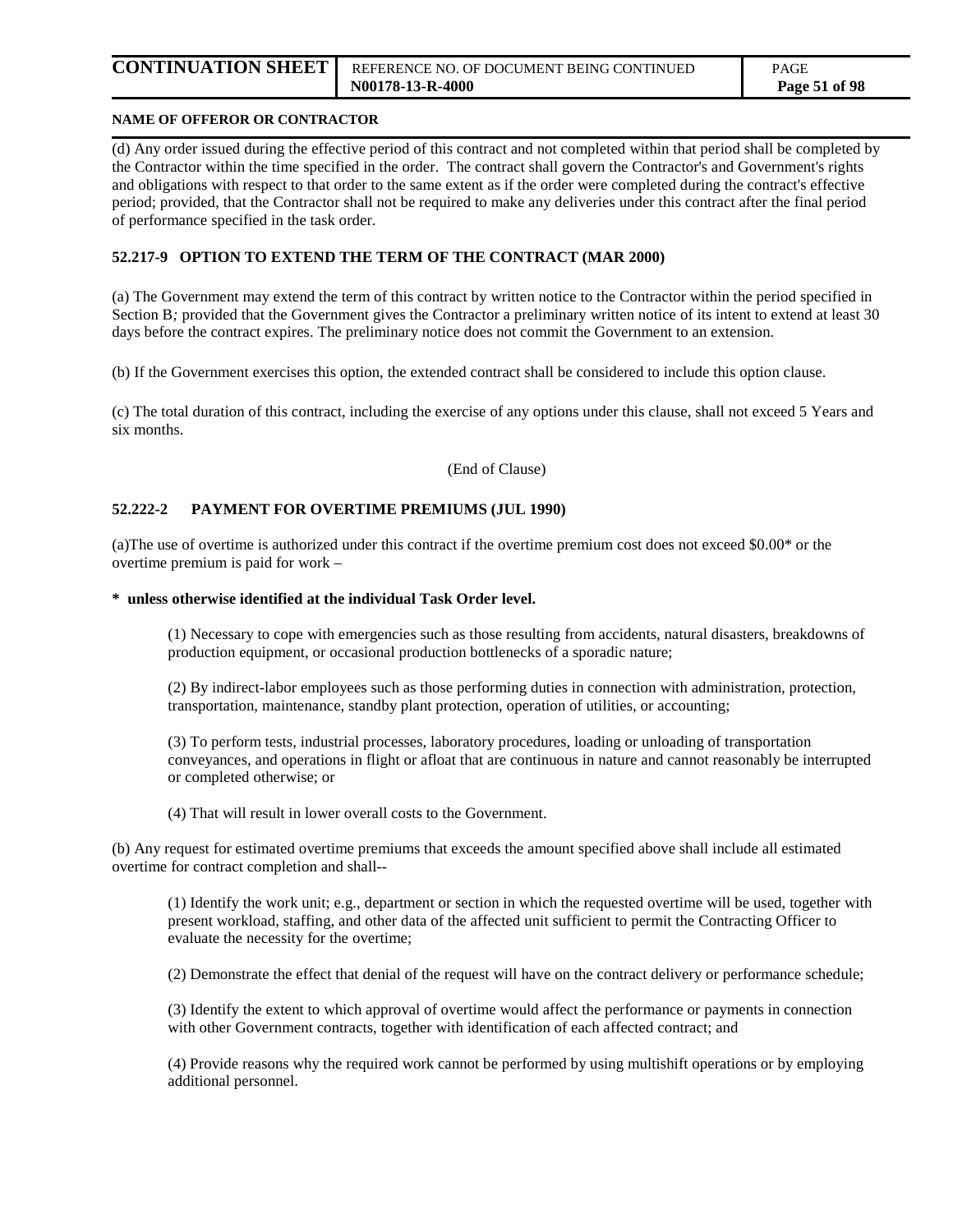# **52.222-42 STATEMENT OF EQUIVALENT RATES FOR FEDERAL HIRES (MAY 1989)**

In compliance with the Service Contract Act of 1965, as amended, and the regulations of the Secretary of Labor (29 CFR Part 4), this clause identifies the classes of service employees expected to be employed under the contract and states the wages and fringe benefits payable to each if they were employed by the contracting agency subject to the provisions of 5 U.S.C. 5341 or 5332.

# THIS STATEMENT IS FOR INFORMATION ONLY: IT IS NOT A WAGE DETERMINATION

Employee Class Monetary Wage-Fringe Benefits

# **TO BE IDENTIFIED AT THE TASK ORDER LEVEL, IF APPLICABLE**

(End of clause)

# **52.232-32 Performance-Based Payments (Apr 2012)**

(a) *Amount of payments and limitations on payments*. Subject to such other limitations and conditions as are specified in this contract and this clause, the amount of payments and limitations on payments shall be specified in the contract's description of the basis for payment.

(b) *Contractor request for performance-based payment*. The Contractor may submit requests for payment of performancebased payments not more frequently than monthly, in a form and manner acceptable to the Contracting Officer. Unless otherwise authorized by the Contracting Officer, all performance-based payments in any period for which payment is being requested shall be included in a single request, appropriately itemized and totaled. The Contractor's request shall contain the information and certification detailed in paragraphs (l) and (m) of this clause.

#### (c) *Approval and payment of requests*.

(1) The Contractor shall not be entitled to payment of a request for performance-based payment prior to successful accomplishment of the event or performance criterion for which payment is requested. The Contracting Officer shall determine whether the event or performance criterion for which payment is requested has been successfully accomplished in accordance with the terms of the contract. The Contracting Officer may, at any time, require the Contractor to substantiate the successful performance of any event or performance criterion which has been or is represented as being payable.

(2) A payment under this performance-based payment clause is a contract financing payment under the Prompt Payment clause of this contract and not subject to the interest penalty provisions of the Prompt Payment Act. The designated payment office will pay approved requests on the **\*** [*Contracting Officer insert day as prescribed by agency head; if not prescribed, insert "30th"*] day after receipt of the request for performance-based payment by the designated payment office. However, the designated payment office is not required to provide payment if the Contracting Officer requires substantiation as provided in paragraph (c)(1) of this clause, or inquires into the status of an event or performance criterion, or into any of the conditions listed in paragraph (e) of this clause, or into the Contractor certification. The payment period will not begin until the Contracting Officer approves the request.

# **\* TO BE IDENTIFIED AT THE TASK ORDER LEVEL**

(3) The approval by the Contracting Officer of a request for performance-based payment does not constitute an acceptance by the Government and does not excuse the Contractor from performance of obligations under this contract.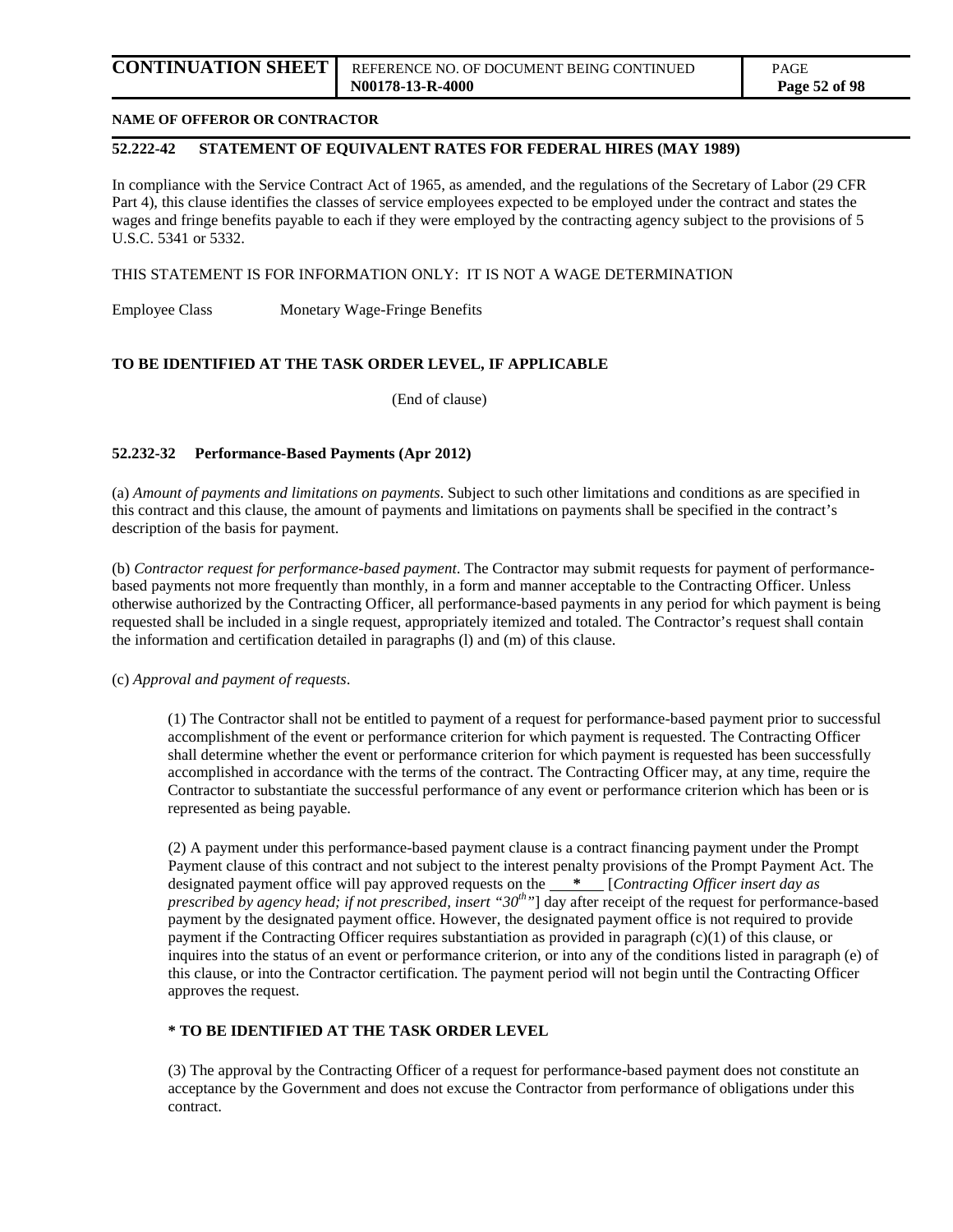(d) *Liquidation of performance-based payments*.

(1) Performance-based finance amounts paid prior to payment for delivery of an item shall be liquidated by deducting a percentage or a designated dollar amount from the delivery payment. If the performance-based

finance payments are on a delivery item basis, the liquidation amount for each such line item shall be the percent of that delivery item price that was previously paid under performance-based finance payments or the designated dollar amount. If the performance-based finance payments are on a whole contract basis, liquidation shall be by either predesignated liquidation amounts or a liquidation percentage.

(2) If at any time the amount of payments under this contract exceeds any limitation in this contract, the Contractor shall repay to the Government the excess. Unless otherwise determined by the Contracting Officer, such excess shall be credited as a reduction in the unliquidated performance-based payment balance(s), after adjustment of invoice payments and balances for any retroactive price adjustments.

(e) *Reduction or suspension of performance-based payments.* The Contracting Officer may reduce or suspend performance-based payments, liquidate performance-based payments by deduction from any payment under the contract, or take a combination of these actions after finding upon substantial evidence any of the following conditions:

(1) The Contractor failed to comply with any material requirement of this contract (which includes paragraphs (h) and (i) of this clause).

(2) Performance of this contract is endangered by the Contractor's --

- (i) Failure to make progress; or
- (ii) Unsatisfactory financial condition.

(3) The Contractor is delinquent in payment of any subcontractor or supplier under this contract in the ordinary course of business.

#### (f) *Title.*

(1) Title to the property described in this paragraph (f) shall vest in the Government. Vestiture shall be immediately upon the date of the first performance-based payment under this contract, for property acquired or produced before that date. Otherwise, vestiture shall occur when the property is or should have been allocable or properly chargeable to this contract

(2) "Property," as used in this clause, includes all of the following described items acquired or produced by the Contractor that are or should be allocable or properly chargeable to this contract under sound and generally accepted accounting principles and practices:

- (i) Parts, materials, inventories, and work in process;
- (ii) Special tooling and special test equipment to which the Government is to acquire title;

(iii) Nondurable (*i.e*., noncapital) tools, jigs, dies, fixtures, molds, patterns, taps, gauges, test equipment and other similar manufacturing aids, title to which would not be obtained as special tooling under subparagraph  $(f)(2)(ii)$  of this clause; and

(iv) Drawings and technical data, to the extent the Contractor or subcontractors are required to deliver them to the Government by other clauses of this contract.

(3) Although title to property is in the Government under this clause, other applicable clauses of this contract (e.g., the termination clauses) shall determine the handling and disposition of the property.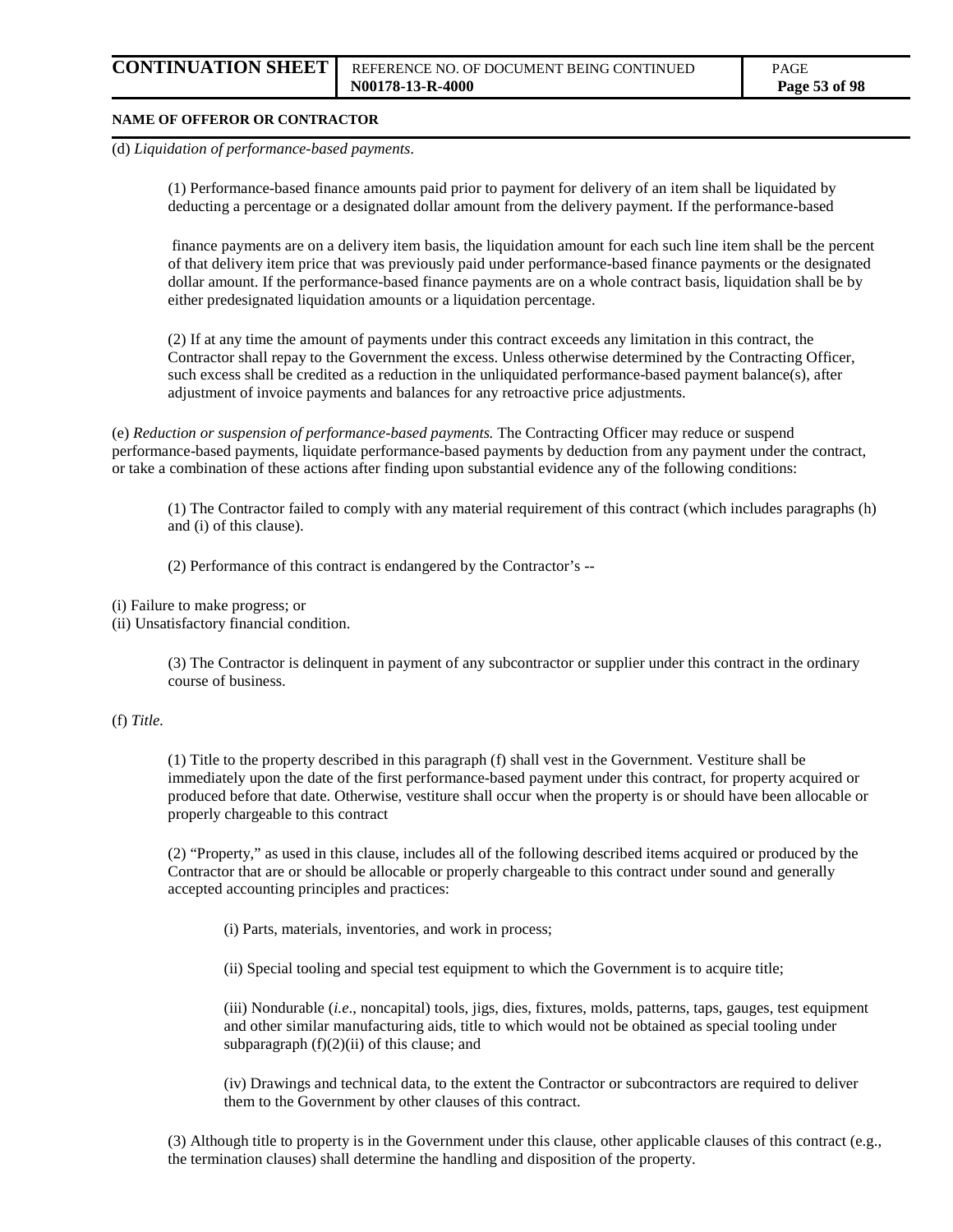(4) The Contractor may sell any scrap resulting from production under this contract, without requesting the Contracting Officer's approval, provided that any significant reduction in the value of the property to which the Government has title under this clause is reported in writing to the Contracting Officer.

(5) In order to acquire for its own use or dispose of property to which title is vested in the Government under this clause, the Contractor shall obtain the Contracting Officer's advance approval of the action and the terms. If approved, the basis for payment (the events or performance criteria) to which the property is related shall be deemed to be not in compliance with the terms of the contract and not payable (if the property is part of or needed for performance), and the Contractor shall refund the related performance-based payments in accordance with paragraph (d) of this clause.

(6) When the Contractor completes all of the obligations under this contract, including liquidation of all performance-based payments, title shall vest in the Contractor for all property (or the proceeds thereof) not --

(i) Delivered to, and accepted by, the Government under this contract; or

(ii) Incorporated in supplies delivered to, and accepted by, the Government under this contract and to which title is vested in the Government under this clause.

(7) The terms of this contract concerning liability for Government-furnished property shall not apply to property to which the Government acquired title solely under this clause.

(g) *Risk of loss*. Before delivery to and acceptance by the Government, the Contractor shall bear the risk of loss for property, the title to which vests in the Government under this clause, except to the extent the Government expressly assumes the risk. If any property is lost (see 45.101), the basis of payment (the events or performance criteria) to which the property is related shall be deemed to be not in compliance with the terms of the contract and not payable (if the property is part of or needed for performance), and the Contractor shall refund the related performance-based payments in accordance with paragraph (d) of this clause.

(h) *Records and controls.* The Contractor shall maintain records and controls adequate for administration of this clause. The Contractor shall have no entitlement to performance-based payments during any time the Contractor's records or controls are determined by the Contracting Officer to be inadequate for administration of this clause.

(i) *Reports and Government access.* The Contractor shall promptly furnish reports, certificates, financial statements, and other pertinent information requested by the Contracting Officer for the administration of this clause and to determine that an event or other criterion prompting a financing payment has been successfully accomplished. The Contractor shall give the Government reasonable opportunity to examine and verify the Contractor's records and to examine and verify the Contractor's performance of this contract for administration of this clause.

(j) *Special terms regarding default*. If this contract is terminated under the Default clause,

(1) the Contractor shall, on demand, repay to the Government the amount of unliquidated performance-based payments, and

(2) title shall vest in the Contractor, on full liquidation of all performance-based payments, for all property for which the Government elects not to require delivery under the Default clause of this contract. The Government shall be liable for no payment except as provided by the Default clause.

(k) *Reservation of rights*.

(1) No payment or vesting of title under this clause shall --

(i) Excuse the Contractor from performance of obligations under this contract; or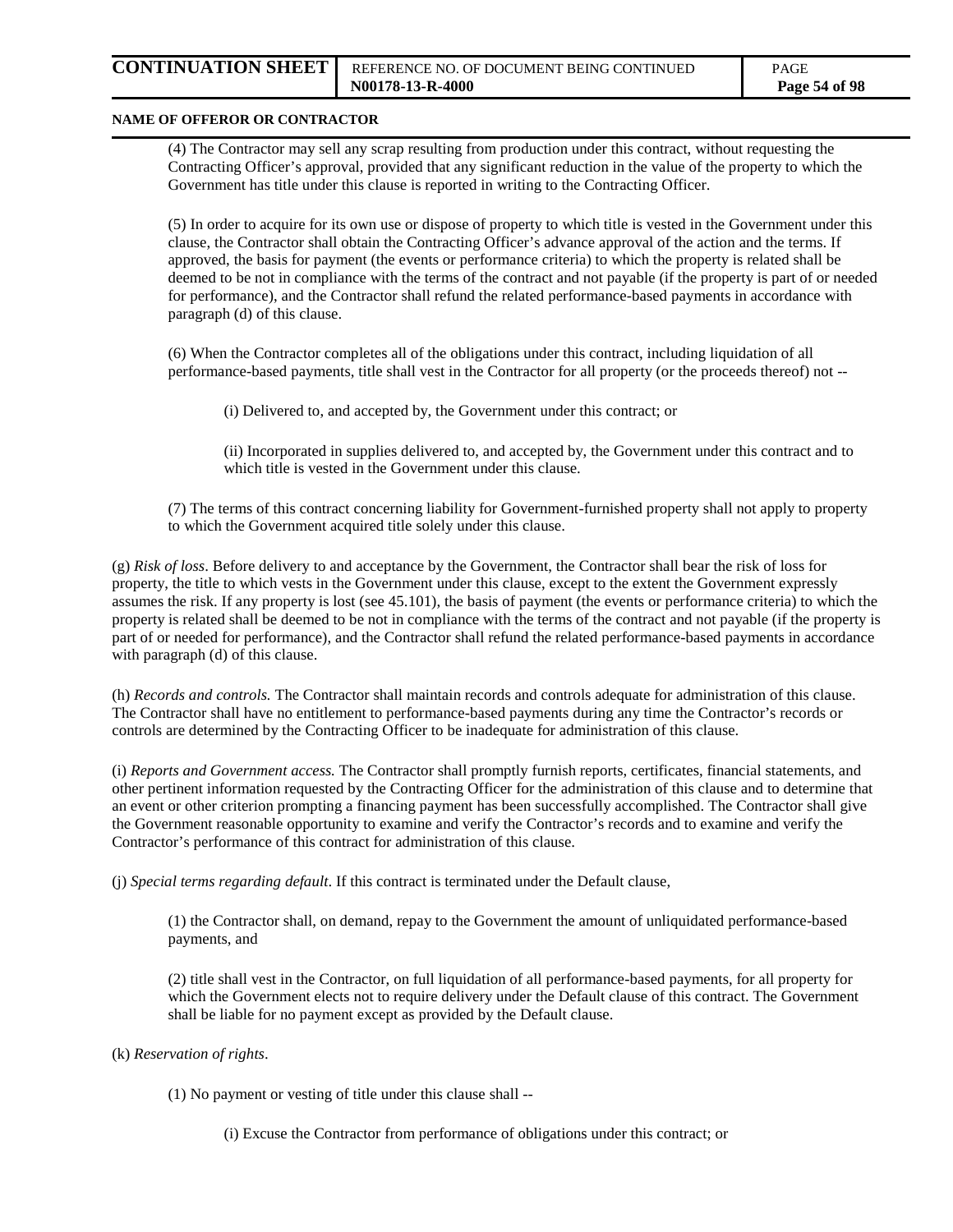(ii) Constitute a waiver of any of the rights or remedies of the parties under the contract.

(2) The Government's rights and remedies under this clause --

(i) Shall not be exclusive, but rather shall be in addition to any other rights and remedies provided by law or this contract; and

(ii) Shall not be affected by delayed, partial, or omitted exercise of any right, remedy, power, or privilege, nor shall such exercise or any single exercise preclude or impair any further exercise under this clause or the exercise of any other right, power, or privilege of the Government.

(l) *Content of Contractor's request for performance-based payment*. The Contractor's request for performance-based payment shall contain the following:

(1) The name and address of the Contractor;

(2) The date of the request for performance-based payment;

(3) The contract number and/or other identifier of the contract or order under which the request is made;

(4) Such information and documentation as is required by the contract's description of the basis for payment; and

(5) A certification by a Contractor official authorized to bind the Contractor, as specified in paragraph (m) of this clause.

(m) *Content of Contractor's certification.* As required in paragraph (l)(5) of this clause, the Contractor shall make the following certification in each request for performance-based payment:

I certify to the best of my knowledge and belief that --

(1) This request for performance-based payment is true and correct; this request (and attachments) has been prepared from the books and records of the Contractor, in accordance with the contract and the instructions of the Contracting Officer;

(2) (Except as reported in writing on \_\_\_\_\_\_\_\_\_\_), all payments to subcontractors and suppliers under this contract have been paid, or will be paid, currently, when due in the ordinary course of business;

(3) There are no encumbrances (except as reported in writing on \_\_\_\_\_\_\_\_\_) against the property acquired or produced for, and allocated or properly chargeable to, the contract which would affect or impair the Government's title;

(4) There has been no materially adverse change in the financial condition of the Contractor since the submission by the Contractor to the Government of the most recent written information dated \_\_\_\_\_\_\_\_\_\_\_\_\_; and

(5) After the making of this requested performance-based payment, the amount of all payments for each deliverable item for which performance-based payments have been requested will not exceed any limitation in the contract, and the amount of all payments under the contract will not exceed any limitation in the contract.

(End of Clause)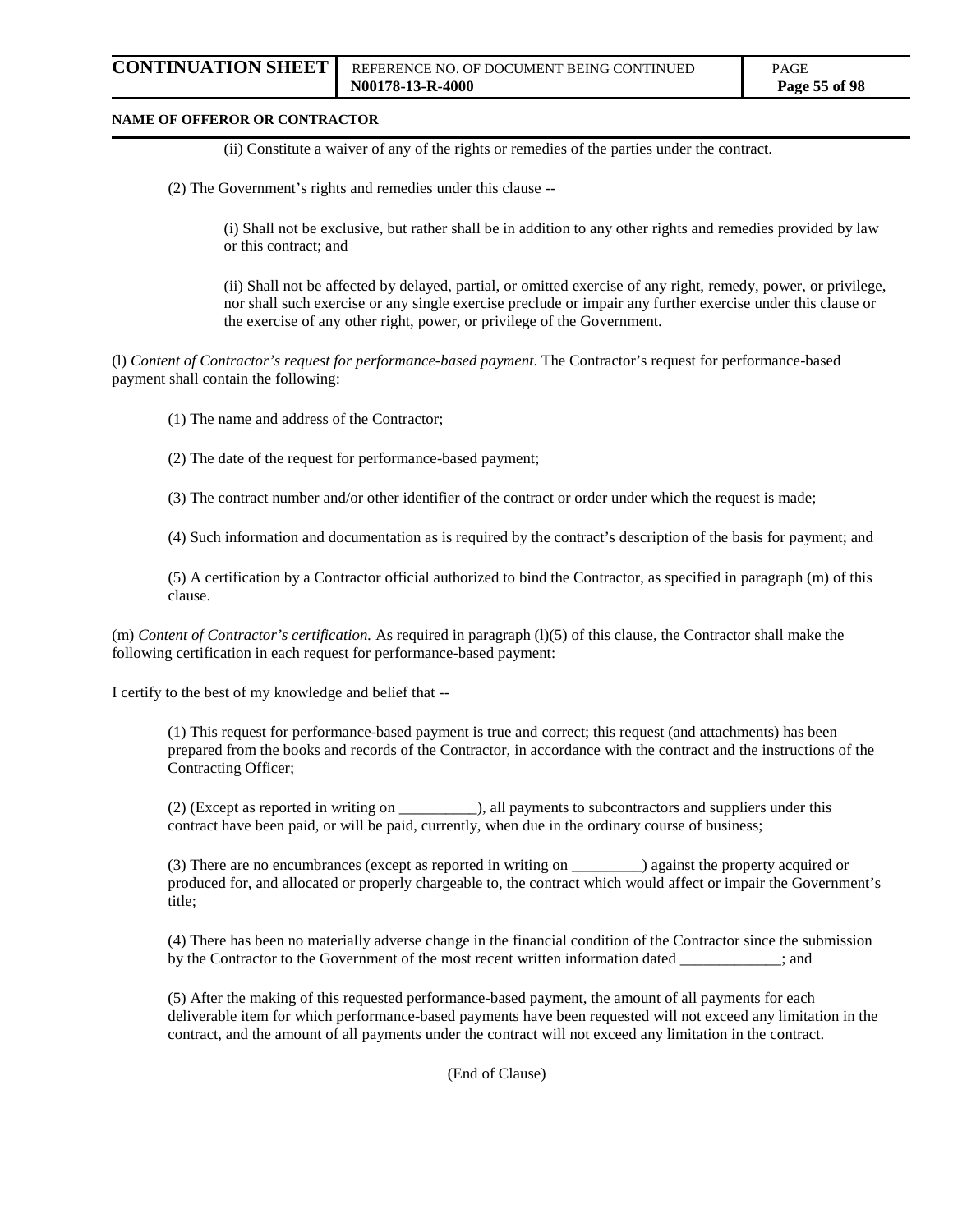# **52.239-1 PRIVACY OR SECURITY SAFEGUARDS (AUG 1996)**

(a) The Contractor shall not publish or disclose in any manner, without the Contracting Officer's written consent, the details of any safeguards either designed or developed by the Contractor under this contract or otherwise provided by the Government.-

(b) To the extent required to carry out a program of inspection to safeguard against threats and hazards to the security, integrity, and confidentiality of Government data, the Contractor shall afford the Government access to the Contractor's facilities, installations, technical capabilities, operations, documentation, records, and databases. –

(c) If new or unanticipated threats or hazards are discovered by either the Government or the Contractor, or if existing safeguards have ceased to function, the discoverer shall immediately bring the situation to the attention of the other party.

(End of clause)

# **52.244-2 -- SUBCONTRACTS (OCT 2010) – ALTERNATE I (JUNE 2007)**

(a) *Definitions.* As used in this clause—

"Approved purchasing system" means a Contractor's purchasing system that has been reviewed and approved in accordance with Part 44 of the Federal Acquisition Regulation (FAR)

"Consent to subcontract" means the Contracting Officer's written consent for the Contractor to enter into a particular subcontract.

"Subcontract" means any contract, as defined in FAR Subpart 2.1, entered into by a subcontractor to furnish supplies or services for performance of the prime contract or a subcontract. It includes, but is not limited to, purchase orders, and changes and modifications to purchase orders.

(b) When this clause is included in a fixed-price type contract, consent to subcontract is required only on unpriced contract actions (including unpriced modifications or unpriced delivery orders), and only if required in accordance with paragraph (c) or (d) of this clause.

(c) If the Contractor does not have an approved purchasing system, consent to subcontract is required for any subcontract that-

(1) Is of the cost-reimbursement, time-and-materials, or labor-hour type; or

(2) Is fixed-price and exceeds—

(i) For a contract awarded by the Department of Defense, the Coast Guard, or the National Aeronautics and Space Administration, the greater of the simplified acquisition threshold or 5 percent of the total estimated cost of the contract; or

(ii) For a contract awarded by a civilian agency other than the Coast Guard and the National Aeronautics and Space Administration, either the simplified acquisition threshold or 5 percent of the total estimated cost of the contract.

(d) If the Contractor has an approved purchasing system, the Contractor nevertheless shall obtain the Contracting Officer's written consent before placing the following subcontracts:

CONTRACTS WITH ANY FIRM NOT INCLUDED WITH THE BASIC CONTRACT PROPOSAL. FOR ADDING TEAM MEMBERS TO THE TASK ORDER AFTER AWARD, THE TASK ORDER CONTRACTING OFFICER'S APPROVAL IS REQUIRED. THE TASK ORDER CONTRACTING OFFICER WILL DETERMINE THE DOCUMENTATION TO BE SUBMITTED BY THE CONTRACTOR FOR APPROVAL.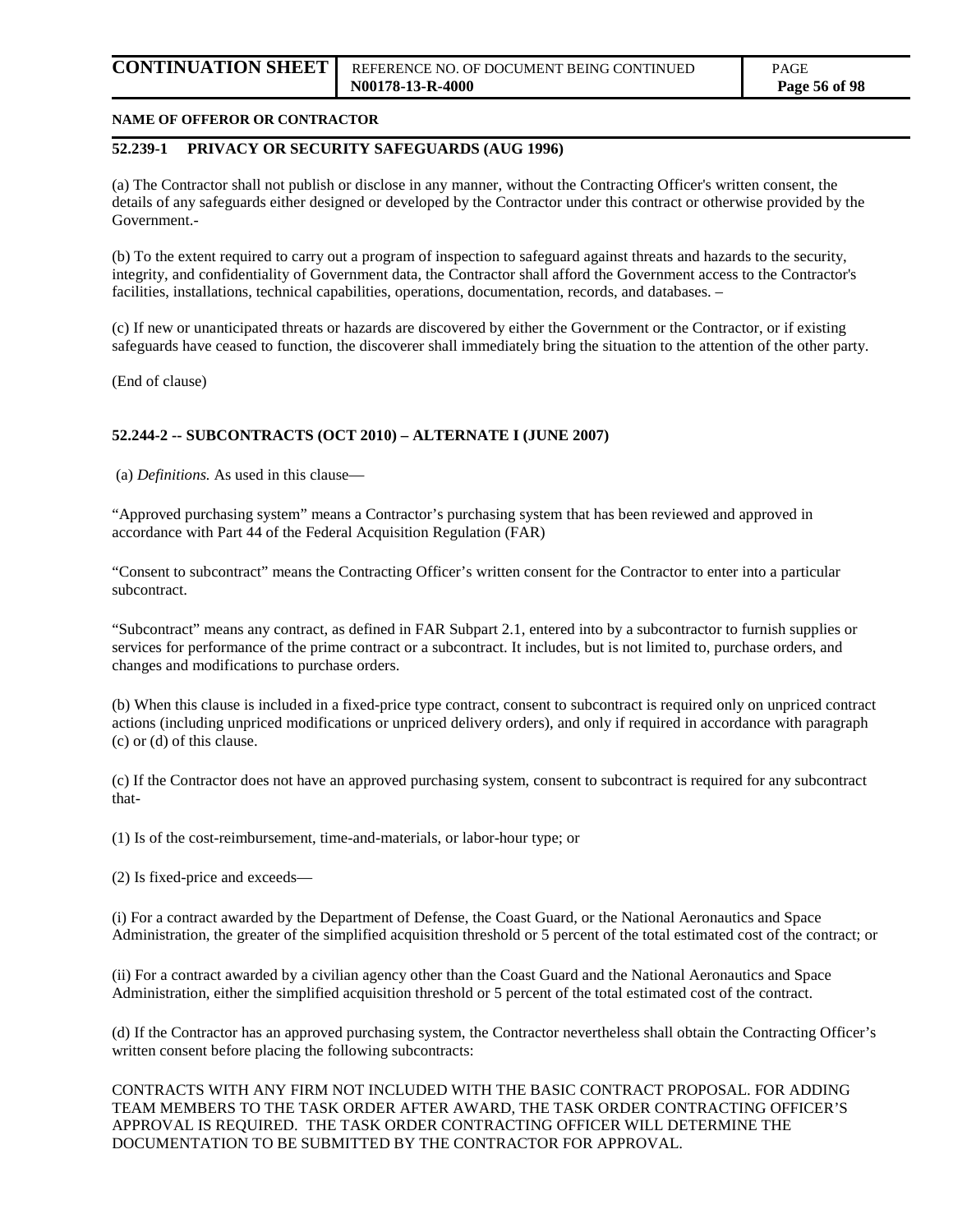(e)(1) The Contractor shall notify the Contracting Officer reasonably in advance of placing any subcontract or modification thereof for which consent is required under paragraph (b), (c), or (d) of this clause, including the following information:

(i) A description of the supplies or services to be subcontracted.

(ii) Identification of the type of subcontract to be used.

(iii) Identification of the proposed subcontractor**.**

(iv) The proposed subcontract price.

(v) The subcontractor's current, complete, and accurate certified cost or pricing data and Certificate of Current Cost or Pricing Data, if required by other contract provisions.

(vi) The subcontractor's Disclosure Statement or Certificate relating to Cost Accounting Standards when such data are required by other provisions of this contract.

(vii) A negotiation memorandum reflecting -

(A) The principal elements of the subcontract price negotiations;

(B) The most significant considerations controlling establishment of initial or revised prices;

(C) The reason certified cost or pricing data were or were not required;

(D) The extent, if any, to which the Contractor did not rely on the subcontractor's certified cost or pricing data in determining the price objective and in negotiating the final price;

(E) The extent to which it was recognized in the negotiation that the subcontractor's certified cost or pricing data were not accurate, complete, or current; the action taken by the Contractor and the subcontractor; and the effect of any such defective data on the total price negotiated;

(F) The reasons for any significant difference between the Contractor's price objective and the price negotiated; and

(G) A complete explanation of the incentive fee or profit plan when incentives are used. The explanation shall identify each critical performance element, management decisions used to quantify each incentive element, reasons for the incentives, and a summary of all trade-off possibilities considered.

(2) The Contractor is not required to notify the Contracting Officer in advance of entering into any subcontract for which consent is not required under paragraph (b), (c), or (d) of this clause.

(f) Unless the consent or approval specifically provides otherwise, neither consent by the Contracting Officer to any subcontract nor approval of the Contractor's purchasing system shall constitute a determination -

(1) Of the acceptability of any subcontract terms or conditions;

(2) Of the allowability of any cost under this contract; or

(3) To relieve the Contractor of any responsibility for performing this contract.

(g) No subcontract or modification thereof placed under this contract shall provide for payment on a cost-plus-apercentage-of-cost basis, and any fee payable under cost-reimbursement type subcontracts shall not exceed the fee limitations in FAR 15.404-4(c)(4)(i).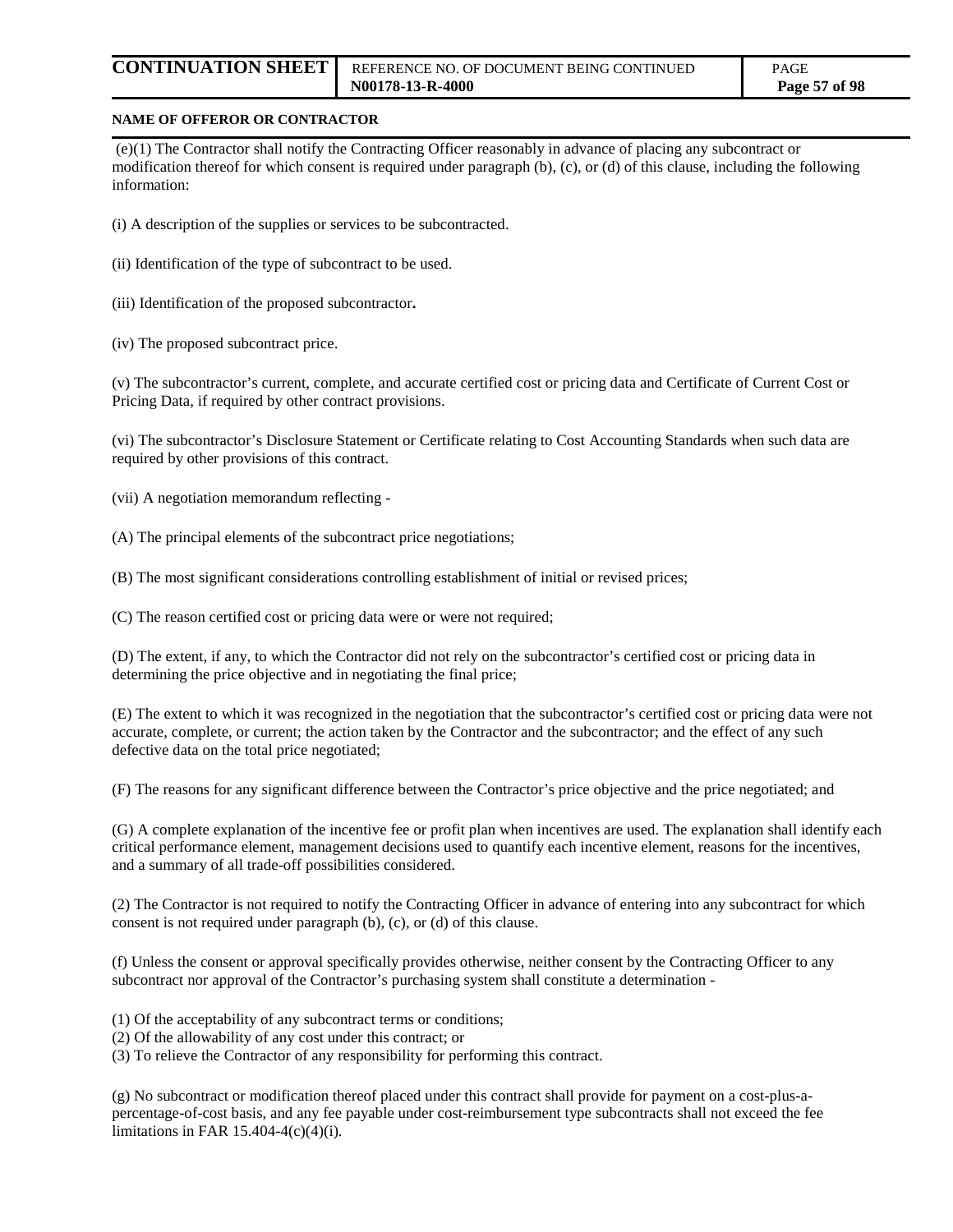(h) The Contractor shall give the Contracting Officer immediate written notice of any action or suit filed and prompt notice of any claim made against the Contractor by any subcontractor or vendor that, in the opinion of the Contractor, may result in litigation related in any way to this contract, with respect to which the Contractor may be entitled to reimbursement from the Government.

(i) The Government reserves the right to review the Contractor's purchasing system as set forth in FAR Subpart 44.3.

(j) Paragraphs (c) and (e) of this clause do not apply to the following subcontracts, which were evaluated during negotiations:

### ALL SUBCONTRACTORS SUBMITTED WITH THE BASIC CONTRACT PROPOSAL OR PROPOSALS SUBMITTED IN RESPONSE TO TASK ORDER SOLICITATIONS.

#### (End of Clause)

*Alternate I (Jun 2007).* As prescribed in  $44.204(a)(2)$  $44.204(a)(2)$ , substitute the following paragraph (e)(2) for paragraph (e)(2) of the basic clause:

(e)(2) If the Contractor has an approved purchasing system and consent is not required under paragraph (c) or (d) of this clause, the Contractor nevertheless shall notify the Contracting Officer reasonably in advance of entering into any (i) costplus-fixed-fee subcontract, or (ii) fixed-price subcontract that exceeds either the simplified acquisition threshold or 5 percent of the total estimated cost of this contract. The notification shall include the information required by paragraphs  $(e)(1)(i)$  through  $(e)(1)(iv)$  of this clause.

# **52.252-2 CLAUSES INCORPORATED BY REFERENCE (FEB 1998)**

This contract incorporates one or more clauses by reference, with the same force and effect as if they were given in full text. Upon request, the Contracting Officer will make their full text available. Also, the full text of a clause may be accessed electronically at this/these address(es):

<http://www.acquisition.gov/far/> <http://www.acq.osd.mil/dpap/>

(End of clause)

# **52.252-6 AUTHORIZED DEVIATIONS IN CLAUSES (APR 1984)**

a) The use in this solicitation or contract of any Federal Acquisition Regulation (48 CFR Chapter 1) clause with an authorized deviation is indicated by the addition of "(DEVIATION)" after the date of the clause.

(b) The use in this solicitation or contract of any Federal Acquisition Regulation (48 CFR Chapter 1) clause with an authorized deviation is indicated by the addition of "(DEVIATION)" after the name of the regulation. \

(End of Clause)